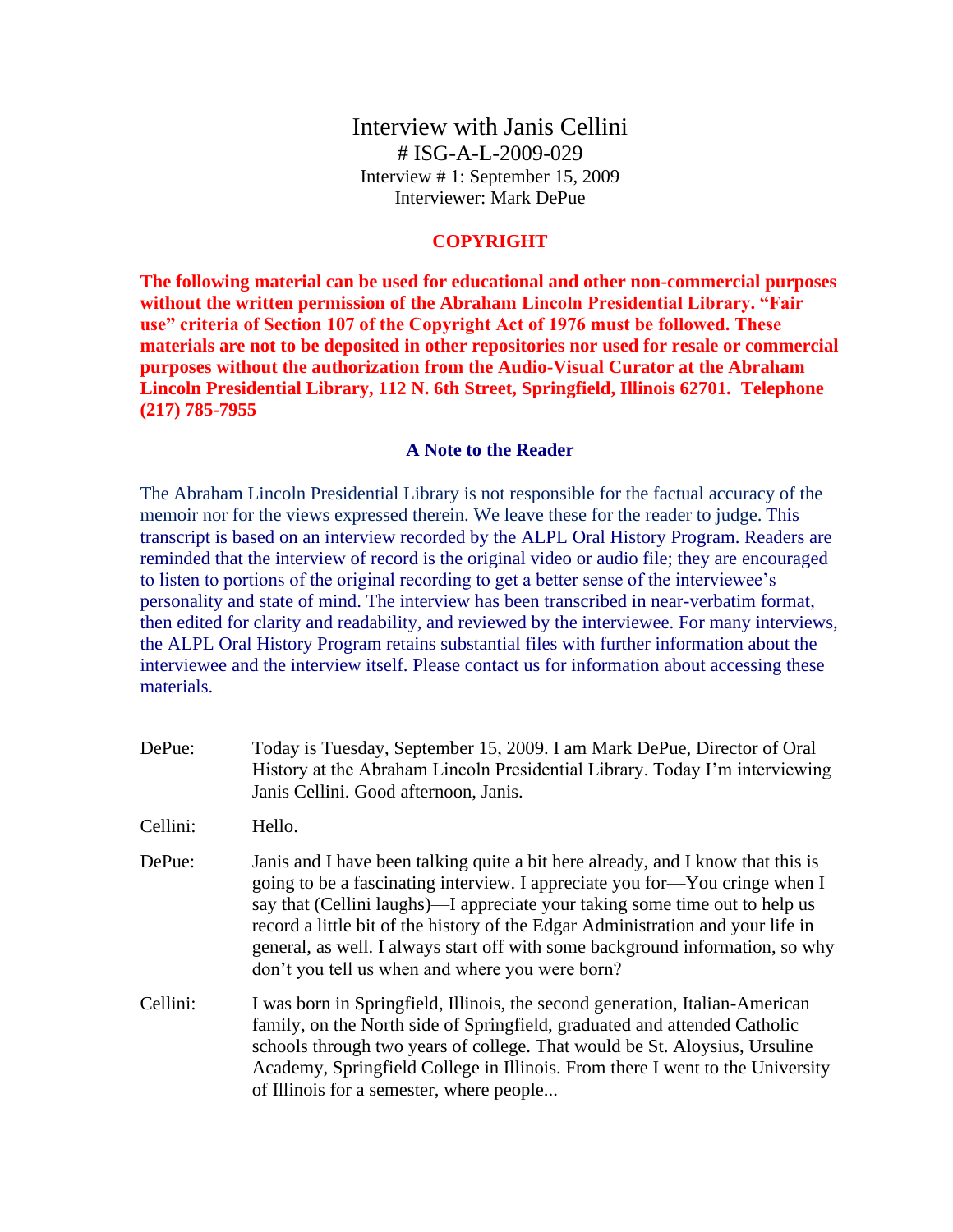| DePue:   | Now you're going a little bit too fast here for me.                                                                                                                                                                                                                                                                                                                                                                                                                                                                                                                                                                                                                                                                                                         |  |
|----------|-------------------------------------------------------------------------------------------------------------------------------------------------------------------------------------------------------------------------------------------------------------------------------------------------------------------------------------------------------------------------------------------------------------------------------------------------------------------------------------------------------------------------------------------------------------------------------------------------------------------------------------------------------------------------------------------------------------------------------------------------------------|--|
| Cellini: | All right.                                                                                                                                                                                                                                                                                                                                                                                                                                                                                                                                                                                                                                                                                                                                                  |  |
| DePue:   | Second generation. Does that mean your family was among those who came<br>here to mine?                                                                                                                                                                                                                                                                                                                                                                                                                                                                                                                                                                                                                                                                     |  |
| Cellini: | Yes, my grandparents.                                                                                                                                                                                                                                                                                                                                                                                                                                                                                                                                                                                                                                                                                                                                       |  |
| DePue:   | When did they get here; do you know?                                                                                                                                                                                                                                                                                                                                                                                                                                                                                                                                                                                                                                                                                                                        |  |
| Cellini: | I do not. I'd have to have my nephew, who knows the exact day, time, and<br>clock, that they arrived and who they were with.                                                                                                                                                                                                                                                                                                                                                                                                                                                                                                                                                                                                                                |  |
| DePue:   | He's the family genealogist?                                                                                                                                                                                                                                                                                                                                                                                                                                                                                                                                                                                                                                                                                                                                |  |
| Cellini: | He's the family genealogist; yes, he is.                                                                                                                                                                                                                                                                                                                                                                                                                                                                                                                                                                                                                                                                                                                    |  |
| DePue:   | Tell me a little bit about your parents.                                                                                                                                                                                                                                                                                                                                                                                                                                                                                                                                                                                                                                                                                                                    |  |
| Cellini: | My father probably was destined for the mines, But his father hoped for more<br>for him, and I think there was an opportunity for someone to be a police<br>officer on the North side of town, which was a little rougher than most sides,<br>probably, at the time, and                                                                                                                                                                                                                                                                                                                                                                                                                                                                                    |  |
| DePue:   | What do they call people on the north side of Springfield?                                                                                                                                                                                                                                                                                                                                                                                                                                                                                                                                                                                                                                                                                                  |  |
| Cellini: | Northenders (DePue laughs). Proud to be a Northender (Cellini laughs). And I<br>think my grandfather said, "Son, they need a policeman out here, and we think<br>you'd be a good one." So he started out, and most of my life, my father was a<br>beat cop, and had the Levee, which was downtown Springfield, Illinois. <sup>1</sup> I can<br>remember as a kid, on Saturday night our entertainment was my mom would<br>take me and my brother Bob, who was three years older than I—I had another<br>brother; he was quite a bit older, but just Bobby and I, mostly—down to the<br>Levee. Dad would be working, and we'd sit there and watch all kinds of<br>people and characters. And Dad would carry me around and introduce me to<br>everybody, and |  |
| DePue:   | Most people don't remember much about what the Levee was like, back in the<br>early 1950s, perhaps. What was the Levee like?                                                                                                                                                                                                                                                                                                                                                                                                                                                                                                                                                                                                                                |  |
| Cellini: | From my kid's perspective—and I was born in '46—it was a very colorful                                                                                                                                                                                                                                                                                                                                                                                                                                                                                                                                                                                                                                                                                      |  |

<sup>1</sup> In the early 1900s, the Levee district, which took in the 700 and 800 blocks of East Washington St., consisted mostly of two- and three-story brick buildings, which housed saloons, small restaurants, pawnshops and assorted small businesses on the ground level and cheap, squalid rental units on the upper floors. The East Washington Street blocks of the Levee contained most of the city's black businesses, barbershops, saloons, little restaurant, pool halls and grocery stores. A few businesses–both black and white–concealed less legitimate enterprises. (https://sangamoncountyhistory.org/wp/?p=8810)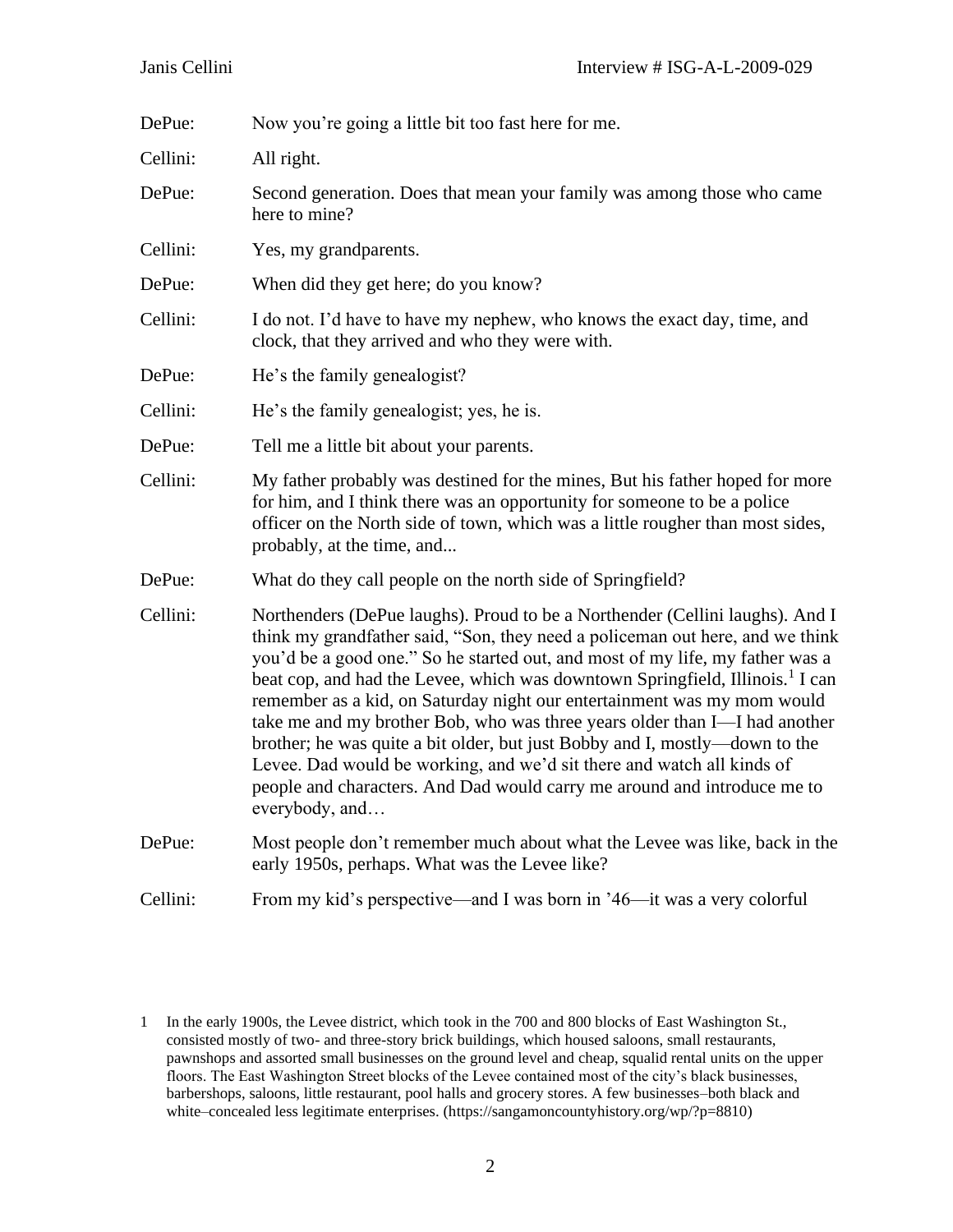(both laugh) and fun place to go. My father knew everybody there. It was mostly bars, restaurants. Of course, I was too young to realize what else might be going on.

But it made no

difference to my father. He introduced me to everybody; they all knew him by name.

I probably learned my ability to accept all kinds of people from



*A Young Janis Cellini With Family*

that experience. It was quite an education in that regard. Even though I would call myself an extrovert, much like my father and mother, in my life I've found that introverts probably wouldn't even have gone there. They probably would have been afraid of something like that. But I was young; my father was friendly to everybody. It was a great experience really.

DePue: You were born in 1946, so right at the beginning of the bell curve that we call the Baby Boomers.

Cellini: Yes, yes.

- DePue: Was your father a World War II veteran?
- Cellini: No. He was on the police force and therefore, I think, was exempt from that.
- DePue: What was your dad's name?
- Cellini: William.
- DePue: And you said you had an older brother as well.
- Cellini: Yes, I have an older brother, William.
- DePue: So there's just the three of you?
- Cellini: Yes.
- DePue: How important were religious activities for you? You already mentioned St. Aloysius and going to Catholic schools.
- Cellini: Well, the boys didn't go to Catholic schools. I was the girl, and I was sent to Catholic schools.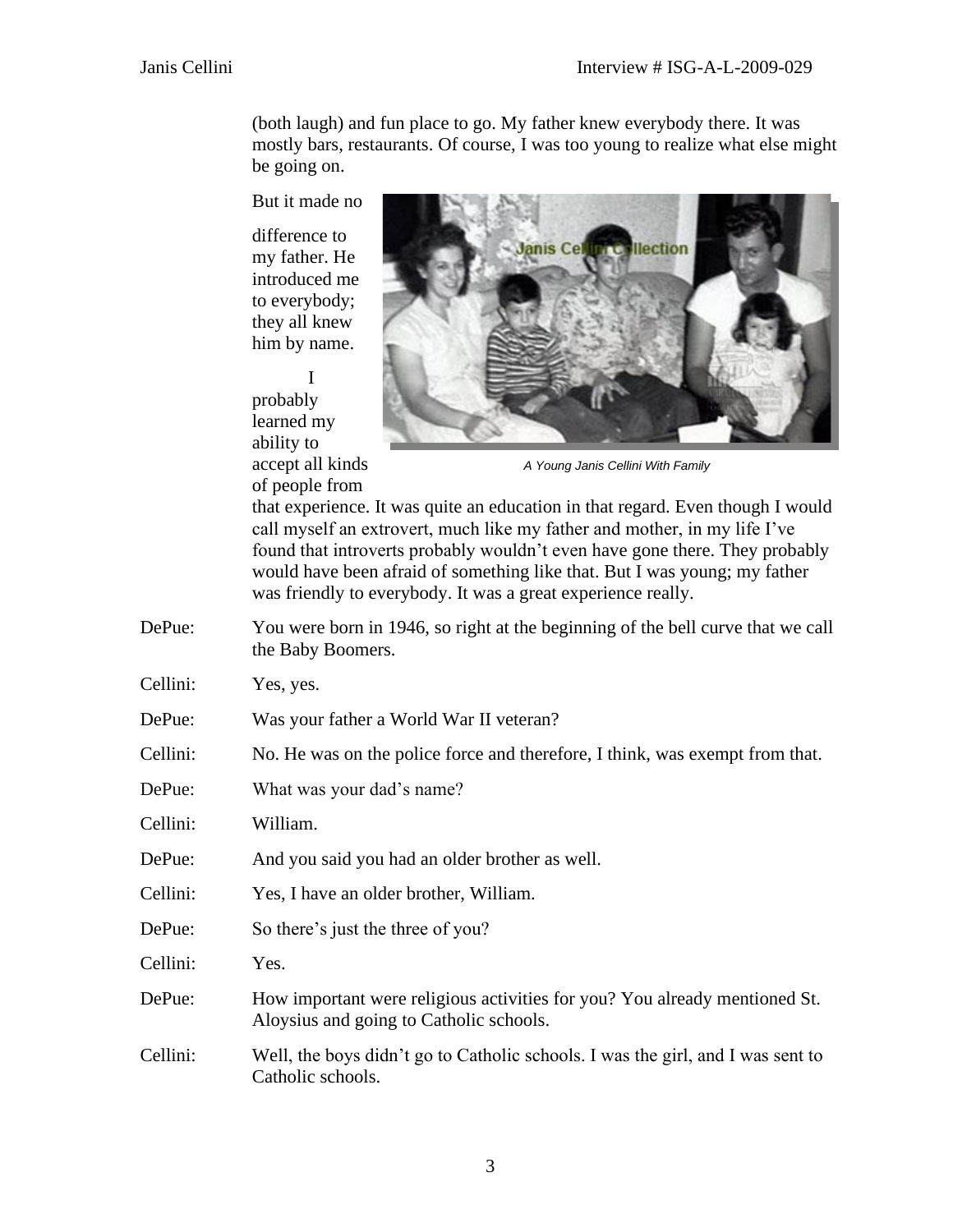DePue: Why was that? (both laugh)

Cellini: Well, I hesitate to say this. I think as I've gotten older, I realized that my father saw a lot of life that made him make the decision that his sons were not going to attend Catholic schools. I think he wanted me to have more discipline, and perhaps I wasn't going to be threatened by anything that might be harmful to me, because I was a female.

DePue: Who was the strongest influence in your life, growing up, would you say?

Cellini: My father and mother were equally strong, and so was my older brother Bill. My brother was twelve years older than me, so that when I was in seventh or eighth grade, he was in college. He was almost like a second father figure. So it depends on what aspect of my life you want to talk about influence, you know.

> My father taught me to accept everybody; my mother taught me music and fun and read books; and my older brother taught me very practical things. He taught me how to balance a checkbook; he taught me to understand the importance of saving money, very practical. So I had a lot of… I grew up with a grandmother next door; I had an aunt live in the house; my aunt and uncle were next door on the left; my other aunt and uncle were on the right. I mean, I was in a community of my family.

- DePue: What was the high school you attended, again?
- Cellini: Ursuline Academy.
- DePue: Ursuline Academy, which also is on the north side?
- Cellini: Yes. It's no longer there. The nuns couldn't afford to keep it running, so it just went out of business I think, two years ago.
- DePue: When you were in high school, did you have an idea what you wanted to do with your life or what you were interested in at the time?
- Cellini: I had no idea. In fact, I was a… Well, this is an interesting story, perhaps, on this topic. I was elected either treasurer or secretary of my freshman class, and on one day, one of the seniors said, "Let's go out for lunch." I said, "We're not supposed to go out for lunch." And they said, "Just come on. We'll go to the Icy Root Beer." In those days, it was a drive-up. So I said, "Okay." I get in the car, and while we're sitting there having a hamburger at Icy Root Beer at Rutledge and North Grand, going through the Icy Root Beer [drive] is the principal of the school (DePue laughs) and the president of the student body, and they saw **me** in the car. When I got back, they asked me to tell them who else was in the car. I said that I couldn't remember (laughs). And now that I'm telling this story, it's funny, given that the time… So they said, "We're sure that if you go home tonight, you'll remember, and we'll talk to you tomorrow."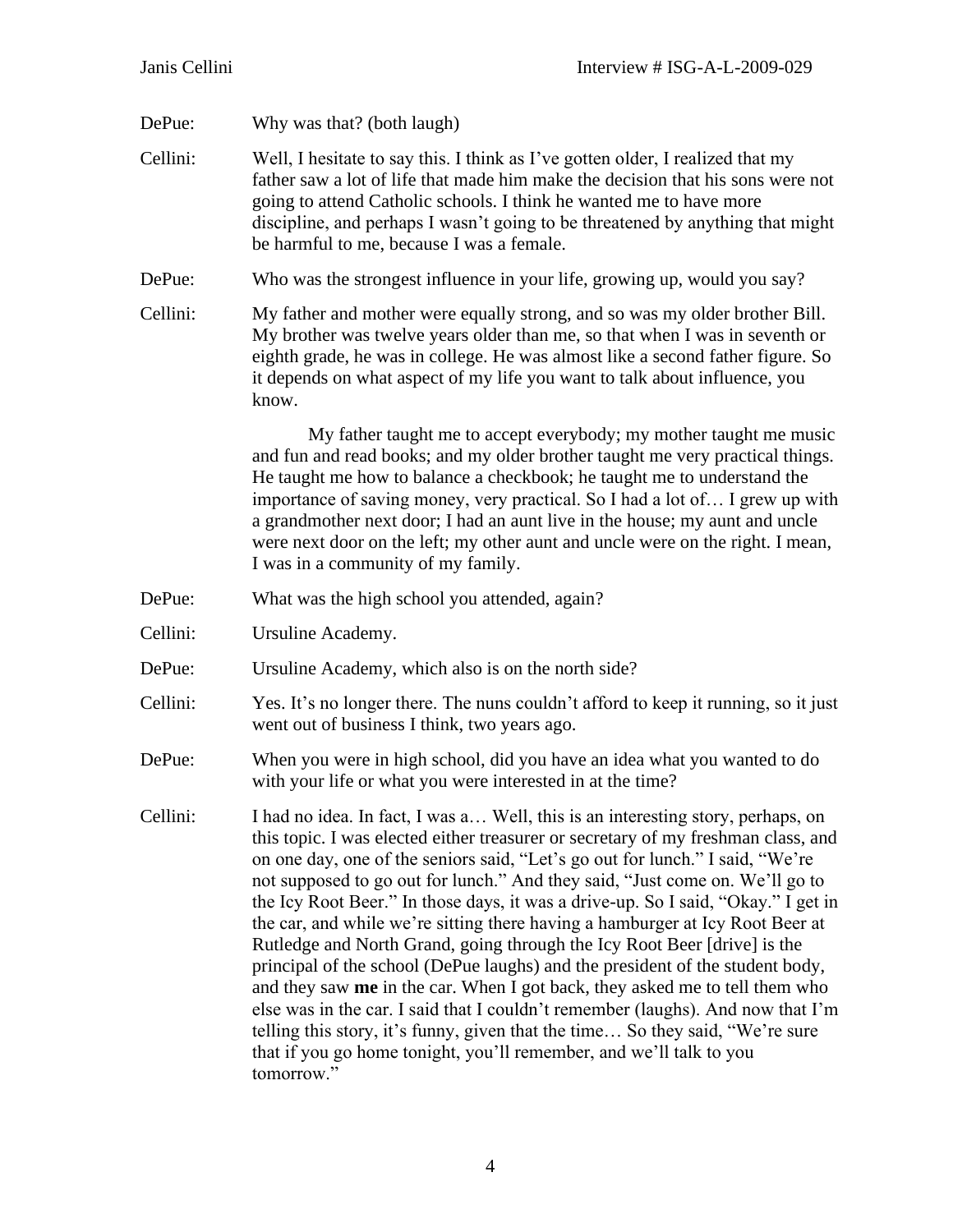Sure enough, I come back the next day, and they said, "Who was in the car?" I said, "I really don't remember." They said, "We're going to have to replace you on the student body, and we still want to give you another night to think about it." So I went home and... I didn't talk to anybody about it because I knew I was breaking rules when I went on that lunch thing. I came back and I said, "I just… I don't remember." So they said, "Well, not only are you going to get replaced, we're going to have you run the reelection for your position. We want you to…" Here's the ballots, you know, pass out the ballots, collect them. They were trying (laughs)... I said, "Fine." So I did that, and I got removed from the student body (laughs). I do remember that, now that I'm talking to you about that.

I did not know what I wanted to do. Everybody else seemed to have a real clear picture, around me.

- DePue: This would have been in the early '60s.
- Cellini: Yeah. And remember, I didn't go much out of the north end of town. It was a big deal for me to maybe go to Blessed Sacrament parish. It was different in those days. As I said, my grandmother, my aunt, my… Everybody was… I had such an extended family, so I didn't go far.
- DePue: I know for both you and your brother, Bill, politics is going to play a major role in the future. Was there any sense of politics when you were growing up? Was there any involvement by your parents?
- Cellini: The politics that I recall the most is that my father sometimes would get to not be a beat cop. He would get to be in the station, or he would get to have a car. My memory is fuzzy, but I think many times it was related to the mayor that he backed. I guess, I'm assuming that if he backed the mayor that won, he got to have a squad car and have a bigger district or whatever. I wish all of my family was here because somebody would argue with me about that. Then if he backed the wrong guy, he'd be back on the beat, back on the Levee, back on foot. That's my earliest recollection of politics, and it was okay. My father was also the secretary-treasurer of the Policemen's Benevolent Association. My grandmother, my **grandmother**, tough, tough woman from Italy, was...
- DePue: She was born and raised in Italy.
- Cellini: She was, and came over here. I did not know my grandfather, but my grandmother, her sons were coal miners, and she marched in the Progressive Miners Workers.<sup>2</sup> She was really, really for rights for her children, obviously. She raised me, also. My mother went to work when I was in kindergarten, so when I would come home from grade school, my grandmother would be there. And every inch of our backyard had fruits and vegetables and rabbits and

<sup>2</sup> The Progressive Miners of America was a coal miners' union organized in 1932 in downstate Illinois. It was formed in response to a 1932 contract proposal negotiated by United Mine Workers President John L. Lewis, which reduced wages from a previous rate of \$6.10 per day to \$5.00 per day. (https://en.wikipedia.org/wiki/Progressive\_Miners\_of\_America)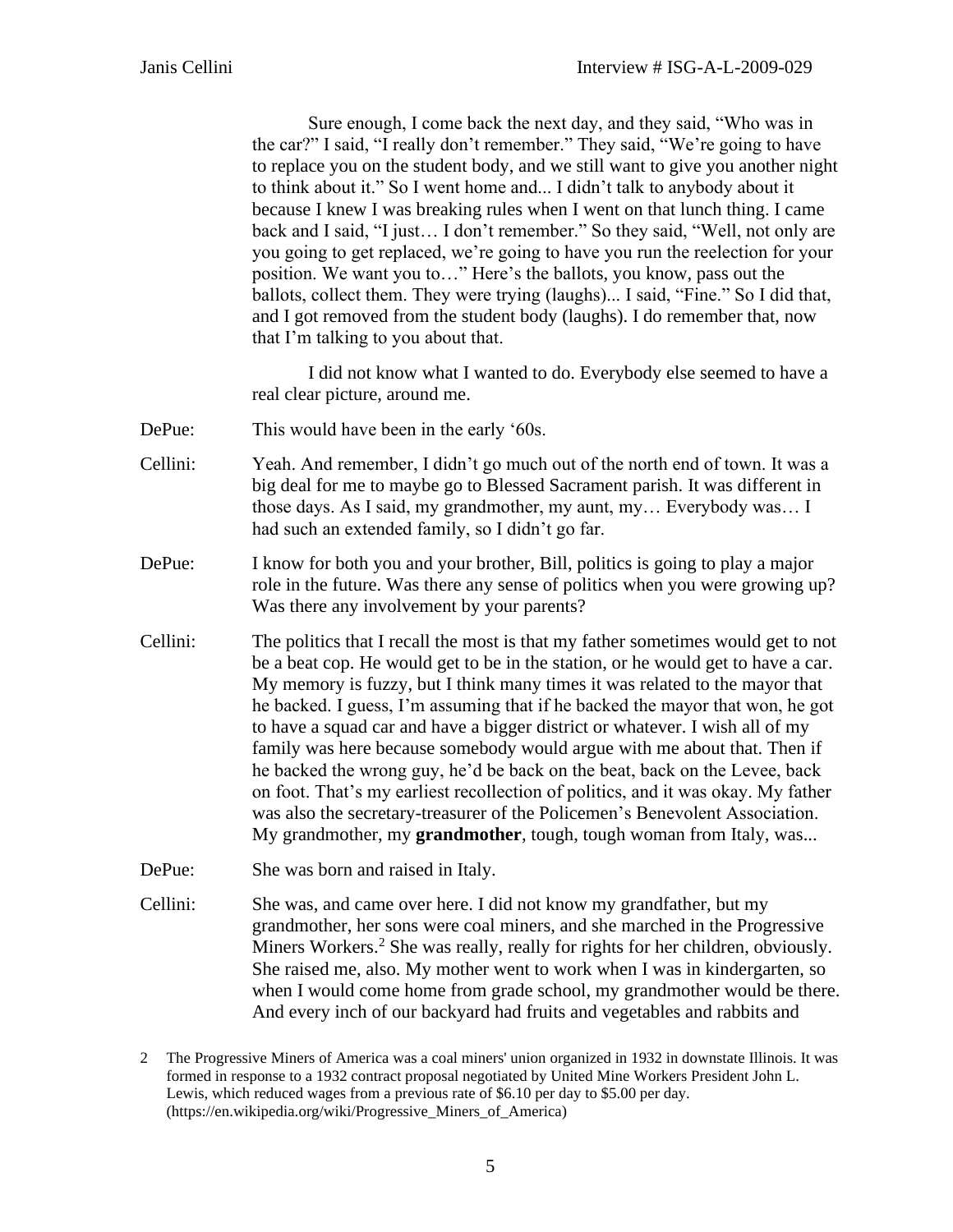chickens and… We had everything. She was also another influence on me, by the way, very tough woman.

- DePue: What was her name?
- Cellini: Her name was… I only know her as Nonna. I think her name was… Her last name was Decrescentis.
- DePue: Oh, boy.
- Cellini: That was her maiden name, Decrescentis, D-e-c-r-e-n… Again, this is where my nephew, the researcher, should come in here and fill in.
- DePue: We'll have a chance to tighten up on the spelling here.
- Cellini: Great, great, and maybe the timing, even, because he knows all of that. She was a very big influence on me too because I was always there. She'd say, "I can tell you a story." You'll have to bleep out some of it probably. She would raise these beautiful vegetables. I can remember having wonderful soups and… People would kill for it today.

She would say to me, after school, "Go get the nice tomatoes and put them out front, and we'll sell them. If anything's bruised, just put them over here, and we'll take them over, and we'll make soup." I can remember a man pulling up and saying, "These are nice tomatoes. How much are they?" And she'd say, "A nickel." I don't even remember what they were, a nickel, a dime, I don't know. He'd say, "That's too much," and she'd say, "Well, that's what they are." He'd try to barter with her, and she held her ground; she held her ground strongly. I was like, "Whoa, okay, give them to him for a dime." We got 300 of them or something like that. (DePue laughs)

Anyway, he walked away paying full price. And I can remember her comments to me after he'd get in the car. I'll clean it up, because she was feisty. And she spoke broken English. She'd say, "The SOB, he think I'm-a stupid 'cause I talk-a funny" (both laugh). And I've cleaned it up (both laugh). So, I think that I'm not a shy, retiring, particularly effeminate woman, but I think I learned a lot from her too.

DePue: Do you know if the family leaned either Republican or Democrat, conservative or liberal?

Cellini: I think they did not lean one way or the other for quite a while. I wish I remembered the politician that came around. He obviously was a Republican. Most of the immigrants, as I recall, were Democrats, and there was… I want to say, Carpentier, but I need to really check out that. There was some very nice man that was a politician that came around, and that seemed to somehow get some of us involved in the Republican side of politics.

DePue: This would have been in the early 1960s?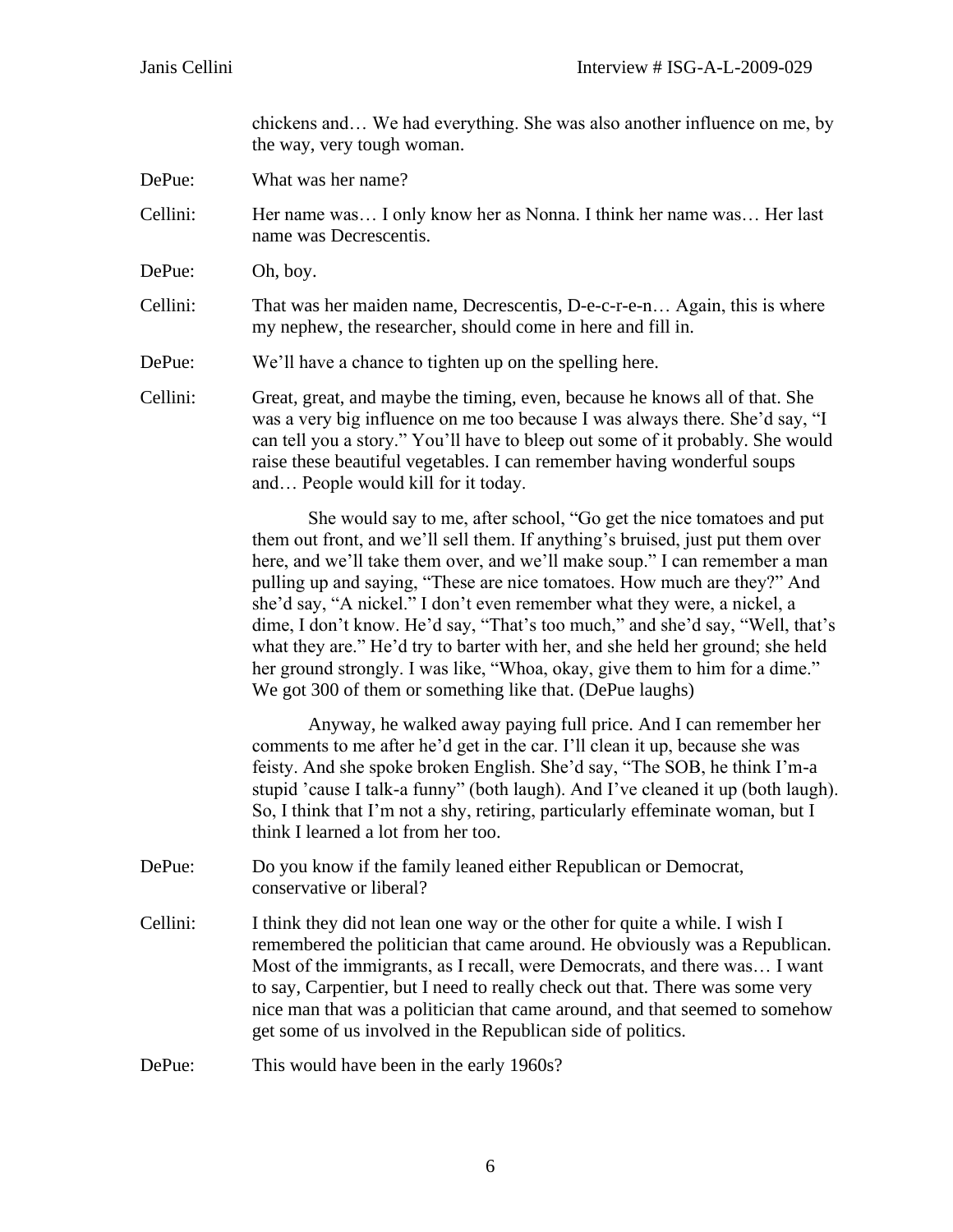- Cellini: You're talking to somebody who doesn't… If you want, we can back, and I can fill that in for you. I really don't know.
- DePue: I don't know that it's that important, but I'm trying to get a framework, if you will. Did this happen long before you came along?
- Cellini: Yeah. In the '30s, John L. Lewis was the head of the United Mine Workers, and he lived in Springfield. He was a major player in the Democrat Party. A lot of the ethnic miners in Central and Southern Illinois—the Italians, the Welsh, the Lithuanians—they didn't feel John Lewis was treating them fairly. So, lo and behold, they formed the Progressive Mine Workers Union. There were very bitter fights, including bombings and shootings. I'm told that many of the neighbors that I grew up with—I was born in 1946—went to jail over it. So, the bottom line is, whoever John Lewis was for, politically, the Progressive Miners were for the other person, and that included the opposite party. Because Lewis was an officer in the Democratic Party, the Progressives supported and became Republicans. That's how it happened.
- DePue: That's a pretty straightforward reason.
- Cellini: I think it was all due to one man, who was a Republican, sort of then influencing the way we went, we being maybe some of the Northenders.
- DePue: When did you graduate from high school?
- Cellini: Sixty-four.
- DePue: And where did you go after that? You said the college...
- Cellini: Springfield College in Illinois, which is now Benedictine.
- DePue: And how far away was that from Ursuline Academy?
- Cellini: (laughs) Right next door (DePue laughs).
- DePue: So you could throw a stone from Ursuline...
- Cellini: Right next door.
- DePue: Why SCI?
- Cellini: The Ursuline nuns taught me in high school. It was a great, small community, and they also taught at the college. I knew a lot of kids that were going there. We all didn't obviously have money, and we were able to live at home and afford to go there and get a decent education. It was very well-known for its... sort of its associate degree, because you could jump off to other colleges pretty easily.
- DePue: At the time it was strictly an associate's degree, then?
- Cellini: Yes, it was strictly an associate's. It was only a two-year college.
- DePue: Did you major in anything while you were there?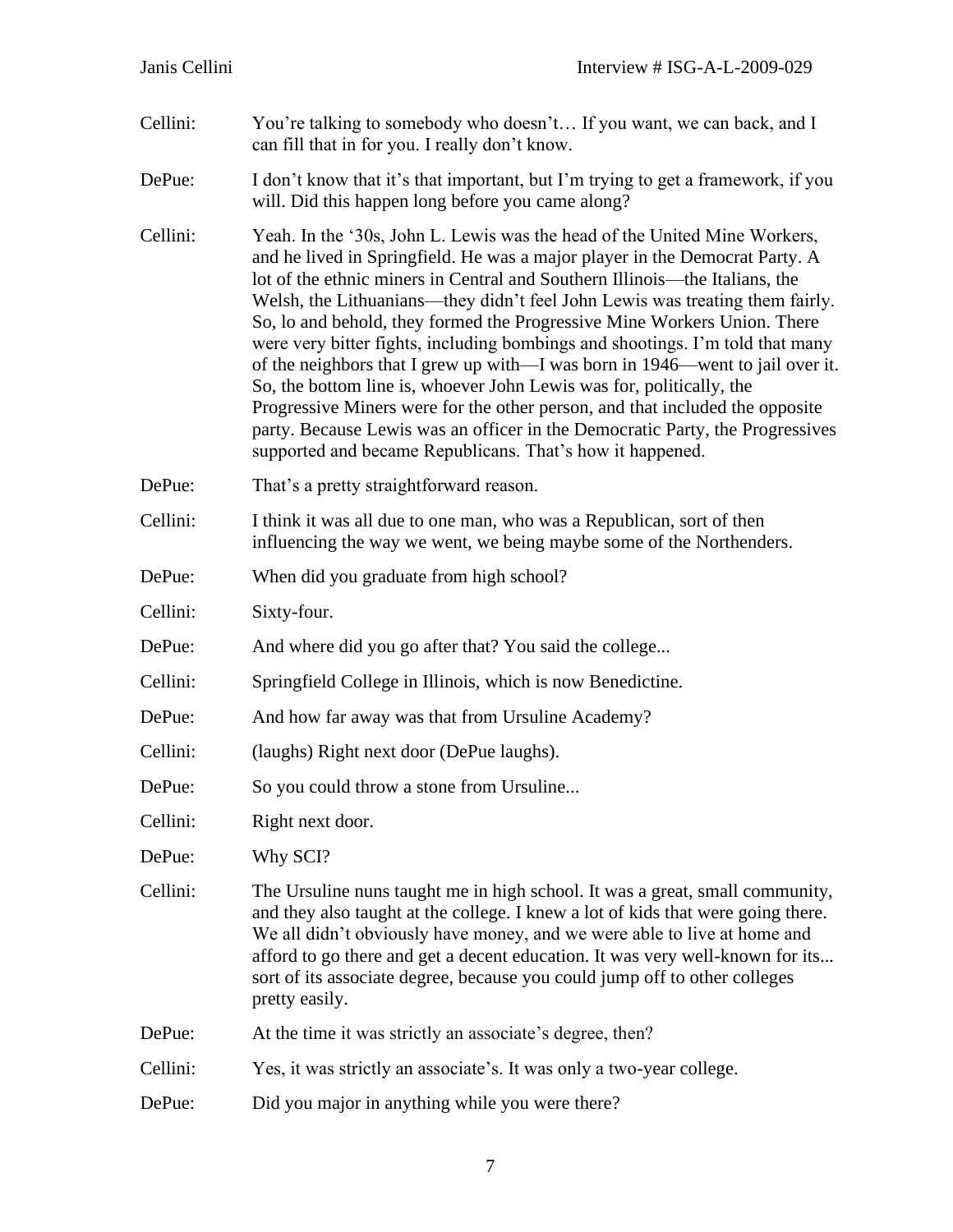| Cellini: | (laughs) Beats me (both laugh). I'm one of those people who got more out of<br>people, perhaps, than class attendance. I think I had sort of an idea that I<br>wanted to go into social work or something regarding that. I was still not real<br>pointed on that; it just happened to be.                                                                                                                                                                                                                                                                                                                                                    |  |
|----------|-----------------------------------------------------------------------------------------------------------------------------------------------------------------------------------------------------------------------------------------------------------------------------------------------------------------------------------------------------------------------------------------------------------------------------------------------------------------------------------------------------------------------------------------------------------------------------------------------------------------------------------------------|--|
| DePue:   | It would have been 1966 when you got your associate's degree, I would think.                                                                                                                                                                                                                                                                                                                                                                                                                                                                                                                                                                  |  |
| Cellini: | It was.                                                                                                                                                                                                                                                                                                                                                                                                                                                                                                                                                                                                                                       |  |
| DePue:   | Where did you head after that?                                                                                                                                                                                                                                                                                                                                                                                                                                                                                                                                                                                                                |  |
| Cellini: | University of Illinois, with my best friend from high school. We roomed<br>together.                                                                                                                                                                                                                                                                                                                                                                                                                                                                                                                                                          |  |
| DePue:   | In Champaign-Urbana?                                                                                                                                                                                                                                                                                                                                                                                                                                                                                                                                                                                                                          |  |
| Cellini: | In Champaign-Urbana. She was from the north end of Springfield, and she<br>was from what I think they used to call Germantown. Her father was a Reisch<br>brewery. It had all these local breweries at the time. I can remember to this<br>day, he kept asking her, "Why are you hanging around with that Italian?" The<br>Germans were They were in a different area than the Italians were. It was<br>very ethnic, if you will.                                                                                                                                                                                                             |  |
|          | We were best friends in high school. We roomed together. She was<br>very, very bright. I, of course, was not an A student. I felt great if I got B's<br>and C's. I wasn't one of those people who had to get A's. I was more<br>interested in who was in my class, where they were from, what they were<br>doing. When I got to University of Illinois, I thought, I made it; I passed. But<br>it was a little more serious, scholarly (laughs) studies than I wanted to do, and<br>I was also engaged. So, I decided that I would go to Illinois State—it was<br>closer to Springfield; I could see my fiancé—Illinois State in Bloomington. |  |
| DePue:   | How long were you at the U of I?                                                                                                                                                                                                                                                                                                                                                                                                                                                                                                                                                                                                              |  |
| Cellini: | One semester. And then I graduated from Illinois State in education. I changed<br>my major, and I kind of got focused on wanting to be a teacher. So I became a<br>high school English teacher.                                                                                                                                                                                                                                                                                                                                                                                                                                               |  |
| DePue:   | By the time you got there, you at least figured out a major and a profession.                                                                                                                                                                                                                                                                                                                                                                                                                                                                                                                                                                 |  |
| Cellini: | Right. Yes, yes.                                                                                                                                                                                                                                                                                                                                                                                                                                                                                                                                                                                                                              |  |
| DePue:   | Tell me a little bit more about your fiance at the time.                                                                                                                                                                                                                                                                                                                                                                                                                                                                                                                                                                                      |  |
| Cellini: | A good guy, went to the Catholic schools.                                                                                                                                                                                                                                                                                                                                                                                                                                                                                                                                                                                                     |  |
| DePue:   | Where was he from?                                                                                                                                                                                                                                                                                                                                                                                                                                                                                                                                                                                                                            |  |
| Cellini: | He was from here; he was from Springfield. He did not choose to go to<br>college at the time that I was going. And we ended up getting married, and<br>after five years, we weren't married anymore, no children.                                                                                                                                                                                                                                                                                                                                                                                                                             |  |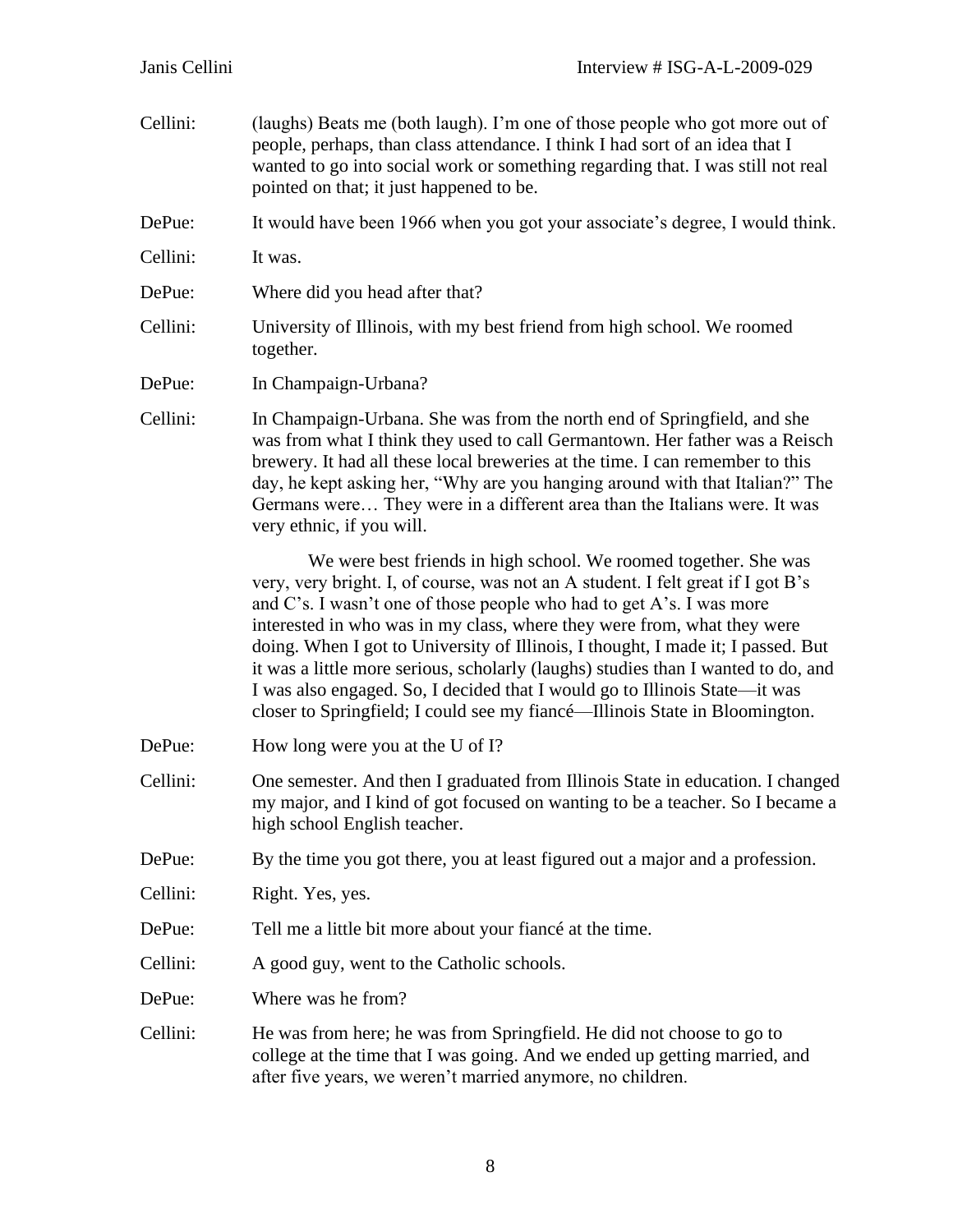| DePue:   | Can I get his name, just for the record?                                                                                                                                                                                                                                                                                                                                                                                                                                                                                                                                                                            |  |
|----------|---------------------------------------------------------------------------------------------------------------------------------------------------------------------------------------------------------------------------------------------------------------------------------------------------------------------------------------------------------------------------------------------------------------------------------------------------------------------------------------------------------------------------------------------------------------------------------------------------------------------|--|
| Cellini: | Patrick Bumpus.                                                                                                                                                                                                                                                                                                                                                                                                                                                                                                                                                                                                     |  |
| DePue:   | You graduated in 1968, correct?                                                                                                                                                                                                                                                                                                                                                                                                                                                                                                                                                                                     |  |
| Cellini: | Sixty-eight, correct.                                                                                                                                                                                                                                                                                                                                                                                                                                                                                                                                                                                               |  |
| DePue:   | About the time you graduated was when the college life really started to heat<br>up in another respect, because that's the wave of Vietnam protests and student<br>protests and things like that. Was any of that going on at Illinois State?                                                                                                                                                                                                                                                                                                                                                                       |  |
| Cellini: | Not that I would have been a part of. If you look at my background,<br>questioning authority was not really in my nature at that time. Let's just say I<br>never explored it. I was pretty programmed, if you will, to the values and<br>ideals of where I came from. I would not have ever thought, at that time, to<br>question anything. It was later. It was later that I did that.                                                                                                                                                                                                                             |  |
| DePue:   | But this is a time of political awakening for so many people of your<br>generation especially.                                                                                                                                                                                                                                                                                                                                                                                                                                                                                                                      |  |
| Cellini: | Yes.                                                                                                                                                                                                                                                                                                                                                                                                                                                                                                                                                                                                                |  |
| DePue:   | And I also know—I don't know much about the details—but Bill [Cellini, her<br>brother], in 1968 or 1969, became the director of transportation for the newly-<br>elected governor of Illinois, Richard Ogilvie. Were you going through your<br>own evolution, in terms of political views, at the time?                                                                                                                                                                                                                                                                                                             |  |
| Cellini: | No, no. I had no interest in politics at the time. I was graduating from school,<br>going to get a job, always Bill's younger sister, always knew I never wanted<br>to embarrass him, which would cause me to even toe the mark even more. We<br>were proud of him. He was the first person really, in our second generation, to<br>graduate college, so he was really somebody to be proud of. All of us—all of<br>us, meaning cousins, aunts, uncles, we kind of looked up to him. He got<br>involved in that. Now, at that time, I wasn't very enlightened. I think I was a<br>late bloomer. I got married, and. |  |
| DePue:   | What year was that?                                                                                                                                                                                                                                                                                                                                                                                                                                                                                                                                                                                                 |  |
| Cellini: | I got married in '69, and then I think I can't remember the year my father<br>died—he loved my husband—but he had a heart attack and he died. That<br>event triggered many, many things and many changes in my life, one of which<br>was to question everything, almost.                                                                                                                                                                                                                                                                                                                                            |  |
| DePue:   | Let's back up just a little bit. You graduated from college in 1968. Did you go<br>directly to teaching after that?                                                                                                                                                                                                                                                                                                                                                                                                                                                                                                 |  |
| Cellini: | I did.                                                                                                                                                                                                                                                                                                                                                                                                                                                                                                                                                                                                              |  |
| DePue:   | And where did you teach?                                                                                                                                                                                                                                                                                                                                                                                                                                                                                                                                                                                            |  |
| Cellini: | I taught at Springfield High School.                                                                                                                                                                                                                                                                                                                                                                                                                                                                                                                                                                                |  |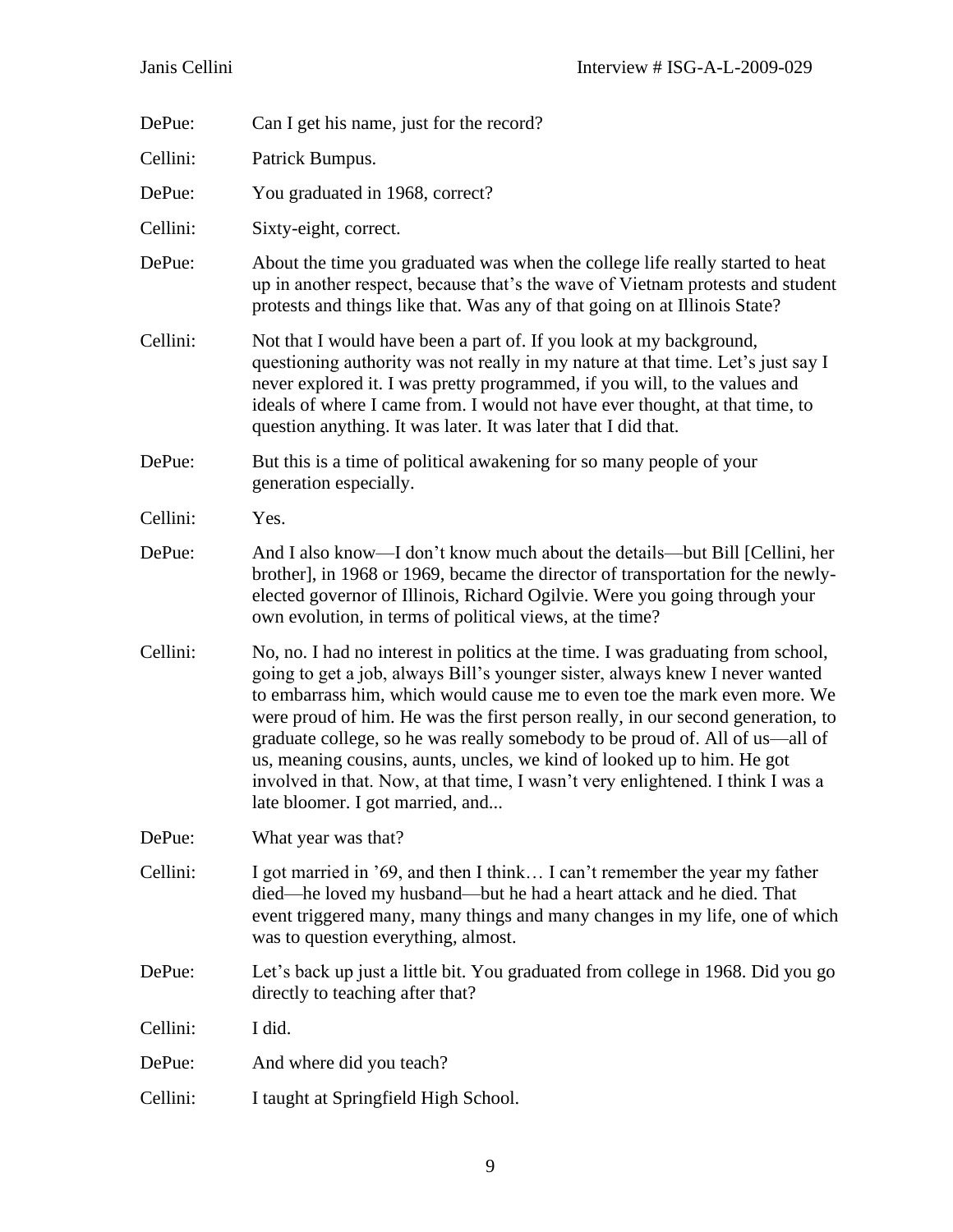| DePue:   | So you still didn't go very far from home.                                                                                                                                                                                                                                                                                                                                                                                                                                                                                                                                                                                        |  |  |
|----------|-----------------------------------------------------------------------------------------------------------------------------------------------------------------------------------------------------------------------------------------------------------------------------------------------------------------------------------------------------------------------------------------------------------------------------------------------------------------------------------------------------------------------------------------------------------------------------------------------------------------------------------|--|--|
| Cellini: | Exactly, exactly.                                                                                                                                                                                                                                                                                                                                                                                                                                                                                                                                                                                                                 |  |  |
| DePue:   | Now you would have been downtown; that would have been the only<br>difference (Cellini laughs).                                                                                                                                                                                                                                                                                                                                                                                                                                                                                                                                   |  |  |
| Cellini: | Well, I drove It [Springfield High School] was still where it is now, and it<br>was just what I did.                                                                                                                                                                                                                                                                                                                                                                                                                                                                                                                              |  |  |
| DePue:   | How long after you started teaching, then, did your father pass away?                                                                                                                                                                                                                                                                                                                                                                                                                                                                                                                                                             |  |  |
| Cellini: | I think I was a teacher for about four years, and my father died. Of course, he<br>sort of made me toe the mark in many ways. He was very strong, and I would<br>never question my dad. I loved him to death. But when he died, something<br>happened. I separated from my husband. I also, at the time, as I taught, I<br>started going out to then Sangamon State [University], now UIS [University]<br>of Illinois, Springfield]. At that time, they had just all kinds of very liberal,<br>long-haired professors, whose classes I would be in, because in those days, I<br>was going for a master's degree at nighttime.     |  |  |
| DePue:   | In education?                                                                                                                                                                                                                                                                                                                                                                                                                                                                                                                                                                                                                     |  |  |
| Cellini: | In education.                                                                                                                                                                                                                                                                                                                                                                                                                                                                                                                                                                                                                     |  |  |
| DePue:   | Yeah, Sangamon State would have been brand new at the time.                                                                                                                                                                                                                                                                                                                                                                                                                                                                                                                                                                       |  |  |
| Cellini: | In little buildings, right out on South Sixth Street, not even where the campus<br>is now.                                                                                                                                                                                                                                                                                                                                                                                                                                                                                                                                        |  |  |
| DePue:   | And its charter, right from the very beginning, was to be this new, very<br>innovative, very liberal-oriented college environment.                                                                                                                                                                                                                                                                                                                                                                                                                                                                                                |  |  |
| Cellini: | Correct, correct. And it was the first time in my life that anybody ever<br>espoused—or I heard—things that really shook me to my core. It was really<br>challenging my beliefs.                                                                                                                                                                                                                                                                                                                                                                                                                                                  |  |  |
| DePue:   | Do you remember anything in particular?                                                                                                                                                                                                                                                                                                                                                                                                                                                                                                                                                                                           |  |  |
| Cellini: | Well, I had a couple professors that were Marxists. They were It was that<br>era. They were married, then they were unmarried. It was the back end of the<br>'60s. It was the early '70s and late '60s. They were living a life that I had<br>never seen before, and they were influencing me, at least causing me to<br>question the kinds of things that I was taught, which is really what education<br>should do in the first place. At the time, it was kind of earth-shaking to me,<br>and then when my father died, I really, really kind of overreacted, perhaps, got<br>separated and went off to California for a year. |  |  |
| DePue:   | Can you talk about that in any more detail? Are you willing to                                                                                                                                                                                                                                                                                                                                                                                                                                                                                                                                                                    |  |  |
| Cellini: | California?                                                                                                                                                                                                                                                                                                                                                                                                                                                                                                                                                                                                                       |  |  |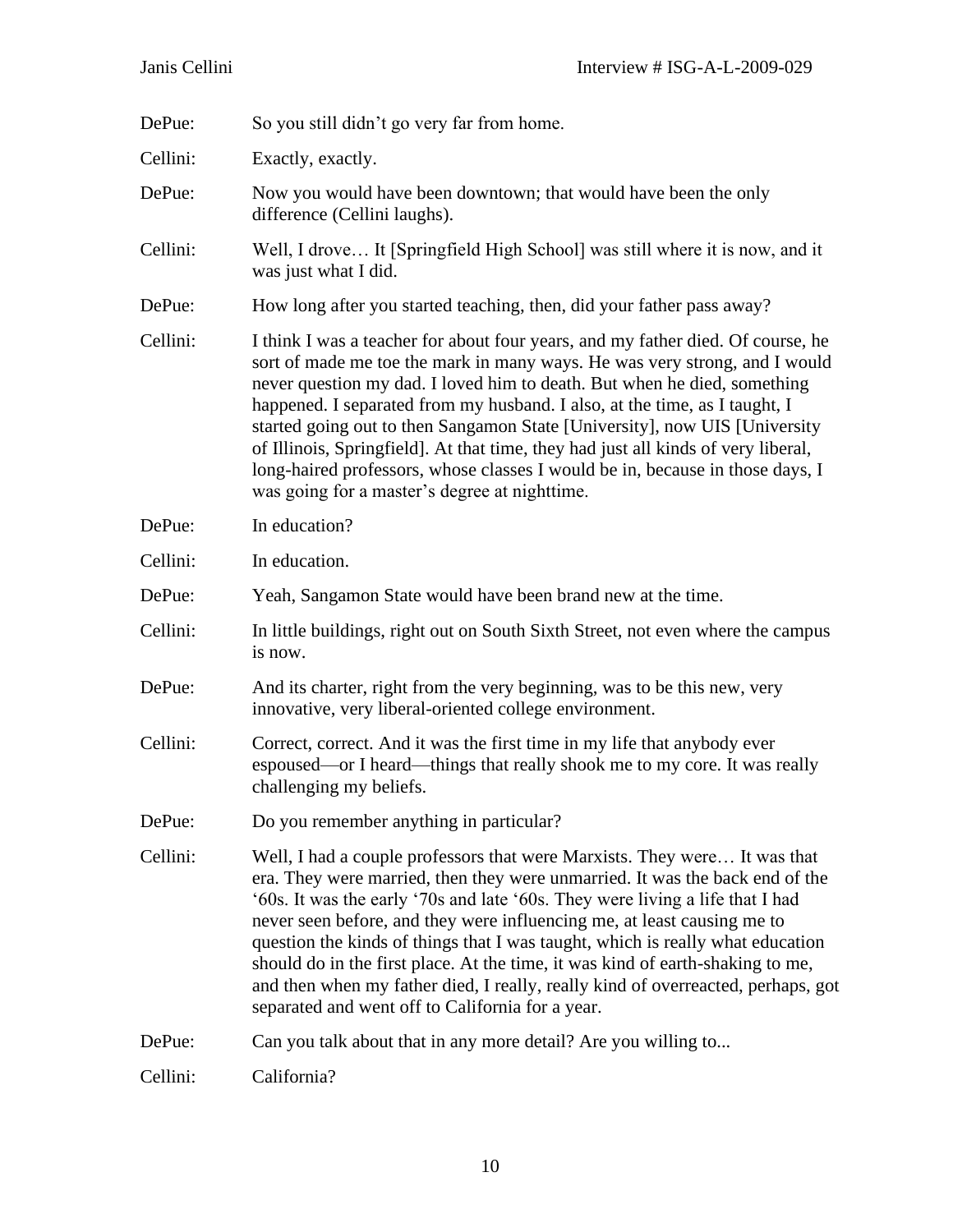- DePue: No, about what it was about your father passing away that really changed so many things for you?
- Cellini: Well, he was pretty much the… I would do anything for my father. He ruled the family, and he was very kind to me. I could do no wrong. He loved me unconditionally. So, with that gone, not only the fact that somebody who loved me unconditionally was gone, but the fact that somebody who I would not do… If I ever had, "Am I going to do the right thing or the wrong thing?" My father would always… His presence always I would choose the right thing. I would never even consider, "Whoa, maybe I ought to try something else over here," never.

With him gone, it kind of loosened the reins a little bit, which is how I even got to California, because I separated; a friend of mine was moving to California. She said, "You want to go?" and I said, "Yeah, I'm off for the summer." So I go, and I not stay three months; I stay for a year. I go up and down Route One, meet all kinds of fascinating people in California.

DePue: Fascinating people?

Cellini: Oh, different people than anybody I ever grew up with, mostly.

DePue: Was this early '70s now?

Cellini: Early '70s, yeah.

DePue: Well, this is during the height of the hippies and the...

Cellini: Yeah, it was kind of, during that time...

- DePue: ...the counterculture, and...
- Cellini: Yeah, yeah, yeah.
- DePue: That's what you're experiencing out in California?
- Cellini: Yeah, but I was still… I was seeing it; I can't tell you I was much a part of it. On the edge of it, probably. And then, after about eleven months, meeting everybody was great, but I missed the Midwest. I missed the stability of it, probably. I couldn't find a job out there. I tried desperately. By that time, I had a master's degree. I ended up in a tomato canning factory for about a day and a half, and then I worked part time at a warehouse record store because the master's degree was too much out there. Everybody was moving out there, trying to find work. Then I met some people that were very different. I decided I'd come back home where things were a little more stable, and I kind of could get a job for sure. I came back and taught again, only this time I ran a school for truants.

DePue: Were you working for the Springfield School District?

Cellini: I was. They hired me as a teacher within a truant school, and then eventually I was the director.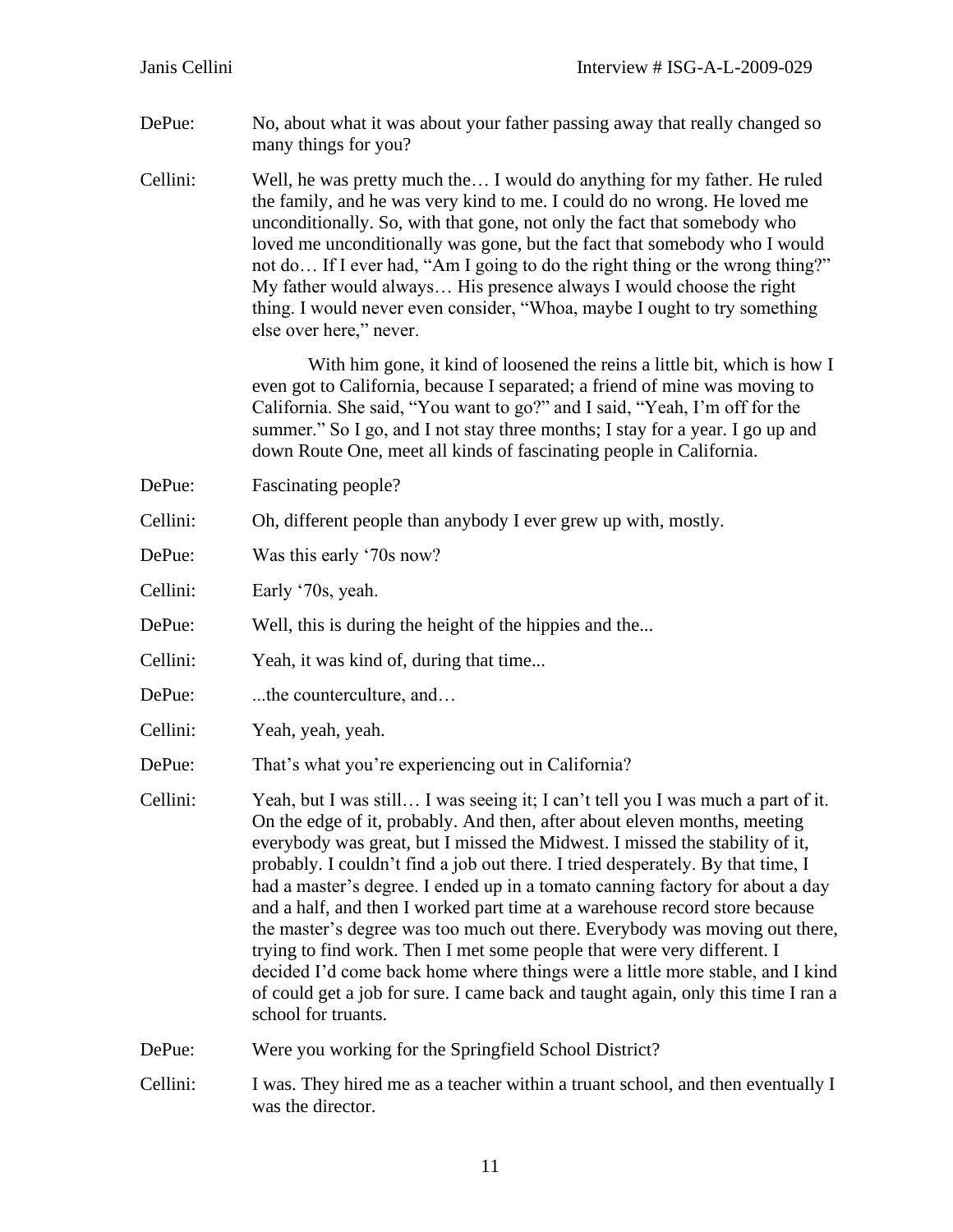| DePue:   | Is this a separate school from the other junior high and high schools in town?                                                                                                                                                                                                                                                                                                                                                                                                                                                                                                              |  |
|----------|---------------------------------------------------------------------------------------------------------------------------------------------------------------------------------------------------------------------------------------------------------------------------------------------------------------------------------------------------------------------------------------------------------------------------------------------------------------------------------------------------------------------------------------------------------------------------------------------|--|
| Cellini: | Only physically. It was the kids that nobody really wanted. They couldn't<br>keep them in school for various reasons. We were at the Boys' Club for a<br>couple years; we were in an outbuilding at one of the middle schools; we were<br>at Lawrence Adult [Learning Center]. I did that for five years.                                                                                                                                                                                                                                                                                   |  |
| DePue:   | When you came back, after this obviously a fairly traumatic experience—your<br>father passing away, going out to California and experiencing lots of new<br>things—did you come back and want that job, or was that the job that was<br>available?                                                                                                                                                                                                                                                                                                                                          |  |
| Cellini: | I came back and fell into a summer school job. They had summer school; it<br>was at Lanphier High School. I seemed to, throughout my career, gravitate to<br>those students who were a little different, who didn't do well in the<br>mainstream. So, in my years at Springfield High School, beginning, I usually<br>got the lower-track classes, the classes where there were behavior problem<br>kids, or kids that were always trouble.                                                                                                                                                 |  |
| DePue:   | This is where growing up with familiarity to the Levee District of Springfield<br>kind of                                                                                                                                                                                                                                                                                                                                                                                                                                                                                                   |  |
| Cellini: | Yeah, maybe. I could accept them. I knew that they probably didn't have the<br>same advantages I had growing up or whatever. So I'd gravitate toward that.<br>And then there were a couple teachers at Lanphier, when I was there at<br>summer school, who were involved in the creation of this truant school. One<br>of the teachers said to me, "You'd be perfect." She said, "You love those<br>kids." She said, "Why don't you just apply?" She said, "They're going to open<br>it up." So that's how I got the truant job. So, from California [to] summer<br>school [to] truant job. |  |
| DePue:   | Did you like that job?                                                                                                                                                                                                                                                                                                                                                                                                                                                                                                                                                                      |  |
| Cellini: | Loved it. Best job I ever had in my life, next to Jim Edgar.                                                                                                                                                                                                                                                                                                                                                                                                                                                                                                                                |  |
| DePue:   | (laughs) Why?                                                                                                                                                                                                                                                                                                                                                                                                                                                                                                                                                                               |  |
| Cellini: | I did; I loved it. Why? Oh, because you can make a difference, because you<br>could actually help somebody. I'd go pick up kids at home because their<br>mothers would still be sleeping. Education wasn't a priority in the home, and<br>they never learned that it would be a good place for them to get some skills.                                                                                                                                                                                                                                                                     |  |
| DePue:   | Any particular stories or anecdotes that you have, where you can identify that,<br>yeah, that really did make a difference in that kid's life? Sorry to put you on<br>the spot here.                                                                                                                                                                                                                                                                                                                                                                                                        |  |
| Cellini: | (pause) Oddly enough, none jump to mind, other than they still come back.<br>I'll be sitting upstairs, here in this job, and                                                                                                                                                                                                                                                                                                                                                                                                                                                                |  |
| DePue:   | It is thirty, thirty-five years removed from all of that too.                                                                                                                                                                                                                                                                                                                                                                                                                                                                                                                               |  |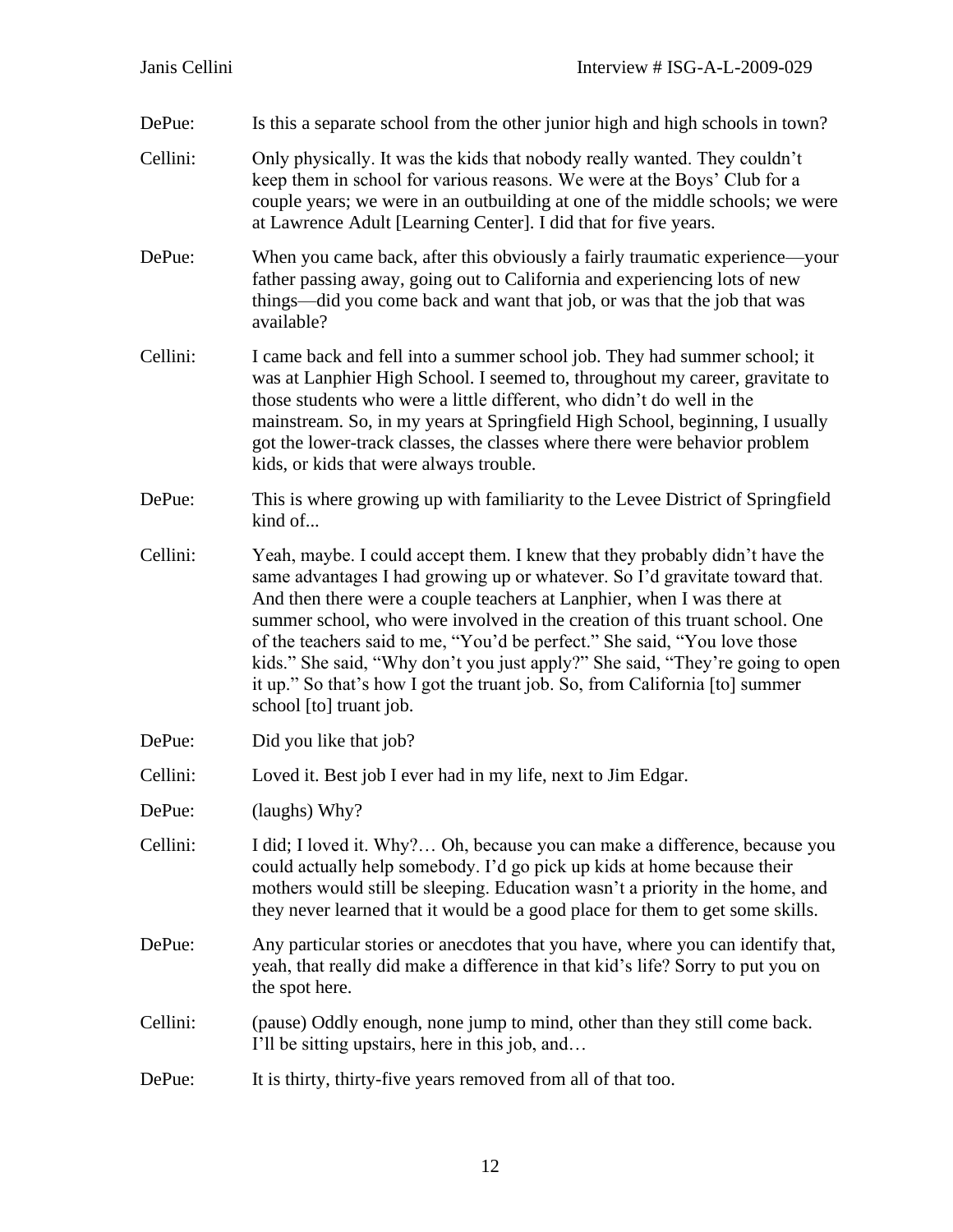- Cellini: Yeah. I'll see them on the street. Many of them went to prison, a lot of them. All I can say is we probably made them feel like they had a family for a while.
- DePue: I know that in 1978 you experienced another change in your life. I think it's that year you started working at…Was it the Department of Children and Family Services?
- Cellini: Yes, it was.
- DePue: Why that move?
- Cellini: I had been running the school, running it, for a couple years, and I got a little bit more involved in politics. I had always been a precinct committeeman, after I had gotten married. My brother said to me one day, he said, "You know," he said, "if you can get people out to vote," he said, "that would be a good thing." He said, "You mind being a precinct committeeman?" So it started when I got married. I lived on North Seventh. Interesting story there.

I had never been a precinct committeeman before. I can't think of the Democrat committeeman's name; he turned out the vote. He was very good; he was very good, knew everybody. But I remember going to the polls, and he would be there: "Hi, Mrs. Jones, glad you could come." And he'd have something in his trunk for them. "How are you? Here you go. Nice to see you. Give this to your son." It was quite an education for me, that first time as a precinct committeeman. There was nothing bad about it. He was just... He enjoyed everybody, and he turned out the vote. I got slaughtered. The

Republicans, what, we had probably my vote and my husband's vote at the time.

- DePue: You described yourself as rather apolitical, up to that point. Obviously Bill is quite a bit older; he's involved with the Republican Administration for those four years and obviously stayed involved afterwards. Was that the extent of the reason why he asked you, just because you were family?
- Cellini: Yeah, probably, probably because he was getting active locally. He was active locally, and probably the party structure and the precinct committeemen structure was something he was involved in and probably saw that I lived in an area where there wasn't a Republican committeeman.
- DePue: How would you describe yourself in terms of a political philosophy at that time?
- Cellini: At that time…probably somewhere where I am today, which is a very moderate Republican, fiscally conservative, but very moderate socially, if not a little bit on the liberal side socially. I don't think I'm any different now than I was then.
- DePue: You didn't see any conflict with your own personal views and working for the Republican Party at that time, then?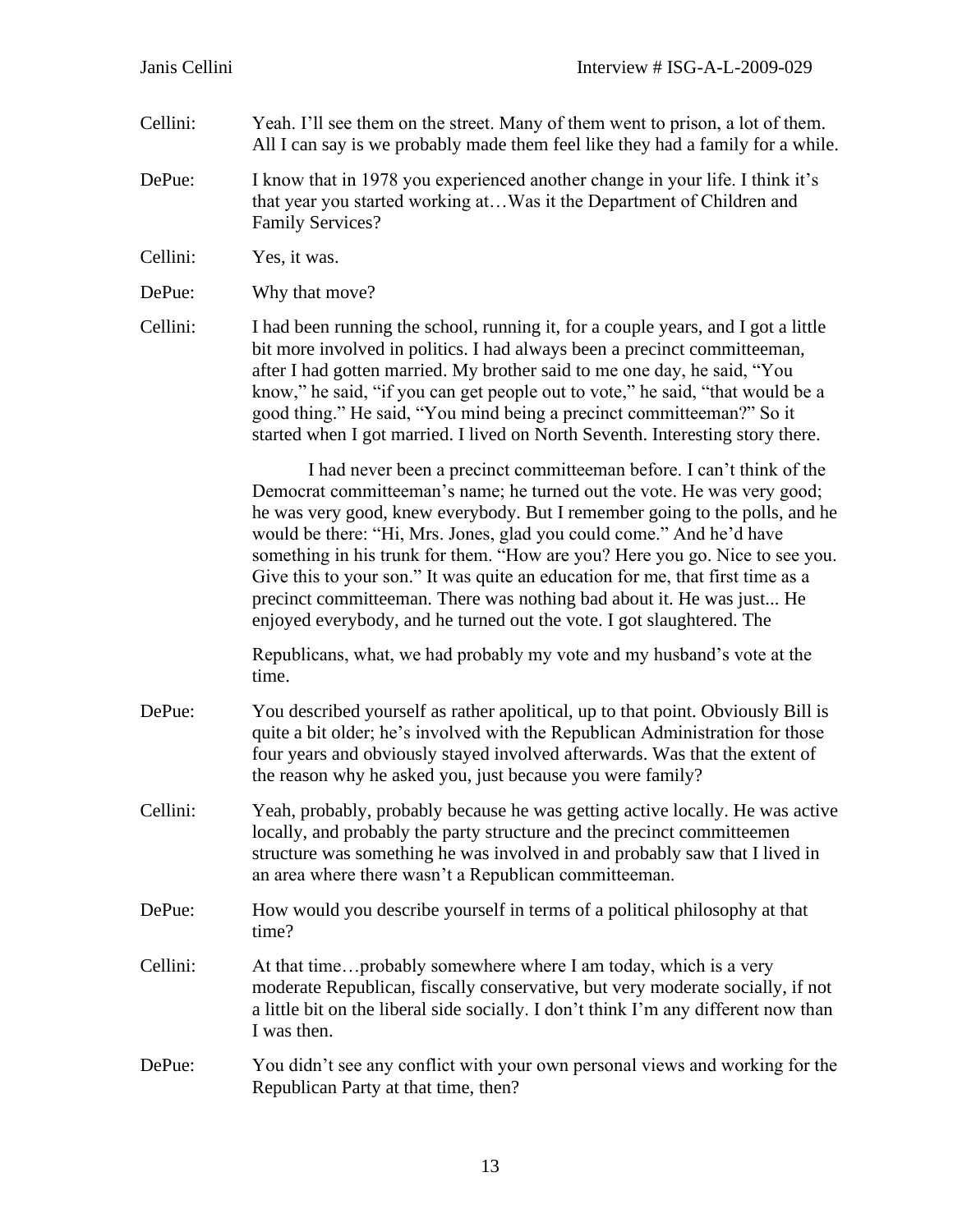| Cellini: | No, huh-uh, but I think the Republican Party at that time was pretty moderate.                                                                                                                                                                                                                                                                                                                                                                                                                                                                               |  |  |
|----------|--------------------------------------------------------------------------------------------------------------------------------------------------------------------------------------------------------------------------------------------------------------------------------------------------------------------------------------------------------------------------------------------------------------------------------------------------------------------------------------------------------------------------------------------------------------|--|--|
| DePue:   | What caused your move to the Department of Children and Family Services?                                                                                                                                                                                                                                                                                                                                                                                                                                                                                     |  |  |
| Cellini: | Oh, I was divorced at that time, and I think that the truant school was probably<br>dissolving or changing. My brother was in politics, and there were some<br>opportunities available at Children and Family Services, which kind of was a<br>natural flow from being in education. I was only there for a year, as I recall.                                                                                                                                                                                                                               |  |  |
| DePue:   | What did you do there?                                                                                                                                                                                                                                                                                                                                                                                                                                                                                                                                       |  |  |
| Cellini: | I ended up doing a lot of the community liaison work in Chicago for a lot of<br>the Hispanic communities, but I wasn't there long enough to make much of a<br>difference because from there, I went over to Governor Thompson's office.                                                                                                                                                                                                                                                                                                                      |  |  |
| DePue:   | That would be 1979, 1980?                                                                                                                                                                                                                                                                                                                                                                                                                                                                                                                                    |  |  |
| Cellini: | Again, I'm going to reiterate this, I haven't a clue.                                                                                                                                                                                                                                                                                                                                                                                                                                                                                                        |  |  |
| DePue:   | Somewhere in that timeframe, I would think.                                                                                                                                                                                                                                                                                                                                                                                                                                                                                                                  |  |  |
| Cellini: | Yeah.                                                                                                                                                                                                                                                                                                                                                                                                                                                                                                                                                        |  |  |
| DePue:   | How did you end up over in Governor Thompson's office?                                                                                                                                                                                                                                                                                                                                                                                                                                                                                                       |  |  |
| Cellini: | Bob Kjellander was the Was he the personnel director? He was either<br>personnel director or on the campaign at the time; I don't remember.                                                                                                                                                                                                                                                                                                                                                                                                                  |  |  |
|          | I think it was a combination of things. I think it was kind of the year of<br>the woman, where they wanted to sort of not have all these guys, somewhere<br>where there's always guys, kind of year of the woman. <sup>3</sup> I was a little more<br>active politically. At least I understood now how to work a precinct, not that I<br>opened my trunk. I would at least mail out letters and say, "The election's<br>here," and I'd go door-to-door, and I'd work a precinct, that's all. I'd say hello<br>to people. I'm still a precinct committeeman. |  |  |
|          | I think it was a combination of things. I was ready for a change. I had<br>the ability to make that change. The job was political, and to me, politics<br>always equates to people, and I'm much more oriented to people. So, Bob<br>Kjellander knew my family; he knew my brother, and they asked me if I<br>wanted to consider coming over and doing the downstate personnel work.                                                                                                                                                                         |  |  |
| DePue:   | What did you say Kjellander's position in the Thompson Administration was?                                                                                                                                                                                                                                                                                                                                                                                                                                                                                   |  |  |
| Cellini: | I want to say it was director of personnel. I think it was director of personnel<br>at the time.                                                                                                                                                                                                                                                                                                                                                                                                                                                             |  |  |
| DePue:   | And how                                                                                                                                                                                                                                                                                                                                                                                                                                                                                                                                                      |  |  |
|          |                                                                                                                                                                                                                                                                                                                                                                                                                                                                                                                                                              |  |  |

<sup>3</sup> The Year of the Woman was a popular label attached to 1992, after the election of a number of female Senators in the United States. (https://en.wikipedia.org/wiki/Year\_of\_the\_Woman)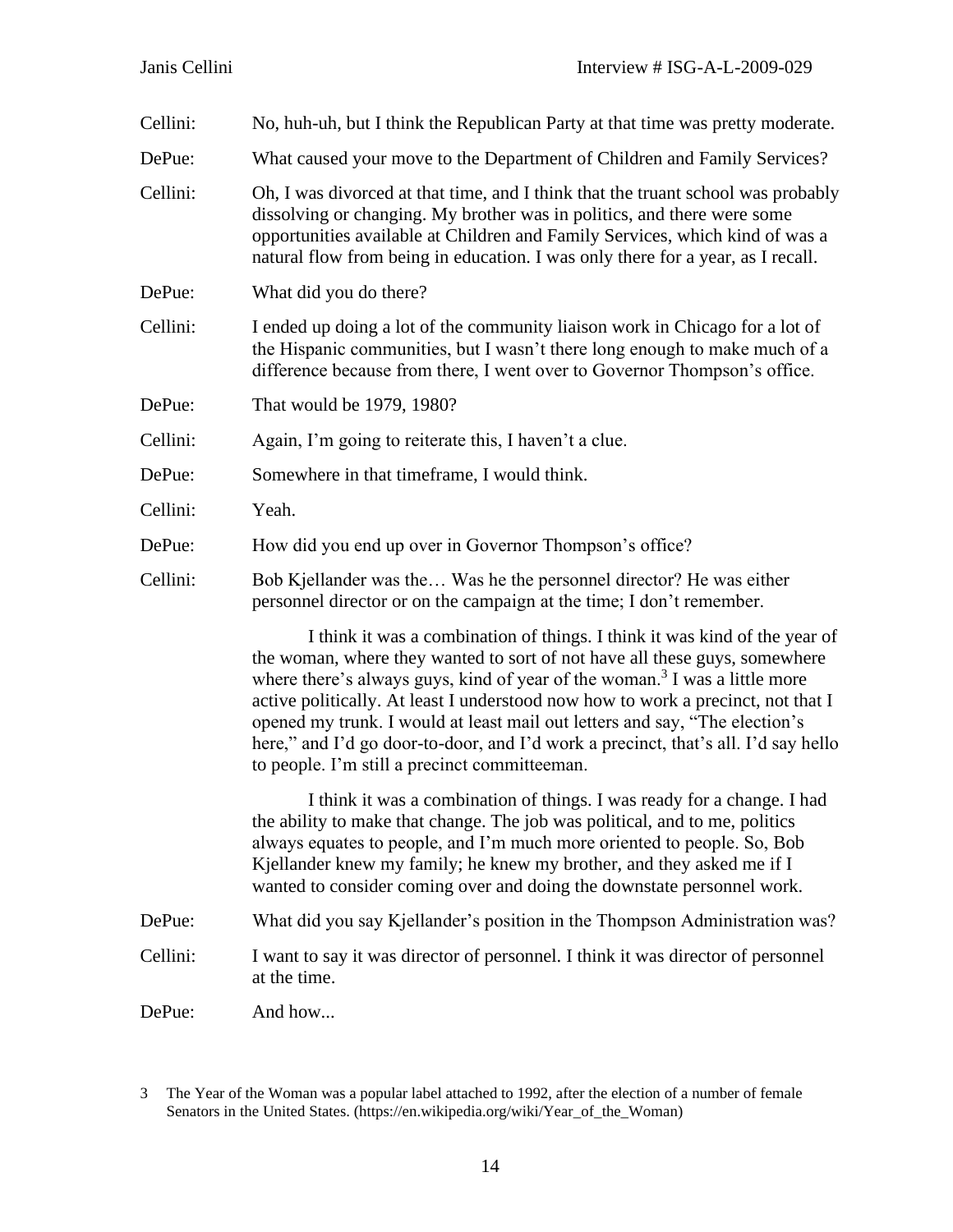| Cellini: | He had either been on the campaign, and then he was director of personnel, or<br>he might have He was on and off campaigns a lot.                                                                                                                                                                                                                                                                                                                                                                                                                                                                                                                                                                                 |  |  |
|----------|-------------------------------------------------------------------------------------------------------------------------------------------------------------------------------------------------------------------------------------------------------------------------------------------------------------------------------------------------------------------------------------------------------------------------------------------------------------------------------------------------------------------------------------------------------------------------------------------------------------------------------------------------------------------------------------------------------------------|--|--|
| DePue:   | Director of personnel, at that time, are we talking about the person who would<br>do the politically-oriented hiring?                                                                                                                                                                                                                                                                                                                                                                                                                                                                                                                                                                                             |  |  |
| Cellini: | Yes, yes, yes.                                                                                                                                                                                                                                                                                                                                                                                                                                                                                                                                                                                                                                                                                                    |  |  |
| DePue:   | The patronage guy?                                                                                                                                                                                                                                                                                                                                                                                                                                                                                                                                                                                                                                                                                                |  |  |
| Cellini: | The patronage man.                                                                                                                                                                                                                                                                                                                                                                                                                                                                                                                                                                                                                                                                                                |  |  |
| DePue:   | Did he have a role in local politics as well?                                                                                                                                                                                                                                                                                                                                                                                                                                                                                                                                                                                                                                                                     |  |  |
| Cellini: | I don't think Bob did. I think                                                                                                                                                                                                                                                                                                                                                                                                                                                                                                                                                                                                                                                                                    |  |  |
| DePue:   | I know later on he became the Republican Party chairman, correct?                                                                                                                                                                                                                                                                                                                                                                                                                                                                                                                                                                                                                                                 |  |  |
| Cellini: | No.                                                                                                                                                                                                                                                                                                                                                                                                                                                                                                                                                                                                                                                                                                               |  |  |
| DePue:   | I'm sorry.                                                                                                                                                                                                                                                                                                                                                                                                                                                                                                                                                                                                                                                                                                        |  |  |
| Cellini: | He was a national committeeman. I don't know his history really; I'm sorry.<br>You ask Jim Edgar; he can tell you all of that. He can tell you the year and<br>everything, because Jim Edgar at the time was also a staff person, like I was,<br>upstairs. But he was in the Legislative Office, and I was in the Personnel<br>Office. And that's how I met him, was we were staff people.                                                                                                                                                                                                                                                                                                                        |  |  |
| DePue:   | Tell me about that first time you had an opportunity to meet Edgar.                                                                                                                                                                                                                                                                                                                                                                                                                                                                                                                                                                                                                                               |  |  |
| Cellini: | I can't remember if he was the head of legislation or a staff person and<br>somebody else was the head of it when I started; I don't know. But we had<br>occasion to go                                                                                                                                                                                                                                                                                                                                                                                                                                                                                                                                           |  |  |
|          | Obviously, if he was the legislative liaison, the legislators would be<br>coming to him saying, "Can you help me? I've got some constituents in my<br>district, and I've got some issues." Of course, when it came down to the job<br>part, "I've got so-and-so, and he's looking for a job. Is there anybody?" He<br>would talk to me about it, or he would talk to somebody else about it because<br>I was mainly the county chairmen liaison. There was another person in the<br>office that would more or less deal with the legislative office. In other words, I<br>would be dealing with the party structure downstate, the county chairmen of<br>Macon County, Morgan County, all the counties downstate. |  |  |
| DePue:   | I thought you had also mentioned that you were up in the Chicago area,<br>working with Hispanic communities.                                                                                                                                                                                                                                                                                                                                                                                                                                                                                                                                                                                                      |  |  |
| Cellini: | That was only at DCFS.                                                                                                                                                                                                                                                                                                                                                                                                                                                                                                                                                                                                                                                                                            |  |  |
| DePue:   | I'm sorry.                                                                                                                                                                                                                                                                                                                                                                                                                                                                                                                                                                                                                                                                                                        |  |  |
| Cellini: | I had nothing to do with Chicago after I left DCFS and came to Jim<br>Thompson's office.                                                                                                                                                                                                                                                                                                                                                                                                                                                                                                                                                                                                                          |  |  |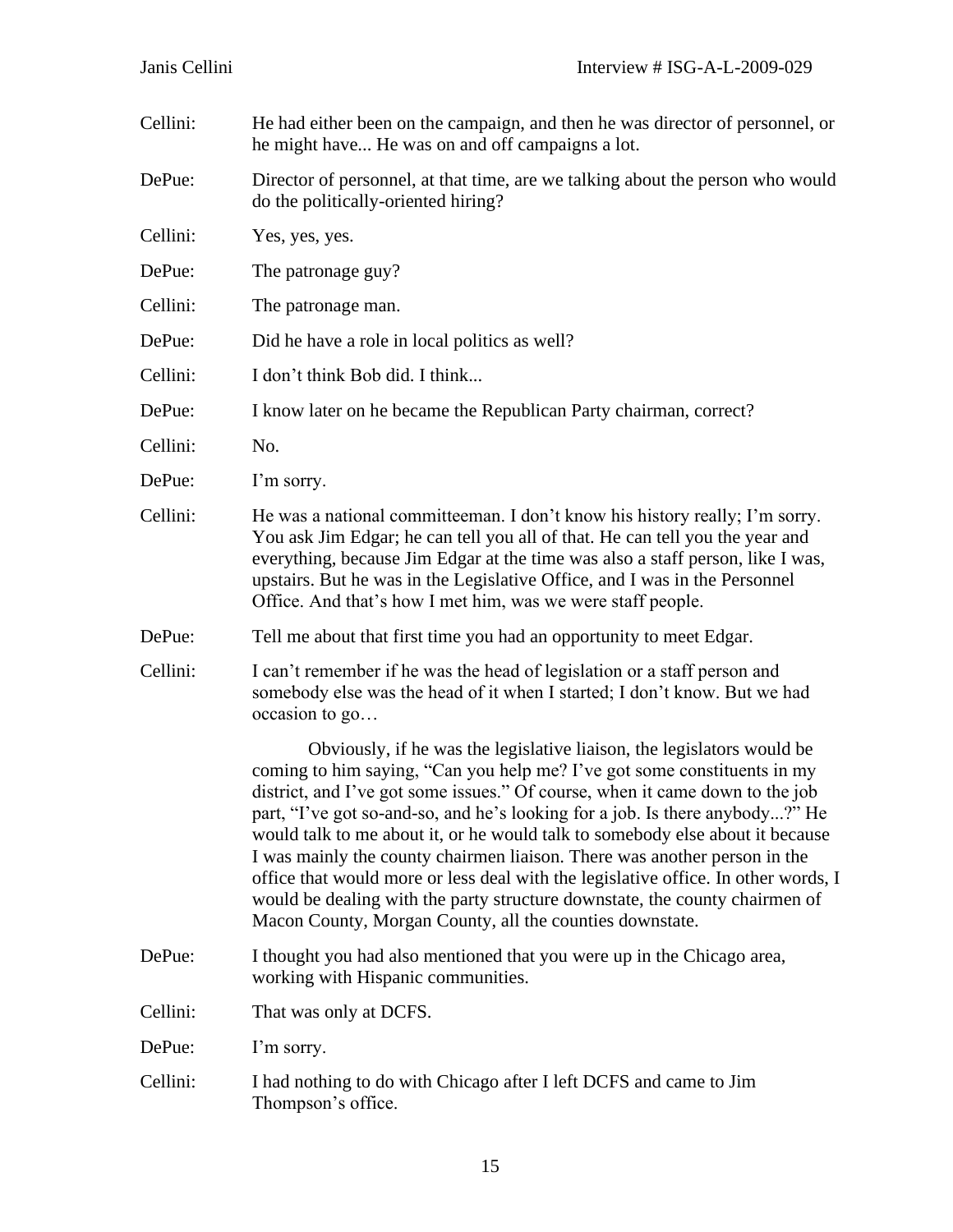DePue: What was your initial impression of Edgar as a person, as a character?

Cellini: I would say, obviously off the top, very handsome, a nice-looking man, very well-dressed, very meticulous, serious. Serious is a word that I would describe him as. And in a couple of the conversations that we would have—because he would not have been working with me; he would have been working with my counterpart—you could tell he was a little bit uneasy about the notion of patronage, maybe at the time, a little bit.

> I can remember saying to him, "I don't know that there's anything more important than being able to help somebody, whether it's somebody out of work or your son, your daughter, somebody that's had a misfortune." We sort of had those conversations, not a lot of them, but… I probably gave him a different perspective, maybe, than his thought about it.

- DePue: How about Jim Thompson? Did you have many opportunities to meet with him and...
- Cellini: None, none. I worked for Jayne Thompson on one of the campaigns, but Jim Thompson, no; I was not at that level.
- DePue: Flesh out a little bit more, if you could, the nature of your job and what you did.
- Cellini: My role… When we started this, I drew this picture, and I always say this is the politician and...
- DePue: When you started to sketch that out—I need to describe this on the tape here—it almost looked like a snowman without a head, but then there's all these slashes through it. If you don't mind, we'll include this in with the interview.
- Cellini: That's fine, because I think it describes the process better than anything, at least in my mind. When somebody gets elected to office, there is no way in any given day they can be responsive to every need of every citizen of this state, let alone this country—I think about a president and that boggles my mind—because I knew the extent to which you tried. Jim Edgar tried to be responsive to most everything. He had a keen sense of wanting to be a very good governor. He wanted to govern.

The best way for me to try to describe what I did was that I only represented a very small piece in all these little tunnels, if you will, or pieces of this politician, of trying to get a segment's voice to him. My segment was simply the party structure's leaders, downstate. Well, that was Thompson, downstate. When I got to Edgar…

- DePue: Yeah, we'll talk more about that later.
- Cellini: Here, I was hired to be that liaison, to hear what they had to say, what their concerns were, what the issues for the party were from their area. That was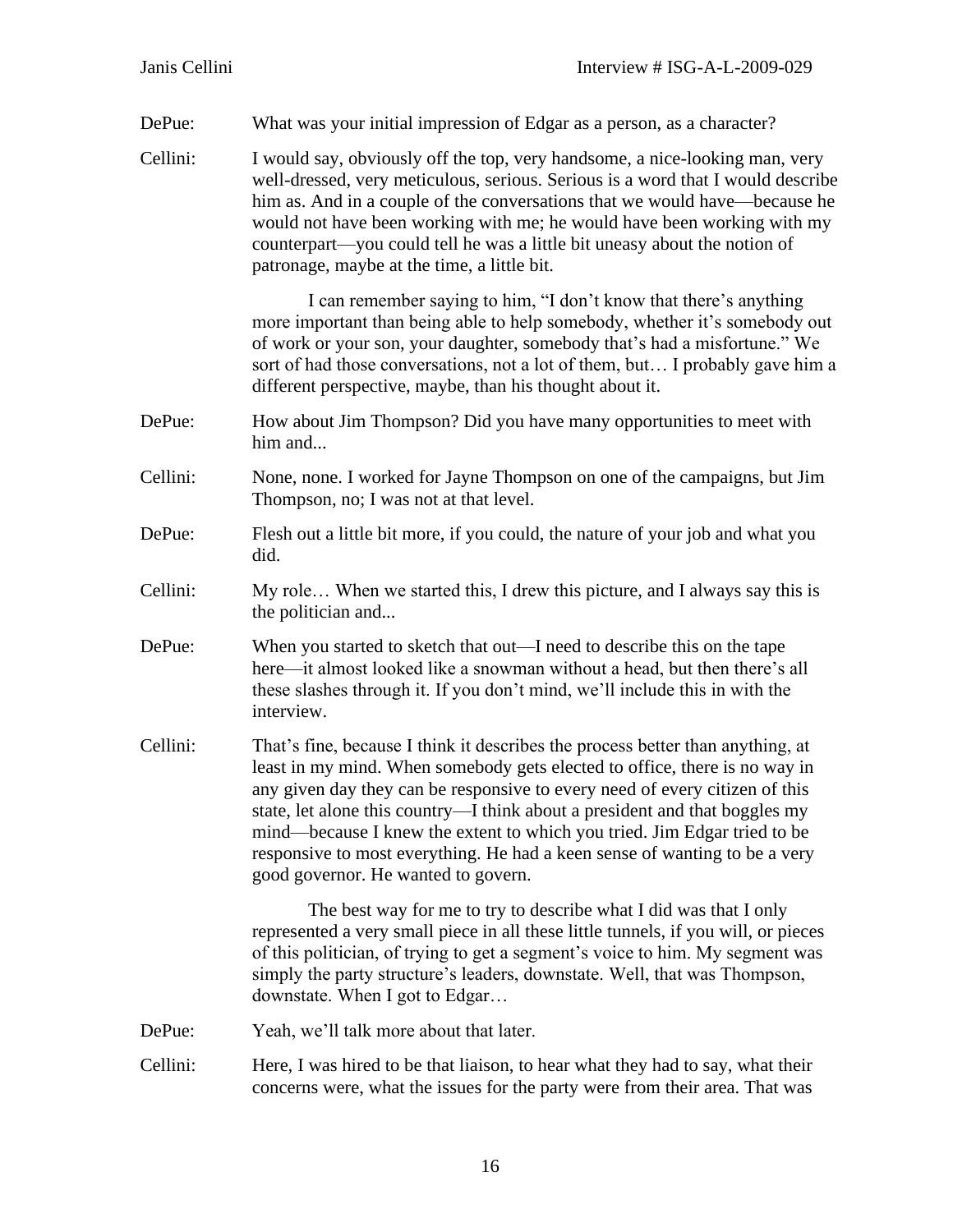my role, okay? Al Grosboll was there because he was more a thinker; he was an environmentalist; he had a programmatic interest.<sup>4</sup>

Edgar was so good at putting people in slots where they would do the maximum job, listen the most, and then **he** would listen to each of his people, and he would weigh it out, and he would make his decisions. That was how he managed. Sometimes we'd get pitted against each other, just because he had to come to a right decision for himself.

So, you have Al Grosboll; you have me; you have Mike Lawrence, the press guy; you had Joan Walters, the Chief of Staff; you had—I can't even think of all the people that we had—George Fleischli, the head of Physical Services.<sup>5, 6, 7</sup> [That] sounds like a job that you would think Edgar wouldn't have cared about, but George was meticulous about surroundings. Edgar was meticulous about everything. The new library was under Jim Edgar, and George was the head of Physical Services.

What we would all be doing is we would all be almost a funnel to hear what the drumbeat was, and then he would call on us to say, "What's the drumbeat?" I had that role of the drumbeat of the downstate county chairmen of the party, if you will.

DePue: I would think there are two dimensions to the kind of inputs that you're getting from the county chairmen. One would be in terms of programs and initiatives and legislation that's currently...

Cellini: Of course, yes.

DePue: Another one is the classic definition of what the county chairmen are interested in...

- 4 Allen Grosboll enjoyed a successful career in Illinois politics, starting in 1973 as an intern with the Illinois House Republicans. After becoming Deputy Secretary of State in 1984, he followed Jim Edgar when he was elected governor in 1990, working as an executive assistant, monitoring several government agencies, and playing a key role in conservation issues and the Flood of 1993. [\(https://www2.illinois.gov/alplm/](https://www2.illinois.gov/alplm/) library/collections/OralHistory/illinoisstatecraft/edgar/Pages/GrosbollAllen.aspx)
- 5 Mike Lawrence began his journalistic career in the mid-1960s, spending much of it with the *Quad City Times-Democrat,* while reporting on Illinois's political scene. In 1987 Lawrence went to work as Press Secretary for Secretary of State Jim Edgar and followed Edgar when he became Governor in 1991. (https://www2.illinois.gov/alplm/library/collections/OralHistory/illinoisstatecraft/edgar/Pages/LawrenceMi ke.aspx)
- 6 In 1981, Joan Walters was selected by then Secretary of State Jim Edgar to be his Chief of Staff, serving in this capacity until 1986. In 1991 she became Governor Edgar's Budget Director at a time when the state struggled to fill a \$1 billion deficit. After succeeding in that, she later became the Director of Public Aid. (https://www2.illinois.gov/alplm/library/collections/oralhistory/illinoisstatecraft/edgar/Pages/WaltersJoan.a spx)
- 7 George Fleischli, who began working in Illinois state government with the Department of Conservation, served for the Secretary of State Jim Edgar as his Director of Physical Services and followed Governor Edgar into his gubernatorial administration as an executive assistant and overseeing several key state departments and boards.

(https://www2.illinois.gov/alplm/library/collections/OralHistory/illinoisstatecraft/edgar/Pages/FleischliGeor ge.aspx)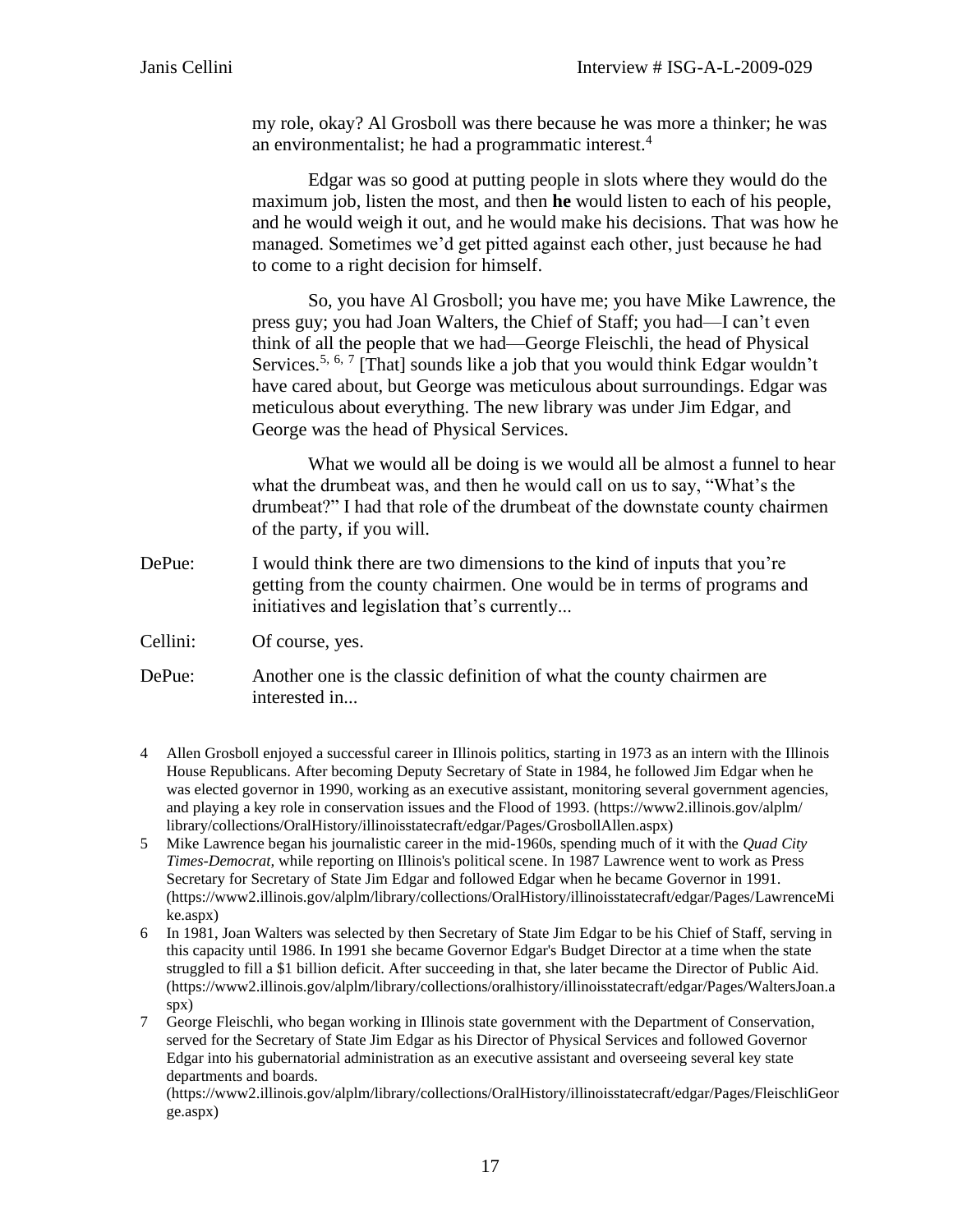| Cellini: | Right, jobs.                                                                                                                                                                                                                                                                                                                                                                                                                                                                                                                                                      |
|----------|-------------------------------------------------------------------------------------------------------------------------------------------------------------------------------------------------------------------------------------------------------------------------------------------------------------------------------------------------------------------------------------------------------------------------------------------------------------------------------------------------------------------------------------------------------------------|
| DePue:   | That's placing people into positions, getting people jobs.                                                                                                                                                                                                                                                                                                                                                                                                                                                                                                        |
| Cellini: | And also too, it's more than that. There's things like, "Hey, Janis, we don't<br>have much going on down here. We just had a new restaurant. Is there any<br>way you can tell me who to call that we could put a sign that says we have a<br>restaurant, so that people would pull off the highway and come to our town?"<br>There's all kinds of things like that, things you don't think about.                                                                                                                                                                 |
|          | Most people think, Oh, a county chairman, he's going to call up; he's<br>going to want a job. That's really a large part of it, because he had people that<br>he wanted to put in place, as the party leader, but it's more than that. They<br>cared about the philosophy; they cared about the seat belt law. That was the<br>big deal when Edgar was secretary of state.                                                                                                                                                                                        |
| DePue:   | I suspect you heard from people who cared about the drunk driving initiatives.                                                                                                                                                                                                                                                                                                                                                                                                                                                                                    |
| Cellini: | More than I wanted to, because that whole drunk driving issue was a whole<br>other person that was trying to pull that together for him. So, whenever we<br>had issues that If that was an issue that I wasn't much familiar with, I would<br>try to set up the county chairman with the person that was heading the issue<br>that they were concerned about.                                                                                                                                                                                                     |
|          | He was great about that. He had an uncanny knack in my opinion—<br>this isn't just my opinion—for not being what I would call an extrovert or a<br>people person, he had an uncanny knack of putting the right person in the<br>right job and then letting us all war it out if that's what it would be, or talk<br>about it. Then he would call us all together; he would listen to us, and he<br>would make a decision based on that. He sort of He was unusual in that<br>regard, I think.                                                                     |
| DePue:   | We're just a little bit ahead of the narrative, but what you've been talking<br>about here is the heart of what we wanted to get to in the first place. This is all<br>very important information you've been talking about. But we probably need<br>to go back and find out how Edgar, first of all, became the secretary of state,<br>that that was an appointment that Thompson made; he didn't actually run for<br>the position. But it wasn't too much longer—I think around 1982—that Edgar<br>asked you to be, what, for his tenure as secretary of state? |
| Cellini: | Personnel director.                                                                                                                                                                                                                                                                                                                                                                                                                                                                                                                                               |
| DePue:   | And that personnel director job is what you've been describing for the last<br>five minutes, then?                                                                                                                                                                                                                                                                                                                                                                                                                                                                |
| Cellini: | Yeah. Well, that and what I did in the Governor's Office too. But in the<br>Governor's Office, I wasn't at a position that I went directly to the politician. I<br>went to my boss, who went to the politician. So I had the downstate county<br>chairmen voices and what they wanted. Then I would relay that to my boss; it                                                                                                                                                                                                                                     |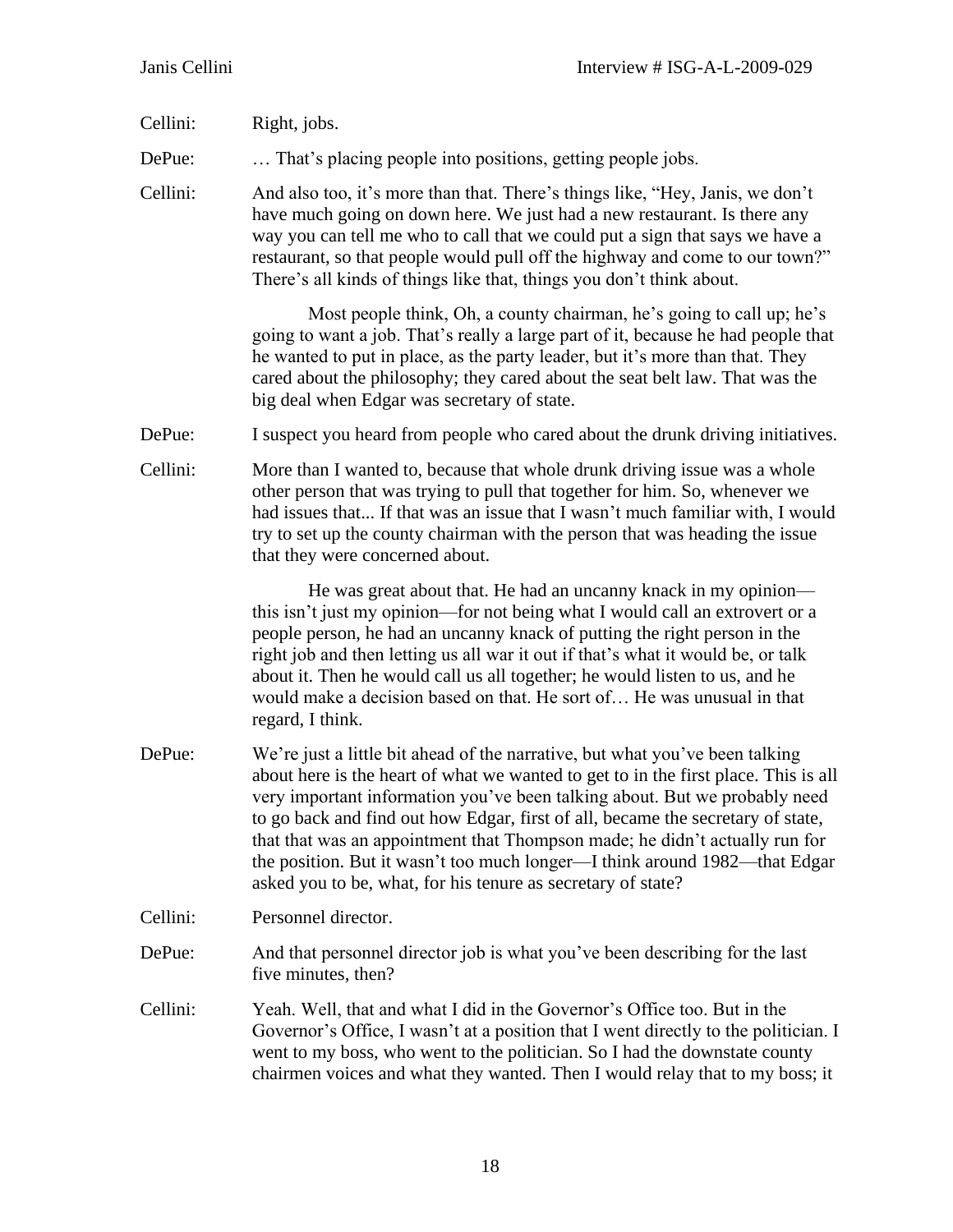was first Bob Kjellander, then Greg Baise. Greg Baise took Bob Kjellander's spot while I was there. $8^8$ 

And then, when I went with Jim Edgar, I was—I obviously knew him a lot better—and then I was given the whole state. So I was one of the people that would say, "Here's what's going on."

- DePue: Now, is that in the secretary of state position? Is that '82 and on, that you were working the whole state and went directly to Edgar?
- Cellini: Yes. Sometimes you didn't go directly to Edgar. Sometimes you'd get a phone call, and somebody would say, he wants to know about something. But pretty much, in the secretary of state's office, there was the ability that he had time to call a meeting, and we'd have big staff meetings. There was actually a little bit more time being secretary of state, to be able to coordinate your efforts a little bit more.
- DePue: We probably ought to kind of put a couple other markers down here, as well. The secretary of state in the State of Illinois is different than a lot of other states. It's generally seen as one of the highest profile positions...

Cellini: In Illinois.

- DePue: ...in Illinois. Of course, it's a constitutional officer, so he has to run for office. What made the secretary of state's position such a political plum?
- Cellini: Probably the fact that it had offices in almost every county of the state. It had driver's license facilities; it had personnel—probably that in and of itself and again, depending on the issue… The other thing is sheer numbers. I think there were over 4,000 people under the secretary of state. I think the treasurer and the comptroller, at best, had 200 or maybe less. So, you have jobs.

And the secretary of state was over the physical complex. It had its own police department; it was head of Index, where you register to lobby.<sup>9</sup> I think we had… I don't remember how many departments we had, vehicles, driver services, archives; there were quite a few departments. But probably politically, because everybody has to get a driver's license. You have to have a facility close by for people to go do that. They had offices there.

8 Gregory Baise, who started as a volunteer for Jim Thompson in 1976, was just out of college when Thompson was running for governor for the first time. Over the next fourteen years, Baise served in the Thompson Administration in a variety of capacities, first as the governor's travel aid, until 1979, then as his scheduler, and in 1981, as Thompson's personnel director. (https://www2.illinois.gov/alplm/library/collections/OralHistory/illinoisstatecraft/Thompson/Pages/BaiseGr egory.aspx)

<sup>9</sup> The Index Department maintains all state agency rules and publishes the Administrative Code and quarterly updates of the Illinois Register, serving as a state clearinghouse and central repository for the daily business of state government. (https://www.cyberdriveillinois.com/departments/index/about.html)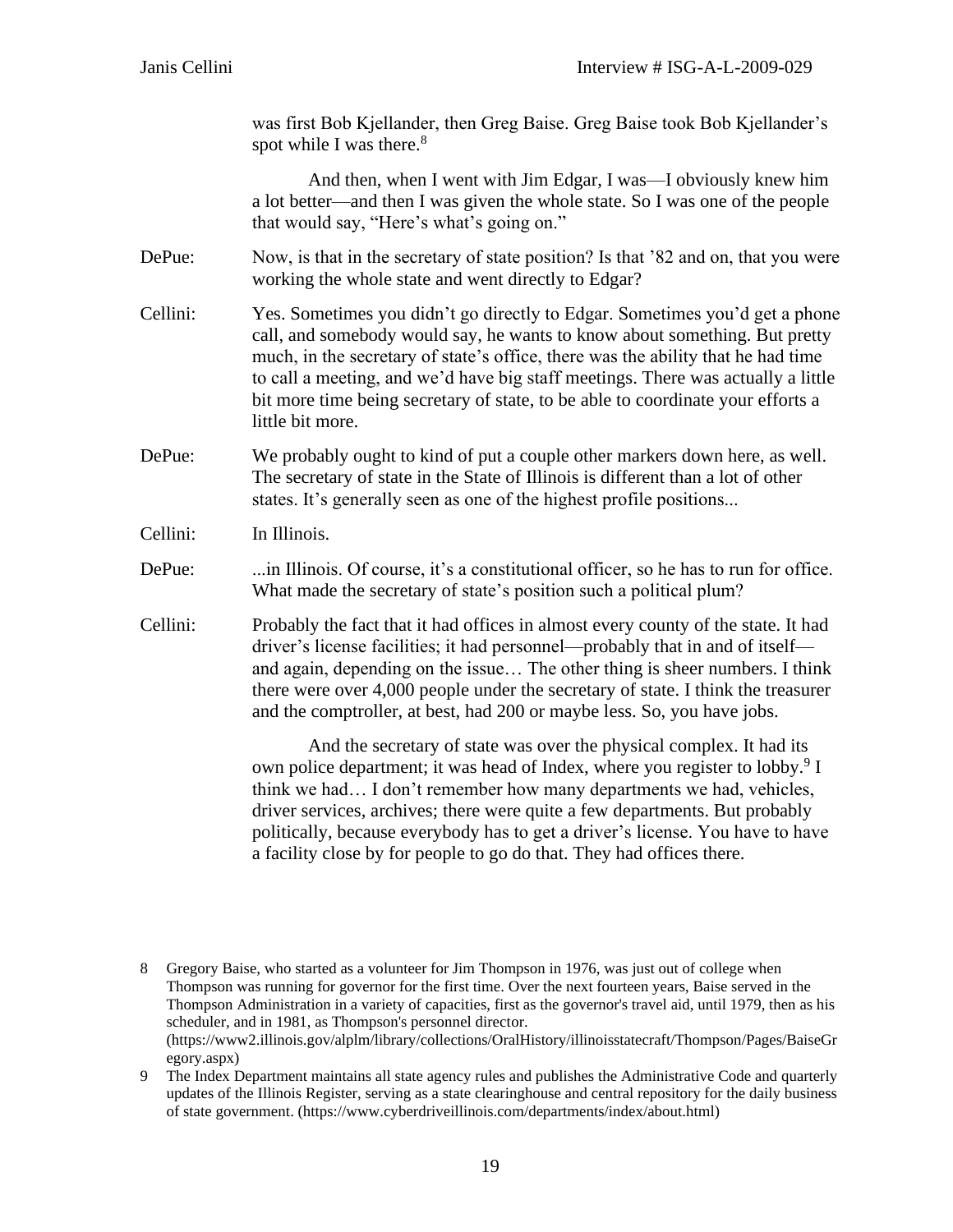- DePue: What were the rules at the time you stepped into that position—I think it was around 1982—as they pertained to patronage? What were the laws in place at that time?
- Cellini: I don't know if the Secretary of State's Office at the time had Rutan-exempt positions.<sup>10</sup>
- DePue: Rutan's going to happen in 1990, so this is a long time before that.
- Cellini: Before that.
- DePue: The court proceedings would have been working its way through the system for several years before 1990, but it was, I think, June or July of 1990 that the ruling came down from the Supreme Court.
- Cellini: Pretty much, I think that, if there was an opening for a job—if we're just talking about jobs—there would be candidates, and you would hear from people and say, "This is a good person." "This isn't a good person." You would hear from county chairmen; you would hear from legislators; you would hear from their preacher; you would hear from somebody in the office that knew the person that was applying. That's where I can get a little boisterous, if you will, a little bit more worked up about the meaning of patronage.

For me, patronage was somebody really coming to bat for somebody. You're going to hire somebody out of the blue for a job? Or are you going to hire somebody that somebody knows, that can give you a little background? They come from a good family; they used to be a teacher, and they don't want to teach anymore, whatever the reasons be.

But the general public, to me, always made a distinction that, for some reason, if a county chairman said this was a good person, versus the patronage, say, internally, the internal office politics: "Here, I know somebody, and they're applying for that job" or a preacher, what difference does it make? It's all somebody coming to bat for somebody, saying, "This is a good person."

DePue: Of course, the whole patronage issue has a rich and long history...

Cellini: Yes, it does.

DePue: ...in American politics in general, starting... After the Civil War, it really got ugly, but it started... [President Andrew] Jackson was all about the spoils

10 Rutan-exempt means that a particular position's duties and level of responsibility have been reviewed and determined to warrant making political support or affiliation permissible considerations in decisions affecting that position. (https://www.illinois.gov/sites/itap/SitePages/RutanExemptEmployees.aspx#:~:text=Rutan%2Dexempt%20 means%20that%20a,in%20decisions%20affecting%20that%20position.)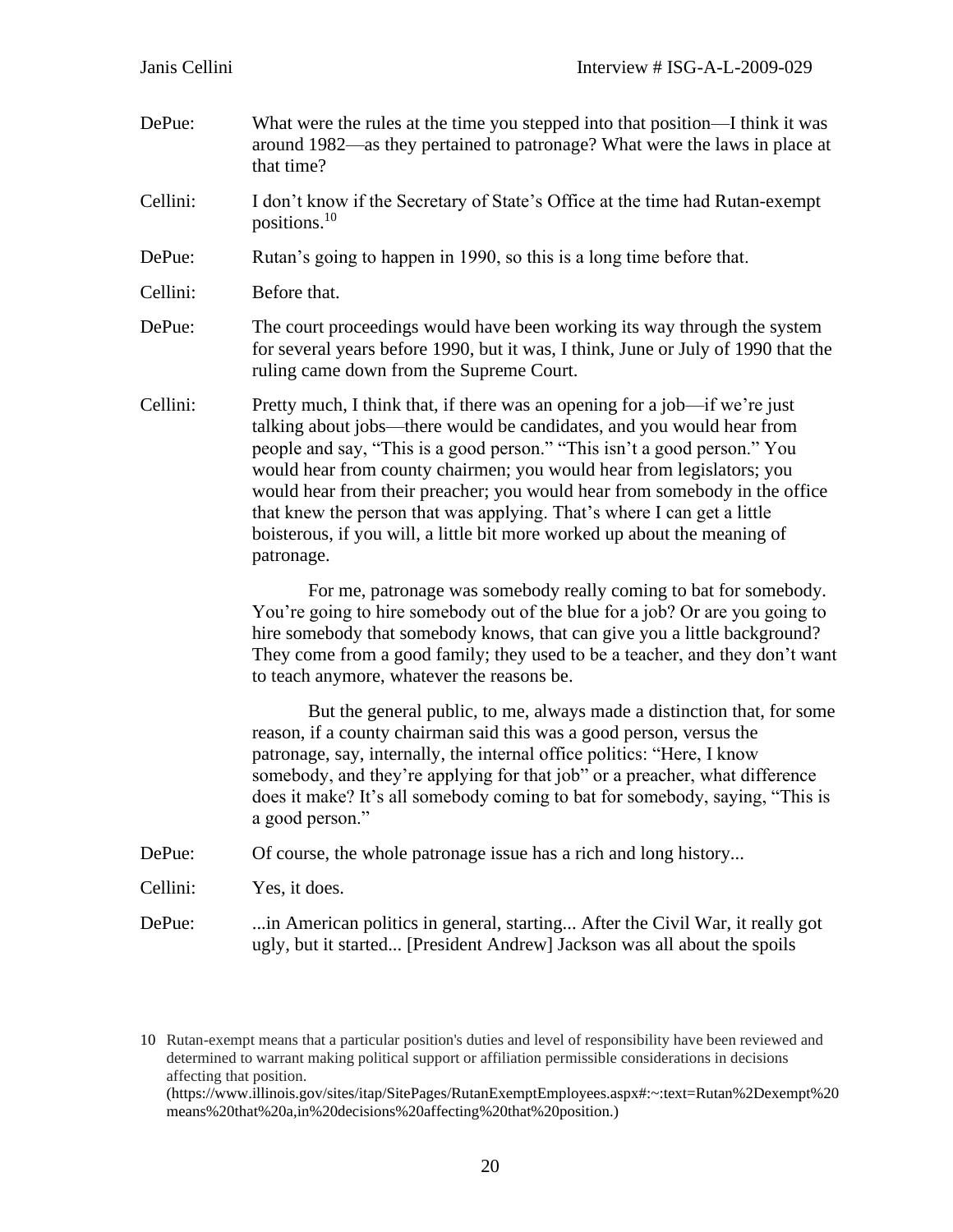system, the term that was used at that time.<sup>11</sup> A lot of that had been replaced by merit testing.

- Cellini: Um-hmm.
- DePue: How did that factor into the process that was in place when you were in the secretary of state's office?
- Cellini: There was always merit testing when I was in patronage. There was always merit testing, thank God, because that was a marker for, could somebody do the job or not? You wanted that. Even on the higher-level jobs, you wanted to see a resume with some (laughs) substantial background to do the job. So merit testing, to patronage people, wasn't a bad thing. At least to me, it was like, "Okay, you got to pass the test to get a job. That's a good start. Let's do it." It was helpful. You didn't want to put a round peg in a square hole. You wouldn't want to give somebody a job that couldn't do the job. They had to have a certain amount of knowledge.

I think maybe in the old days, the round pegs in the square holes probably gave it a bad name. A lot of times people would come off of a campaign even, whether it's a Democrat or a Republican, and people that they had worked with on the campaign for twelve months prior, they would **know** that person's ability. If you're working with somebody side-by-side for twelve months, you're going to know, is this a good worker or a bad worker?

Sometimes even the people on the campaigns would get jobs because people would know their work ability. That's never made clear. I think all of us, if we were in a position to hire, would want to hire somebody (a) who was qualified and (b) who had some people saying good things about them. So when a county chairman said good things, somehow that was a bad thing in some people's eyes.

- DePue: Was it you or your office that was actually making the final decisions about hiring? If you had a licensing agency, let's say, in Coles County or someplace like that, would you be making that call or that...?
- Cellini: It depended on the status of the job. If it was a lower-level job, we had a Department of Personnel that would call a personnel list, and there would be X amount of people that would be on it with A's. And I could certainly say, "Hey, I understand this guy's a good person. We've had several calls on his behalf." Sometimes that would be a chosen one; sometimes it wouldn't, because you got a Department of Personnel, and they're going to be interviewing everybody. I'm not going to be interviewing everybody. Maybe they saw somebody that would do better.

<sup>11</sup> The spoils system was instituted by Democratic President Andrew Jackson. "To the victor goes the spoils" meant that every government job belonged to the party in power. (https://sites.google.com/site/jacksonianera/Home/spoils-system)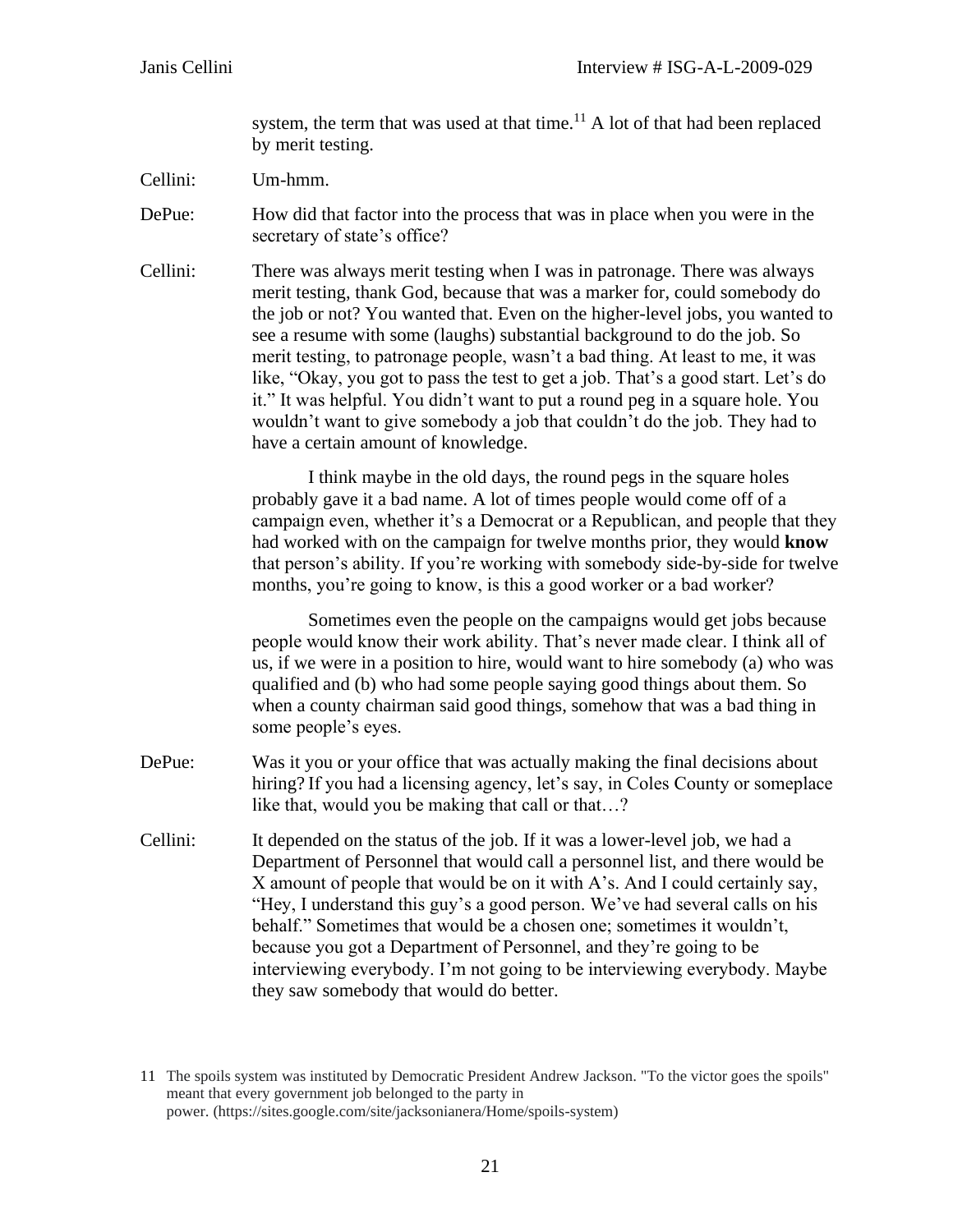- DePue: What was the feedback you got from the Department of Personnel folks? Did they resent that you were calling?
- Cellini: Sometimes. I think sometimes they wanted to be left to their own choices, and that's fine. A lot of times they got their own choices.
- DePue: Why do you think the public—and you've kind of alluded to this quite a bit already—but why do you think the public had such a sour view towards patronage? Again, just to put another marker down, that's the nature of Chicago politics. Chicago machine politics was all about patronage, and of course it was flourishing in the '50s and '60s and into the '70s.
- Cellini: Um-hmm. Your question again is…?
- DePue: Why did the public have such a negative view towards patronage?
- Cellini: (pause) I think that the public, depending on what party you were in… The general public, not the active politicians or the active political people? Maybe because always what's reported is maybe the abuse of patronage. Maybe they saw that so-and-so's cousin got a job or so-and-so's brother or a relative, and that's the ones that would always get reported.

Out of 4,000 jobs in the Secretary of State's Office, if a reporter were going to come, I would imagine he would pick out a legislator's brother or a local politician's sister. I don't guess that he would say, "Oh, but that's only twelve out of the last 200 they hired." They wouldn't report on the guy who got a test grade of an A and got hired. So a lot of it had to do with reporting. Maybe somebody had bad experience with patronage, maybe somebody who didn't get a job and somebody that knew somebody got it. I don't know. I don't know.

- DePue: How about the news media?
- Cellini: Well, it's different today than it was then. I don't know. I think you'd have to have studies on how the news media is now electing our politicians. To quote an old hippie from the '60s, Timothy Leary used to say, "Beware of your television; they're programming you."<sup>12</sup> Well, aren't they? They truly are. Most people, after working hard during the day, they want to come home and be fed...not most people; that's very raw. It's easier to be fed information than to seek out the truth. Timothy Leary, God bless his soul, was right, beware of your television.

That's a story I can… I was working for Edgar; it must have been the early '90s—I don't know when Leary died—but I remember I saw a little thing in some funky, far-out newspaper in Chicago where Timothy Leary was going to be speaking at the downtown Hilton Hotel. I was desperate to go. I

<sup>12</sup> Timothy Francis Leary (October 22, 1920 – May 31, 1996) was an American psychologist and writer known for his strong advocacy of psychedelic drugs. Evaluations of Leary are polarized, ranging from bold oracle to publicity hound. (https://en.wikipedia.org/wiki/Timothy\_Leary)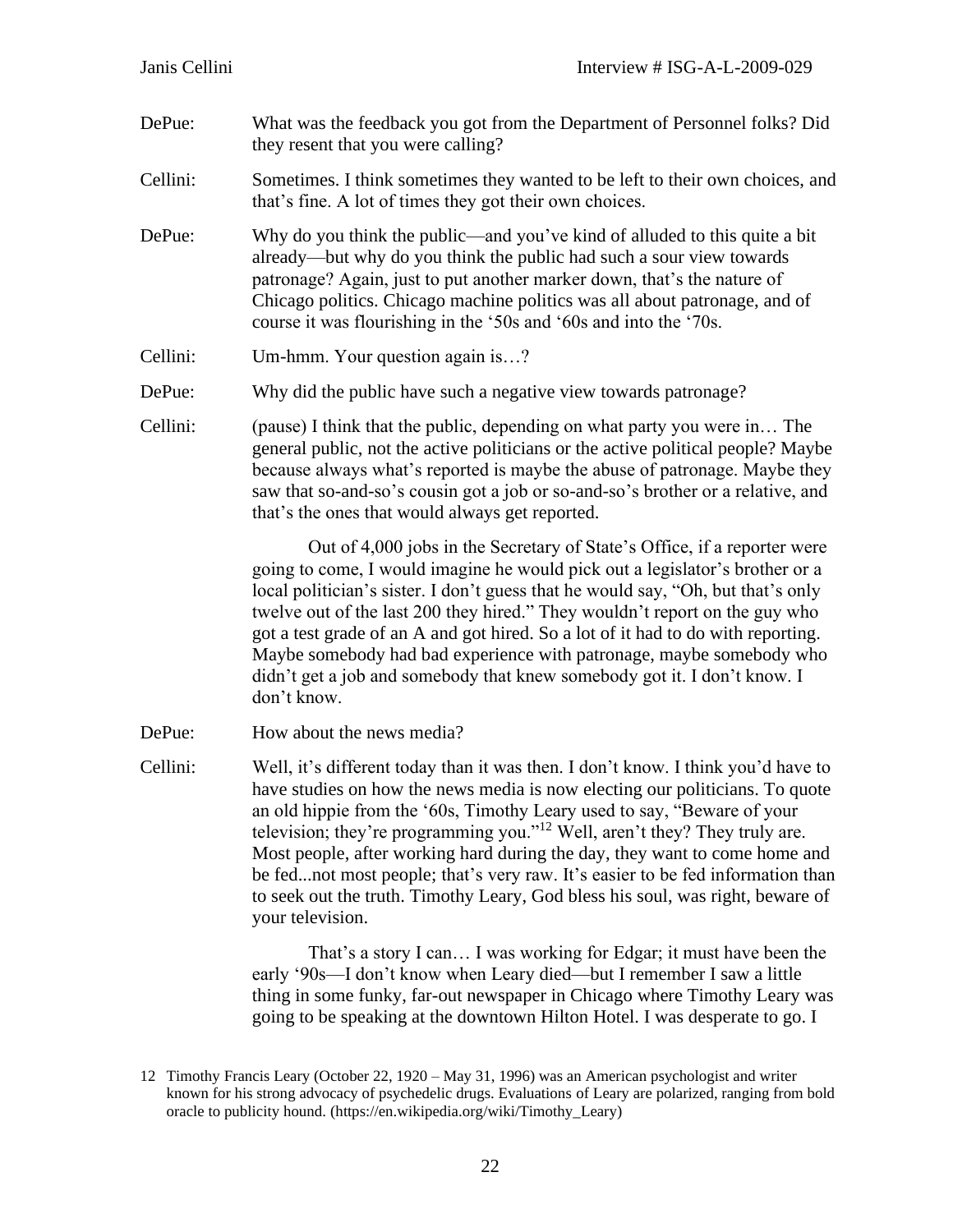really wanted to go. I had kind of followed him in the early '70s because he was this kind of...this character who got...I don't know if you know much about him.

- DePue: Oh, yeah, yeah.
- Cellini: I'm not going to go through it all. But the bottom line is I wanted to see him.
- DePue: He had quite the reputation and dealt with drugs and freely admitting experimenting with drugs was a good thing at the time.
- Cellini: Yes, I guess. But I was always fascinated with the man because I really believed in his concept that we were being programmed. I thought that was really the case; I really did.

When I saw that he was going to give this talk—I was working for the governor at the time—I thought to myself, Oh my God, I can't just show up at a Timothy Leary talk. But then again, I thought, Well, I'll just go case it out a little bit. If it's just sort of nondescript… Well, I went in there, and I did… It was weird because there was like twelve people in the room, in this huge room. I just kind of sat and listened because I wanted to know where he had gotten to because the whole media thing does fascinate me and how it does program us and how it elects our politicians—but that's something different.

So I go to this thing, and at the end of the whole hour and a half, he says, "I leave you with just this; beware of your television." He said, "They are subtly programming you, not just on political issues, on the foods you eat, on the medicines you take." He goes through the whole litany of everything. Nobody knew I went, so… Not that Governor Edgar would ever have told me not to, because he always kind of let me explore what I...

- DePue: But I suspect that Timothy Leary wasn't your classic definition of a moderate Republican.
- Cellini: No, no, no, no, no. No, he was not.
- DePue: He would have fit someplace else (laughs) on the political spectrum, perhaps.
- Cellini: I don't know. I saw him a couple of times… I saw him a couple of times maybe I was in California—and he was bright. He was bright. That's another story, but…
- DePue: We started on this because I asked you a question about the news media and their perception of patronage. Let me ask you it this way, what was your relationship with the news media?
- Cellini: Oh, I never talked to the news media, ever.
- DePue: Did you have explicit instructions not to?
- Cellini: No, I did not. I had no instructions not to; I always chose not to. There was no reason for me to. Mike Lawrence, if I had an issue in the Governor's Office,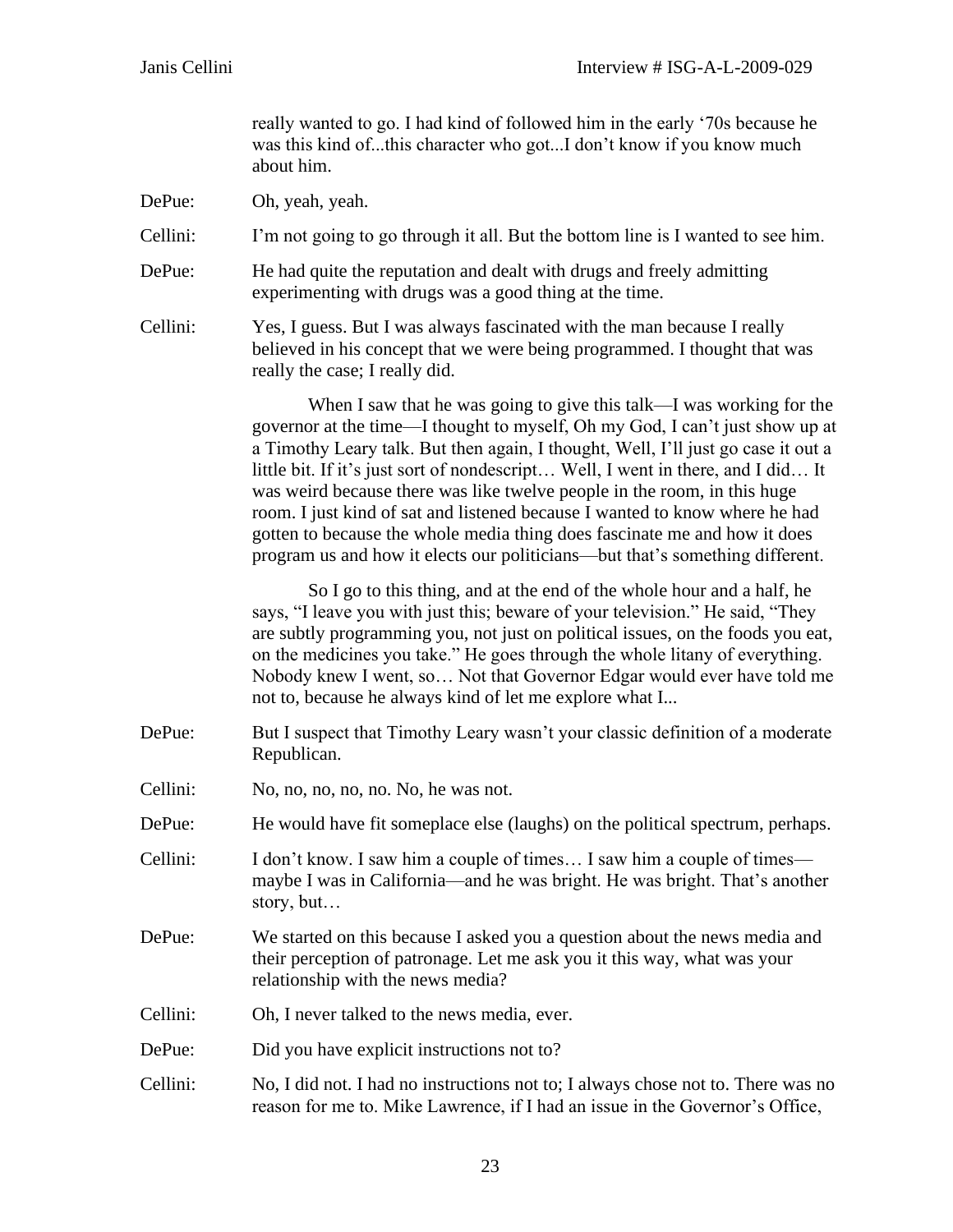Mike was a great, **great** resource and sounding board. I have to believe...in fact, I think he wrote an article, pro-patronage, about a year and a half ago.

DePue: Mike Lawrence.

- Cellini: Uh-huh. And I think he kind of changed his mind about it, after being in the capitol. I don't know that. You might look up the article.<sup>13</sup> But I think he really decided that patronage wasn't a bad thing.
- DePue: Do you recall—this is really kind of an unfair question—his own evolution in that thought process.
- Cellini: His own, being Mike Lawrence's?
- DePue: Yeah.
- Cellini: No, I don't. I don't.
- DePue: You're talking about patronage in a very general sense, and that's great. What I would like to do is, at least in a chronological sense—because I'm kind of chronologically oriented—get to the point where he is the governor, Edgar is the governor as well. You're there with him for eight years, during the time he's secretary of state. Do you recall the election campaign and what role you played in the 1990 election campaign?
- Cellini: I didn't. I played very little. I strictly did my job. On my off time, I would help fund raise a little bit, but I was not part of the campaign. I was in the office, and I was doing the job of the office. I was never on a campaign.
- DePue: Was that part of Edgar's design, that you wouldn't be?
- Cellini: Probably, probably. I think it probably was. I think that was where the blend of where does politics begin and good government… Where does it stop, and where does it begin? I think it was probably, maybe in his mind, a purposeful thing.
- DePue: I'm asking you to read his mind, and I can ask him these questions as well, and I probably will. Did he keep you out of it because of the potential for political damage if stories get out about you being involved, and you're the patronage chief, et cetera or just because it was a matter of, that's what he saw good governance being?
- Cellini: I think that that's probably what he saw good governance being. I was always pretty conscious of my name. I always thought… I didn't ever want... My goal was...as was all of us... That was the good thing about the people he chose; our goal was always to make him the best we could. That was what really pulled us together. And he had the ability.

<sup>13</sup> The Mike Lawrence article referenced by Janis Cellini may be found through the following link: https://thesouthern.com/news/opinion/editorial/lawrence/mike-lawrence-like-it-or-not-patronage-enhancesaccountability/article\_7a829502-97a3-59a0-9c71-f714e9670cd4.html.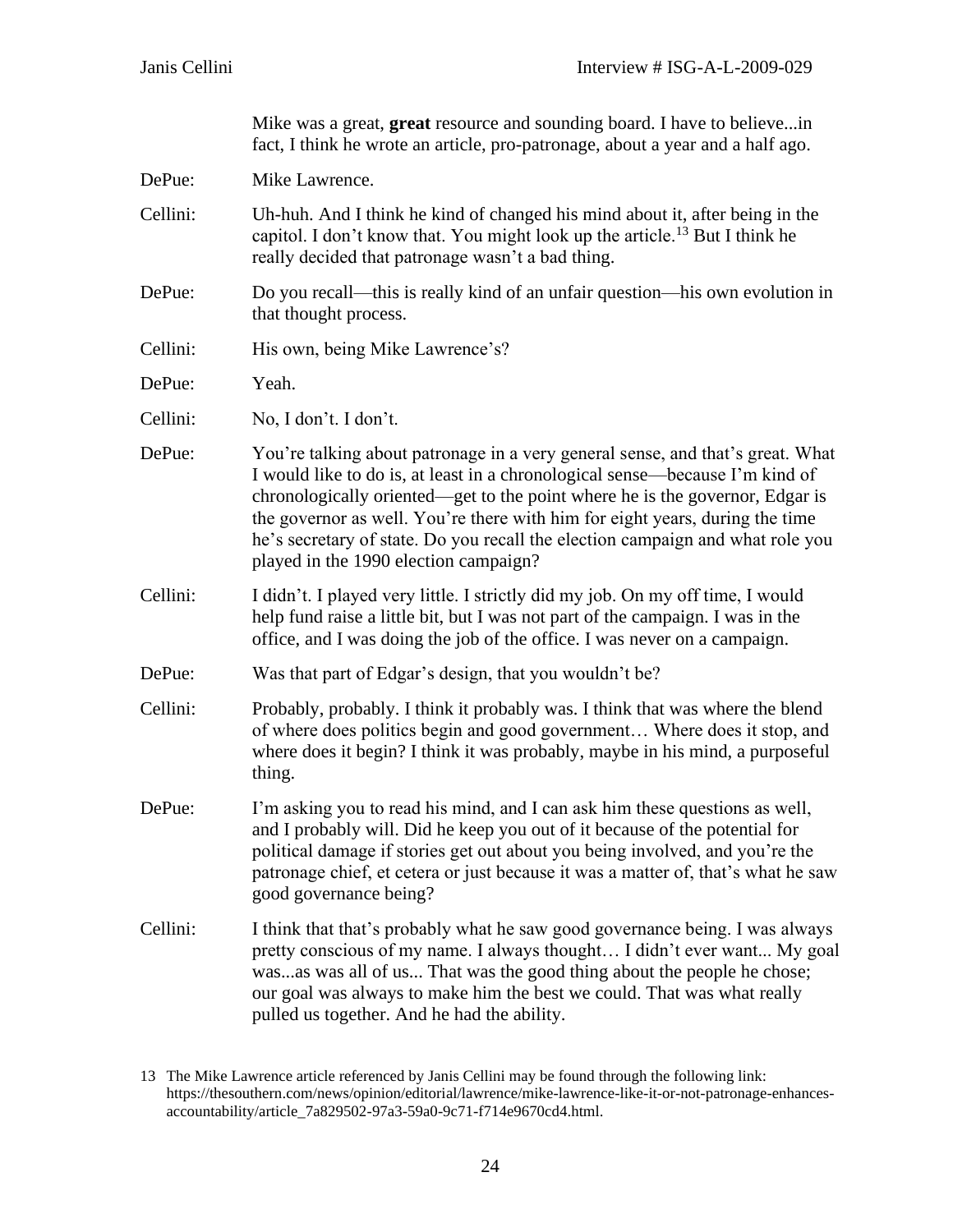The beauty of it was, we had a good, tight group at secretary of state, so we got to work together for a few years. Then, as it moved to the governor, it expanded, which changed the dynamics, but there was still the basic core of being able to work together, which was really an advantage. I'm getting away from your question, which was…?

- DePue: I think you're getting to it. Essentially, why he was structuring your position the way it was, kind of removing you from the political side of it.
- Cellini: Well, I was never a campaign person anyhow. I was never a campaign person. I never was one of those people who, "Oh, out of this county comes 12,000 Republican votes, and if we get that one, we're going to win this one." I was never fascinated with that. I just wasn't. I was one time called a zealot by his legal counsel and by a couple other people, I was like a political zealot. In fact, probably in my younger years I was.
- DePue: A zealot in what respect?
- Cellini: In the respect of patronage. I was representing the party, and that was my role, and that was what I did, and I did it with a lot of energy.
- DePue: Did you have a sense that you were a zealot in a cause that there weren't that many followers?
- Cellini: No, I didn't. I just knew I was a zealot in a cause that had people who didn't believe the same as I did (both laugh).
- DePue: How about Edgar's own personal views, as far as patronage is concerned? I would imagine that the two of you had somewhat philosophical discussions about the role of patronage in the process?
- Cellini: I was a zealot, and he was probably much more balanced. How's that for a good answer?
- DePue: (laughs) Well, I'd like you to flesh it out, Janis (both laugh).
- Cellini: I knew you would (laughs). I may have relayed this story to you. In the Governor's Office, there's like 65,000 jobs under, supposedly, the governor's purview. Of that, 4,000 or so were term appointments or exempt from the code—you could appoint them politically—as were the board and commission appointments, which is a whole other thing we can get on.

DePue: Oh, boy, yeah.

Cellini: But I digress. I can recall a conversation with him where a term appointment would be coming up, and this is my role now. Remember, I'm listening to the party chairmen, the party structure chairmen, okay? And maybe down in, say, Mt. Vernon or maybe in Springfield or maybe in Peoria, there was a very good political job available. There would be a very good political job available. In other words, in that county, they would… Of course, everybody would know about it because it would be a good job.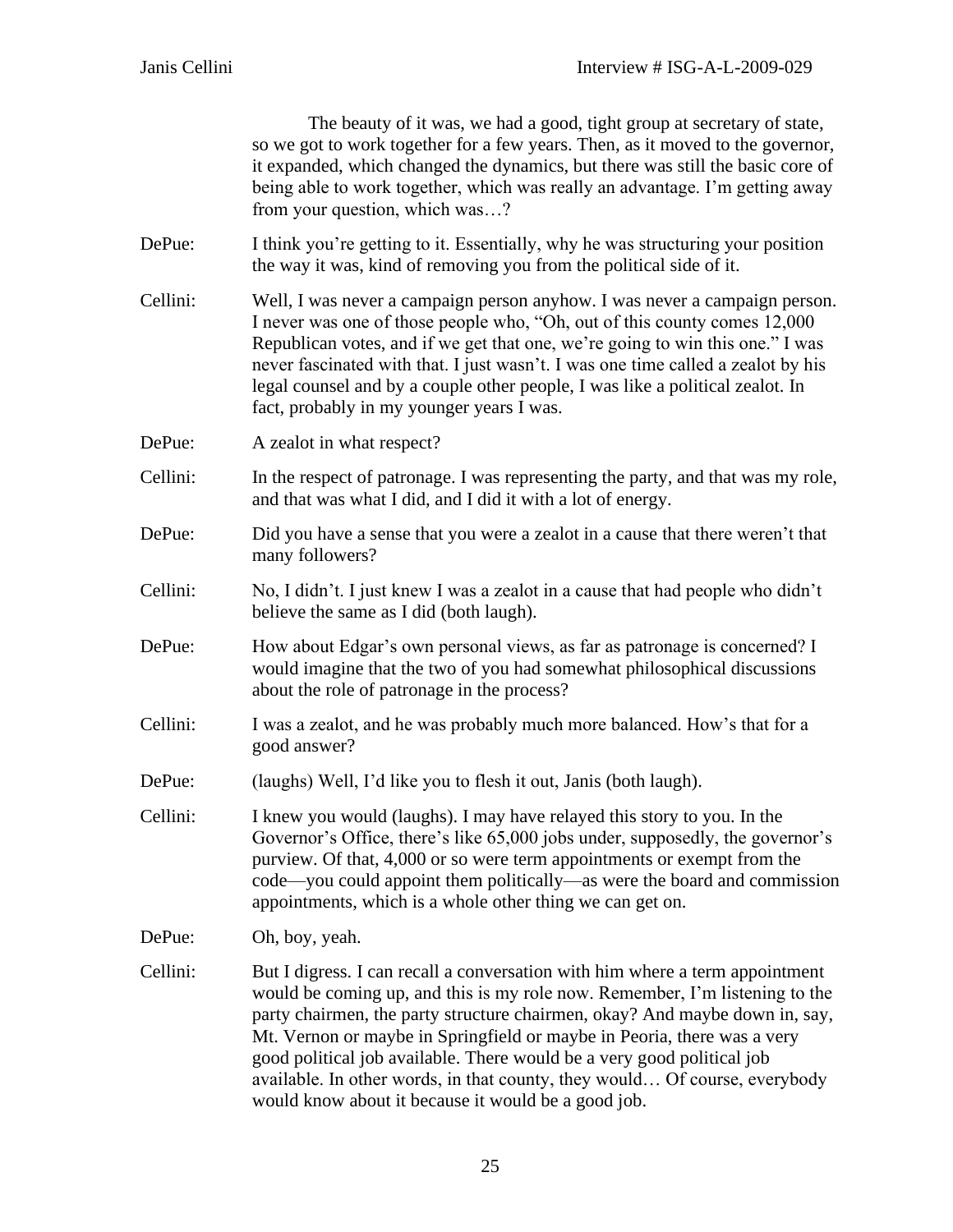For two or three years prior to the term appointment being up, they'd be saying, "In 1996, this job's going to be open, and we want Jim Edgar to consider this person." Most of the time they would know what was in their counties. The smaller the county, the more they would know what was going on. When the term appointment came due, it was my role to sort of say, "Okay, Jane Smith has been in there for the last twelve years, and her term appointment's up." She's obviously been renewed a couple of times.

So, when he [Governor Edgar] first won, I would have to say, "Okay, we've got this term appointment that's up, and you've got some people that want the present person to be replaced." Then I would have to say, "And I'm being told that they [the proposed candidate] didn't even vote; they've never voted. It's not even a person that voted. They want a good Republican in that job because you're a Republican; you're the leader of the party, and that's what they expect."

I can remember him calmly looking at me and saying, "Does this person do a good job?" I would have to say yes or no. If it was yes, I'd say, "Yes, my understanding is they do an excellent job." And he said, "Then they make me look good; don't they?" And I'd say, "Yes, but we've still got to consider this other person." And he'd say, "There will be enough." Maybe there will be other things where that person could be considered. So I'm the zealot; he's the balancer. You understand? And he was always like that.

- DePue: How about positions where you were hearing from the county chairmen or local politicians, but you heard from other locations that the person they were trying to advance wasn't really up to the job?
- Cellini: Always try to weigh out the best thing, because you wanted… We all wanted our boss to look great, and we know that it took the best person to do the job. You'd have to weigh it out.

A lot of times I'd have to say, "No, can't do it," which was not… It was easy and hard. It was easy on one level because I knew it was the right thing. On the other level it was hard because, say you've got a county where there's, what, two jobs, and they waited twenty years to get the one job, and the time was up, and (DePue laughs) we had to say, "No." It was tough.

- DePue: Right about the same time that the governor's running for election to be the governor, the secretary of state's running for the governorship, one of the things we've already talked about is the Rutan decision comes down from the U.S. Supreme Court. Of course, Mary Lee Leahy was the lawyer.<sup>14</sup> She's here in town still.
- Cellini: Yes.

<sup>14</sup> Mary Lee Leahy, the Springfield attorney who triggered a landmark U.S. Supreme Court ruling on Illinois political patronage more than two decades earlier, died in December of 2012. She was 72. (https://www.rrstar.com/article/20121213/NEWS/312139852)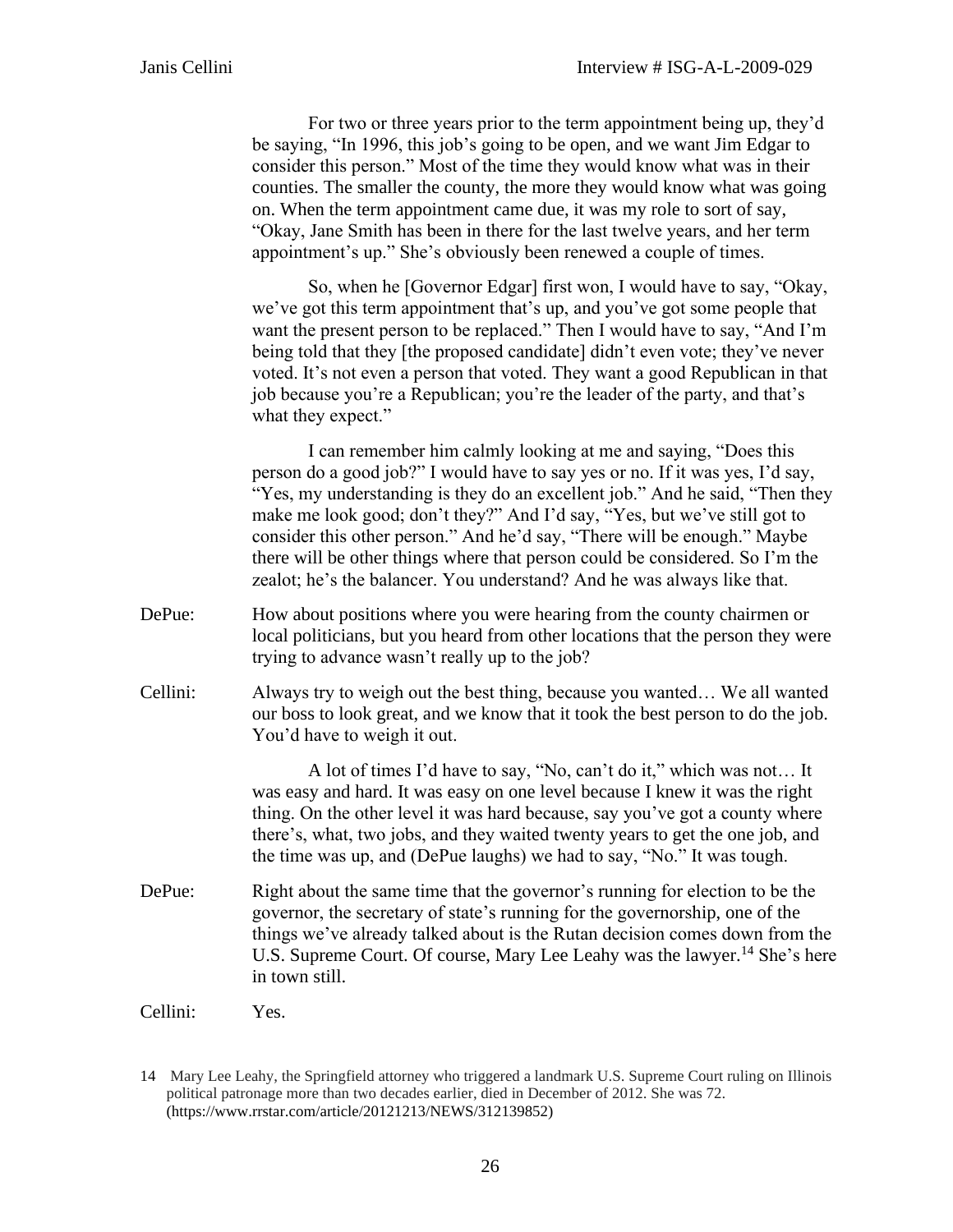| DePue:   | She had worked that thing all the way through the various courts. But the<br>lawsuit, the original lawsuit, was all about a couple of people who were<br>applying for positions in Governor Thompson's Administration—one of them<br>was a woman by the name of Rutan-against the Republican Party of Illinois.<br>The lawsuit stated that it was Thompson's policy, fairly early in his<br>administration, to say that there was a hiring freeze, and the Governor's Office<br>was going to approve all of the positions that are up to be filled. That's where<br>the allegations came in, as saying this is unfair; it's prejudicing people who<br>are not Republicans, against the hiring process. |  |  |
|----------|--------------------------------------------------------------------------------------------------------------------------------------------------------------------------------------------------------------------------------------------------------------------------------------------------------------------------------------------------------------------------------------------------------------------------------------------------------------------------------------------------------------------------------------------------------------------------------------------------------------------------------------------------------------------------------------------------------|--|--|
|          | Anyway, it works through. In 1990 the decision comes down; the<br>Supreme Court rules in favor of Rutan. So the next step is to decide what<br>these exempt positions are, which you'd been talking about. Were you<br>involved in that process at all?                                                                                                                                                                                                                                                                                                                                                                                                                                                |  |  |
| Cellini: | No, I was not. I was not at the level where I would have been involved in that.<br>In that time, I was in Thompson's office, and I was still down I was working<br>for the people that would have been involved in it.                                                                                                                                                                                                                                                                                                                                                                                                                                                                                 |  |  |
| DePue:   | But you're doing that kind of work                                                                                                                                                                                                                                                                                                                                                                                                                                                                                                                                                                                                                                                                     |  |  |
| Cellini: | Right.                                                                                                                                                                                                                                                                                                                                                                                                                                                                                                                                                                                                                                                                                                 |  |  |
| DePue:   | the same kind of work that the lawsuit addresses. What was your personal<br>view about the Rutan case?                                                                                                                                                                                                                                                                                                                                                                                                                                                                                                                                                                                                 |  |  |
| Cellini: | There were times when I think There were times, not many in my life<br>because you remember I'm a patronage zealot, that For example, the<br>Cynthia Rutan I think she wanted a promotion. Isn't that true?                                                                                                                                                                                                                                                                                                                                                                                                                                                                                            |  |  |
| DePue:   | That's one of the things. She wanted a promotion.                                                                                                                                                                                                                                                                                                                                                                                                                                                                                                                                                                                                                                                      |  |  |
| Cellini: | I think she wanted a promotion. Well, she was already in the system; she<br>probably knew the job. Why not let her have it? That would have been my<br>view on it, okay?                                                                                                                                                                                                                                                                                                                                                                                                                                                                                                                               |  |  |
|          | But be that as it may, I believe that patronage offers more effective<br>government and more effective, good government, because I believe now that<br>with all of the rules and regs and hoops that you have to go through to hire<br>and to fire, that it's just not as effective. I think you get a more responsive<br>government with patronage. I will carry that to my grave. And I mean good<br>patronage. I'm not talking about bad patronage.                                                                                                                                                                                                                                                 |  |  |
|          | It doesn't mean everybody you hire has to have been a precinct                                                                                                                                                                                                                                                                                                                                                                                                                                                                                                                                                                                                                                         |  |  |

captain. But, if you look at today, President Obama and the czars—I think I said this to you privately—what Rutan did was give us the top positions and left everything, the higher-level management positions and the mid-level, to be covered by Rutan. In other words, they have no political influence whatsoever.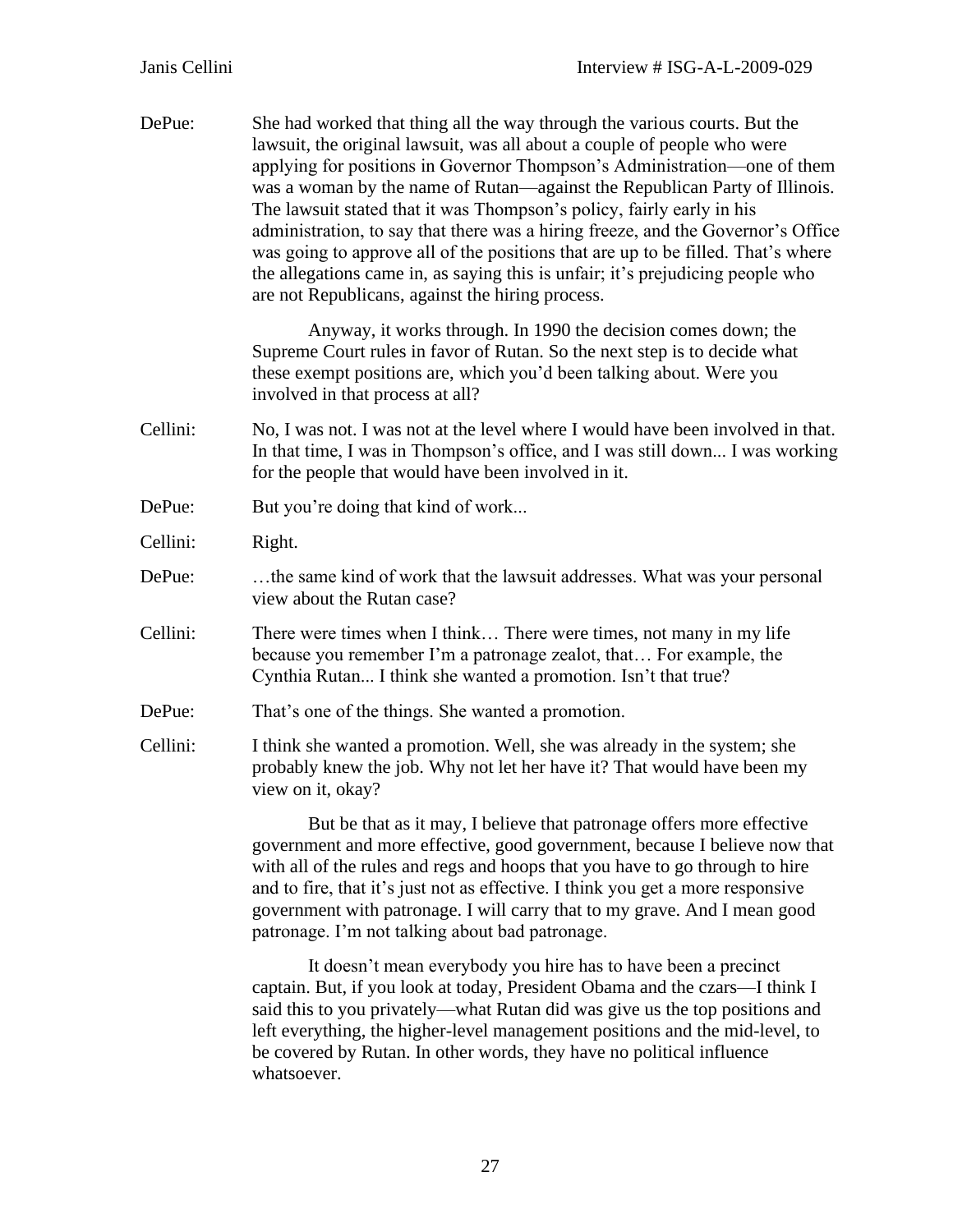How does a politician—and I believe Mike Lawrence's article will address this—how does a politician deliver on what he says he wants and what the change he's going to make, if he's not able to change the very fabric, the very core, the very core of the bureaucracy that is? What's going to make that different? Putting a czar in place isn't going to make Obama's world greener; it just isn't, because, in fact, what happens is the bureaucrats under that czar, who have been there for twenty years, are going to run the whole show anyhow; they're there. We were all coded. They're were all there under civil service; we're all there.

If you look up Mike Lawrence's article, I believe he will even agree with that. I come from a little bit more, I don't know, raw place. I think that, if you're going to run for office and you win, I think you ought to be able to bring people on board that think like you, that feel like you, that believe in the things you believe in.

- DePue: Part of the bad reputation—at least in the Chicago area—for patronage was because once a person was hired to be part of that patronage army, there were all kinds of expectations: 1) that you had to contribute to the party coffers, 2) that you had to go out on election day and make sure that the voters turned out and that they voted for the right people. That was all part of the picture of how patronage worked in the classical sense in Chicago.
- Cellini: And to some extent, it's probably still true. You want your people in an organization to follow, to do whatever your goal is. If you're going to get elected as a Republican, you want the Republicans to win, so you've got to do a certain amount of door-to-door work; you just have to.

Right now, presently, what, I'm passing out, what, thirty petitions in my precinct? There are three or four candidates for governor next time and for the local parties. There's a lot of work that has to be done. Now, if it's expected of me, I don't know; I do it because I choose to. You're saying the bad news comes when somebody's forcing you to do it.

- DePue: That's where a lot of the allegations and a lot of the trouble that eventually led to the Shakman Decrees, up in Chicago, because people were forced to contribute, and they were forced to work.<sup>15</sup>
- Cellini: Well, hey, here's something new maybe we could think about. If you don't like to do that, go get a job outside of government. I don't know. I don't think you should force anybody to do something. But I think that, yes, that is an allegation, and maybe some of that was true, but I still say that, if you're an

<sup>15</sup> The Shakman decrees were a series of federal court orders regarding government employment in Chicago, which were issued in 1972, 1979 and 1983, in response to a lawsuit filed by civic reformer Michael Shakman. The decrees barred the practice of political patronage, under which government jobs are given to supporters of a politician or party, and government employees may be fired for not supporting a favored candidate or party. (https://en.wikipedia.org/wiki/Shakman\_Decrees)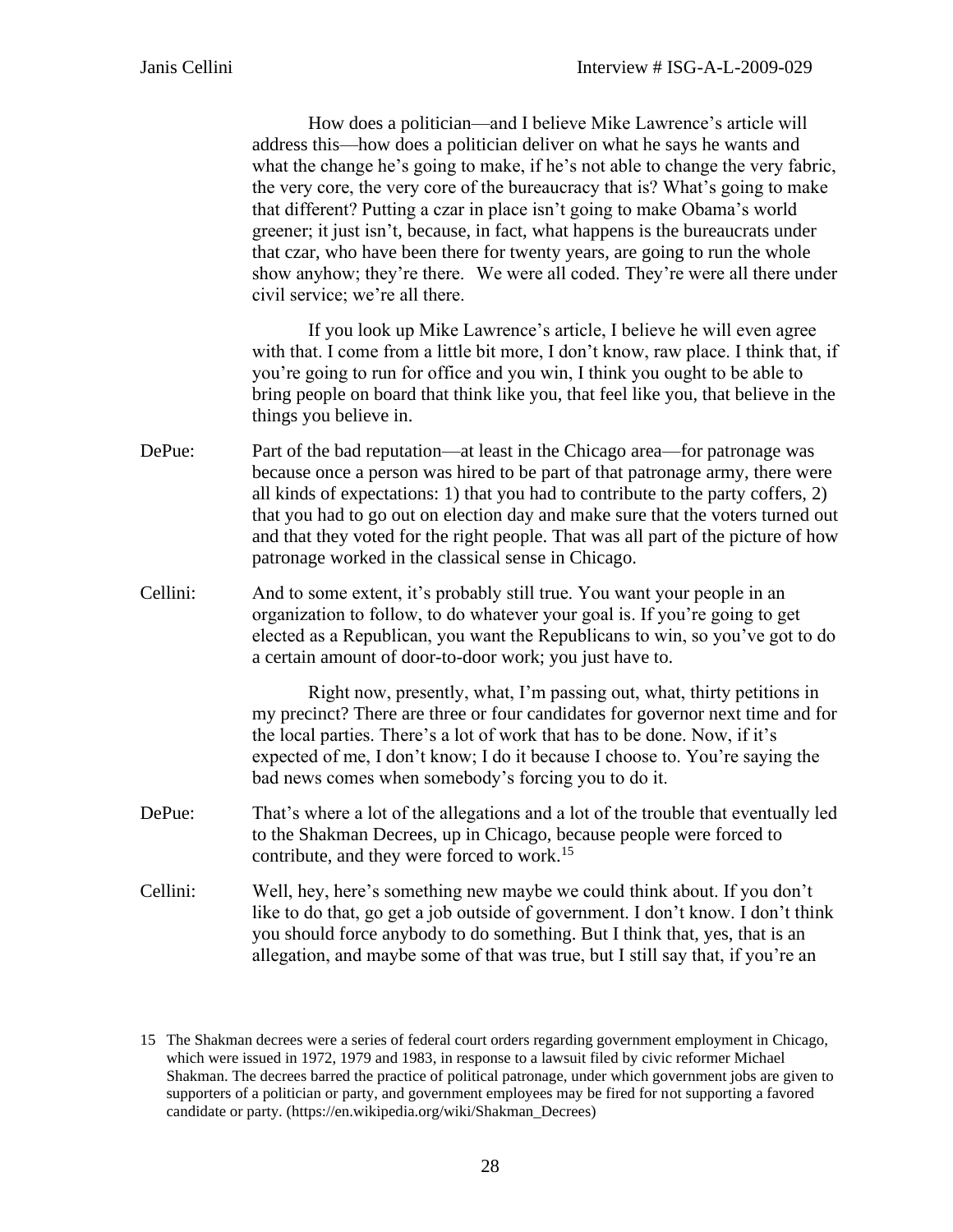elected official, you want people that work for you who believe in the same things you believe in.

I don't think that's any different than Obama doing what he's doing right now. You try to put people in place that sort of think like you do, and you want to try to make a difference.

- DePue: These practices we're talking about, it should also be said, are as old as human history (laughs).
- Cellini: I told you the other day, I went over to...when they first redid, restored the Old State Capitol down here. One of the volunteers at the time, I guess, knew who I was. I wanted to just see what was going on. I was always in the office, and I always worked, but I wanted to come over and see the Old State Capitol restored. And one of the volunteers said, "You might be interested in this letter." She showed me this letter to Abraham Lincoln, and it was from somebody out in, I don't know, Petersburg or something, wanting to know if he could help her son get a job. It was like the millions of letters that we would see every day. So yes, it has been going on.
- DePue: The one difference was, when Lincoln became President of the United States, the Republican Party was brand new; it had all these old Whigs and Democrats and (laughs) every different kind of party in the world that was under this kind of very broad and poorly defined umbrella.

Cellini: Yeah.

- DePue: That made it more challenging for him to play the role as the good patronage chief, I would think.
- Cellini: Also too, just know this. I think people think, Oh, if you're the head of patronage, all you're going to hire is Republicans. That's not really the case. You really do try to find the best person for the job, and guess what, sometimes they're not going to be Republicans. I believe in patronage, so I'm...

Somebody's going to read this; they're going to say, "Oh, she hired Democrats." You know what? Yes, sometimes, yes, we did; we certainly did. Sometimes we hired people that never voted, which always got to me, but…

- DePue: And how did you know they didn't vote?
- Cellini: People's voting records, you can look at if you want to. But you would mainly know—I never had time—you would mainly know because usually people would know. If you got a guy from somebody, he's going to say, "Why are you going to hire that guy?" They would always have their guy to hire. "Why are you going to hire that guy? He never even votes."
- DePue: Let's go back to the Rutan positions. You said roughly 4,000 exempt positions in state government when you came into office, when Edgar came into office?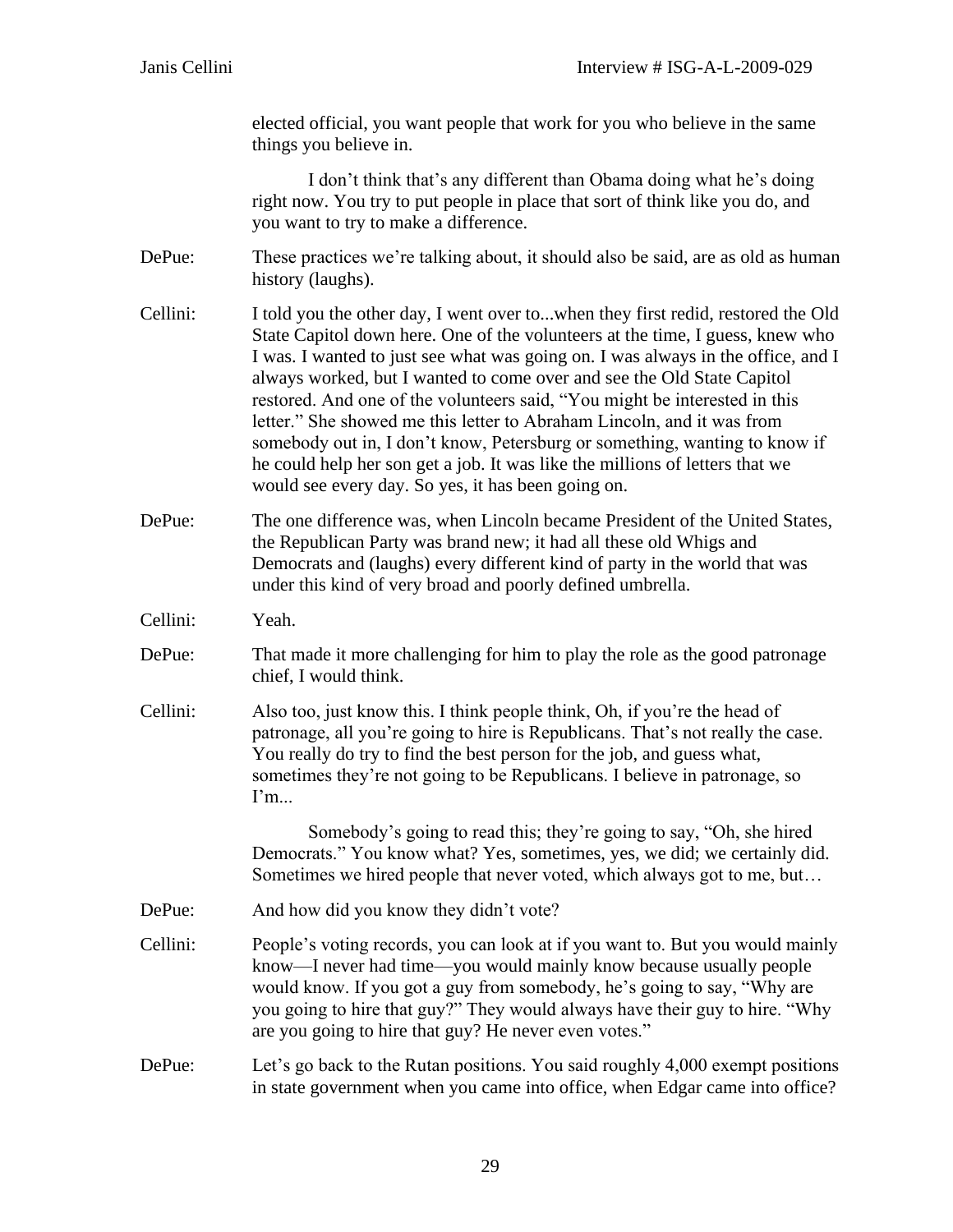| Cellini: | Yes, about 4,000, and that was the other thing, here. It was kind of backwards<br>what Rutan did, because most of the time, if you heard from a local county<br>chairmen who was down there trying to carry the message for the party, trying<br>to do the best they could—Democrats or Republicans—they didn't have<br>somebody they wanted to make the director of an organization. They wanted,<br>"Give me the local driver's services rep job when you're secretary of state," or<br>"Can I get the highway maintainer [position]?" What Rutan did was basically<br>flip that around, where the only jobs they could ask for were the higher jobs,<br>the upper-level jobs. |  |  |  |
|----------|----------------------------------------------------------------------------------------------------------------------------------------------------------------------------------------------------------------------------------------------------------------------------------------------------------------------------------------------------------------------------------------------------------------------------------------------------------------------------------------------------------------------------------------------------------------------------------------------------------------------------------------------------------------------------------|--|--|--|
| DePue:   | If Janis Cellini was given the authority to decide what kind of jobs are exempt<br>and what kind of jobs shouldn't be exempt, how would you define it? Where<br>would you draw the line?                                                                                                                                                                                                                                                                                                                                                                                                                                                                                         |  |  |  |
| Cellini: | Health, safety, emergency management, that's the few off the top of my head<br>that I probably I would say to you, probably those kinds of things could be<br>looked at a little better. (distracting microphone noises)                                                                                                                                                                                                                                                                                                                                                                                                                                                         |  |  |  |
| DePue:   | (addressing microphone issue) That's fine.                                                                                                                                                                                                                                                                                                                                                                                                                                                                                                                                                                                                                                       |  |  |  |
| Cellini: | All right.                                                                                                                                                                                                                                                                                                                                                                                                                                                                                                                                                                                                                                                                       |  |  |  |
| DePue:   | Next one.                                                                                                                                                                                                                                                                                                                                                                                                                                                                                                                                                                                                                                                                        |  |  |  |
| Cellini: | They could be removed; they could be not so patronage, not that you couldn't<br>give a patronage referral.                                                                                                                                                                                                                                                                                                                                                                                                                                                                                                                                                                       |  |  |  |
| DePue:   | So positions like in the Department of Corrections, your average I can't<br>even remember the name of the position.                                                                                                                                                                                                                                                                                                                                                                                                                                                                                                                                                              |  |  |  |
| Cellini: | Correctional officer.                                                                                                                                                                                                                                                                                                                                                                                                                                                                                                                                                                                                                                                            |  |  |  |
| DePue:   | Corrections officer or in the police force or those kinds of positions.                                                                                                                                                                                                                                                                                                                                                                                                                                                                                                                                                                                                          |  |  |  |
| Cellini: | But again, know this; all of those now have merit testing. You're going to<br>have to go for people that are qualified. I think Thompson said, "If I've got<br>three people or two people that are qualified, and they both have A's, I think<br>I'm going to go for the Republican." That was a statement that Jim Thompson<br>made. Jim Edgar never made that statement. I don't think I remember him<br>saying that, but                                                                                                                                                                                                                                                      |  |  |  |
| DePue:   | Do you recall, when you were in the position as the What was the official<br>title for Governor Edgar? Director of Personnel and?                                                                                                                                                                                                                                                                                                                                                                                                                                                                                                                                                |  |  |  |
| Cellini: | And labor relations.                                                                                                                                                                                                                                                                                                                                                                                                                                                                                                                                                                                                                                                             |  |  |  |
| DePue:   | Labor relations, which is essentially what we've been talking about this whole<br>time, the patronage chief for Edgar's office. Is that a fair way of saying it?                                                                                                                                                                                                                                                                                                                                                                                                                                                                                                                 |  |  |  |
| Cellini: | Yes. We don't say, "patronage" anymore. We say, "director of personnel for<br>the governor." Yes, that's a fair way of saying it.                                                                                                                                                                                                                                                                                                                                                                                                                                                                                                                                                |  |  |  |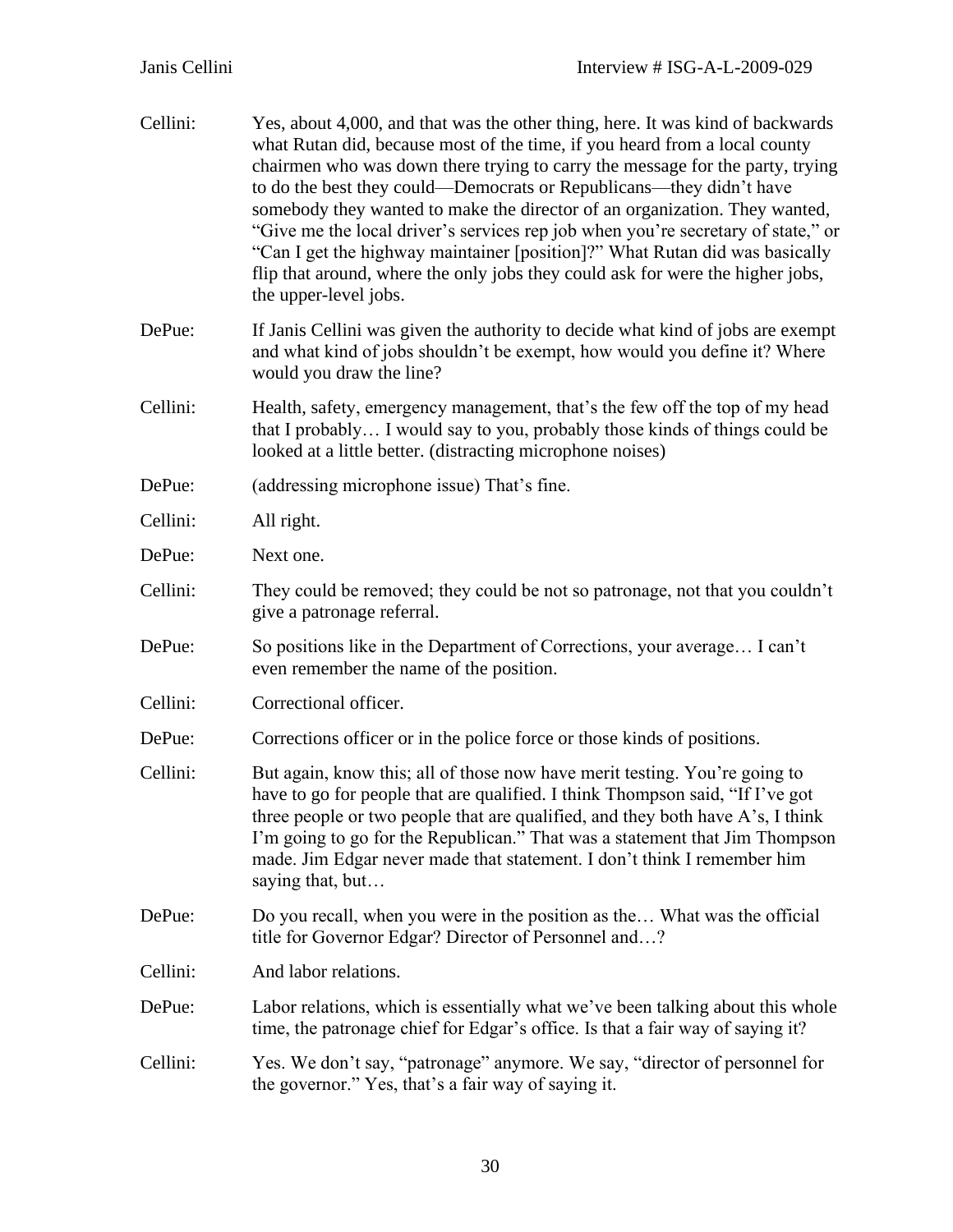- DePue: Do you recall hearing any feedback about what was going on at the Secretary of State's Office, your old bailiwick, and how the rules were being used there, versus how you and Edgar were expected to apply the rules?
- Cellini: When you look back on it, what happened there was this. There was never a strong relationship between George Ryan and Jim Edgar. So, when we won, basically there was no communication, so I don't know what they did or how they did it. Basically, I probably wasn't thought well of, not by George Ryan, but by some of the people that worked for him. Looking back on it, it was probably a blessing, considering all that happened. But no, I don't know what they did. I don't know how they did it or anything.
- DePue: The position that you had, you're responding to the county chairmen, but were Governor Edgar or other people in the administration also giving you some advice. "We would like to have some mixture of minorities and women and other people into those power positions?"
- Cellini: We would always do that. Governor Edgar allowed us to have a little—we started at the secretary of state's office—he allowed us, as often as we could, to hire, for lack of a better word, handicapped people. We had a tremendous program, hiring people that a lot of people would never hire, and it still work, even now in government, because the gentleman who headed it for us is still in an agency where he's able to make a difference.
- DePue: Do you remember his name?

Cellini: The young man? His name was David Dailey.<sup>16</sup>

- DePue: But not any relationship to the other Daleys?
- Cellini: No, different spelling, I think. David had cerebral palsy and was a strong advocate for people whose mind was good, but their bodies weren't. He knew the disabilities rules backwards and forwards. He was really an advocate, and Edgar was very proud of that. In fact, I remember he was so proud, after he got out of office, he said he remembers that that's one of the best things he thinks he ever did.

If you ever see the guy on the wheelchair that pushes his wheelchair with his mouth, that was our hire. It really stepped out. He really stepped out on that, and it's a great thing. It's a great thing.

DePue: I've worked in state agencies myself, and at least I've heard and am aware that there are some positions that, within the institutions, are kind of regarded as, "Okay, that's one of those patronage spots." And once the person gets

<sup>16</sup> David Dailey (1955-2015) was the Americans with Disabilities Act coordinator for the Illinois Department of Transportation, Bureau of Civil Rights. He was a founder of IDOT's Student Professionals with Disabilities (SPWD) program, which provides an environment for young people with disabilities to be able to experience real work settings. (https://www.legacy.com/obituaries/sj-r/obituary.aspx?n=david-brent-dailey&pid=176425453&fhid=7772)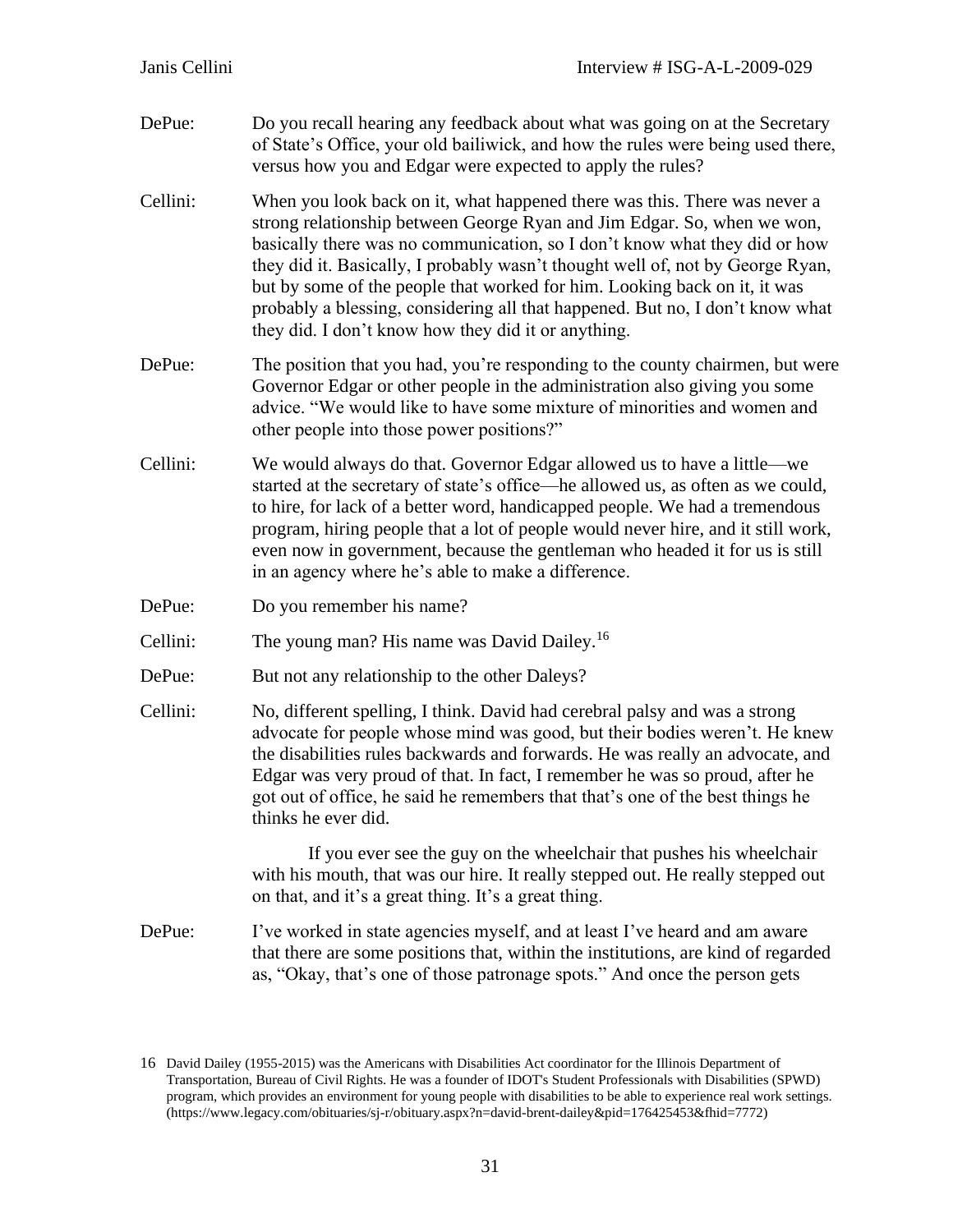there, they really don't do anything; it's just kind of a reward. How would you respond to that allegation?

Cellini: I would respond to that this way, because you asked me, what did I do at Children and Family Services. This is a great way to answer that. I was hired in a job at Children and Family Services because I was **qualified**, had the grade. But because I came in, in their view, politically, I was given an office with another woman, and for the first six months sat with nothing to do, even though I had a master's degree; I had ten years of educational experience with children, ran a truant program.

> I would say to you, is it one of those jobs that patronage gets, or is it one of those jobs that somebody who views patronage in a bad light refuses to give somebody who came that way, to give them any kind of job to do? Both of those arguments are valid. I'm not going to say that that probably doesn't exist, what you described. But having been on the other end of that… I was young. I wanted to work. They could have kept me there all night, but they didn't. And I was at such a low level that I don't think anybody much cared.

- DePue: Your assumption was that the management assumed you were damaged goods from the first place, and they wanted nothing to do with you?
- Cellini: I think so. I think so. Not everybody there, but I think they hesitated, "What are we going to give her to do?" Can we take a short break?
- DePue: We sure can.
- (pause in recording)

| DePue: | Shall we get started again? |  |
|--------|-----------------------------|--|
|        |                             |  |

- Cellini: Yep, let's do it.
- DePue: We took a very brief break. I guess now I should decide what question I want to ask you next (laughs), Janis.
- Cellini: All right, go for it.
- DePue: How did the job, your position under Edgar, change when he went from secretary of state to being governor?
- Cellini: Well… I always say it was like going from kindergarten to graduate school. It was that much of a difference, for me personally. I wasn't a product of the legislative process or the budget process; I was always in personnel. So, for me it was a big change, and it changed drastically in the way that...people's perception of a Patronage Office.

People perceive that the patronage person and the Patronage Office was in total control. I would say to you that the numbers were so huge, the choices were so many, the fingers in the pie of any hire was so uncontrolled, that there was very little power; there was very little control. There was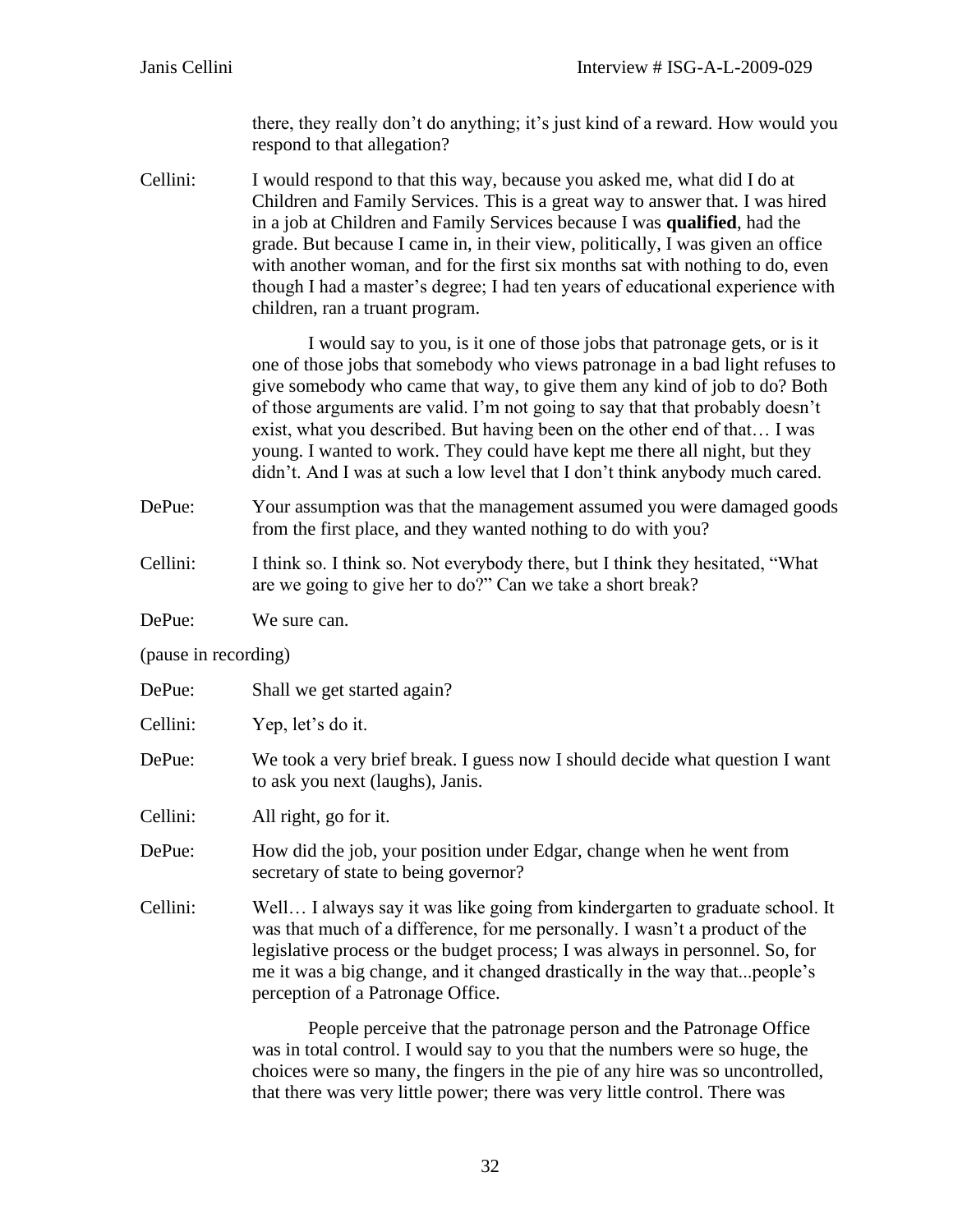probably more hiring done (laughs) outside of patronage than in patronage. I'll give you an example.

In order for an agency to hire somebody—let's say, Corrections wanted to make a hire—they'd have to put paperwork in. That paperwork would have to go from their Department of Personnel to the Department of Central Management Services Personnel to ask for the job to be filled, all right? Then you have all these people—let's say it was for a correctional officer—all these people would have to have tested for a correctional officer. So they have to wait for the list to be called, okay? And then in CMS, where the lists and the Personnel Department was housed, there would be like five people that would have to handle that paperwork before that list could be generated and backed down through the department again and out to the agency, and go through their Department of Personnel.

Now, let's talk about patronage here, okay? First of all, do you think anybody in Corrections would have had anybody they wanted to fill that job? Yes. Do you think anybody in Central Management Services who saw the job would have said, "Oh, I know somebody who could fill that job"? (laughs)

- DePue: Pick up the phone and make a call?
- Cellini: I don't know about that. Let's just talk about the process for a minute. Do you think that the person who generates the list, who saw that that was an opening, okay, to be posted… There would be all kinds of people who would know that that job was open, okay, and available to be filled. And all those people would have known twenty people, and then ba-da-da-da-da-da-da.

So, for people to have believed that I would have controlled or been able to assign a person to that correctional officer job is a absolute hilarious joke, because first of all, it's Rutan covered, and it wouldn't have been a job in my purview. Only, most people didn't believe that. Most people thought, if you got to the Patronage Office, they can make that happen, okay? And for the most part, we couldn't.

- DePue: Most people would think that you're constantly on the phone, calling Department of Corrections or calling over to CMS [Central Management Services] and saying, "Here's the person we want to have for that job. Make sure it happens, or else you're in trouble."
- Cellini: Okay. Let me correct you there. Most of the time, it wasn't a demand; most of the time, it was a begging whine (both laugh). [That's] because I would know, first of all, those would be jobs that we can't really input. But there was nothing wrong with my saying, "Here's a man that's qualified; take a look at him if you want," okay? But I would know that everybody... It's human nature to hire the people you know. It's human nature.

I would know that, if a job came open and somebody called me, a county chairman called me, two weeks after the job was open, I would know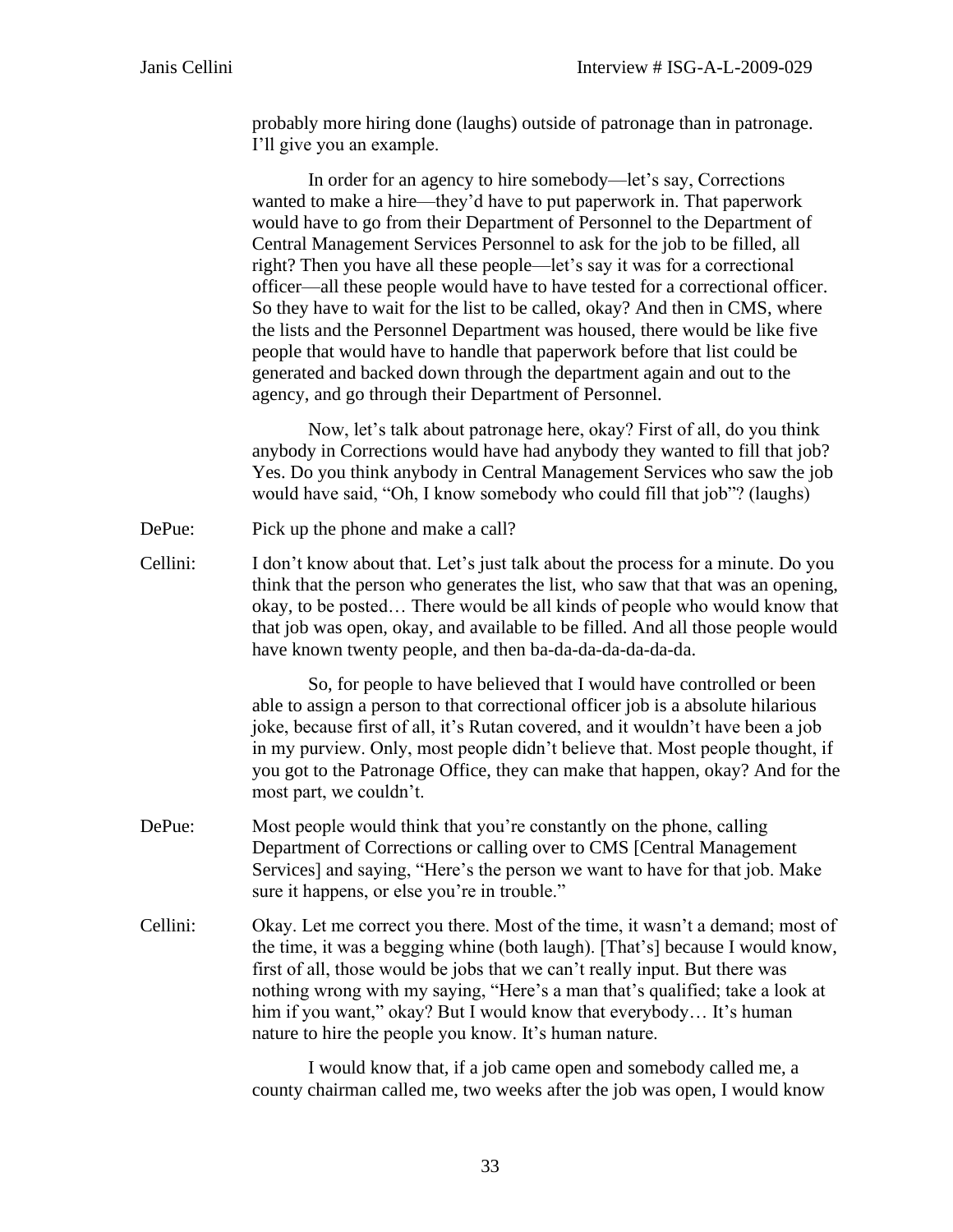| Janis Cellini | Interview $\#$ ISG-A-L-2009-029                                                                                                                                                                                                                                                                                                                                                                                                                       |  |
|---------------|-------------------------------------------------------------------------------------------------------------------------------------------------------------------------------------------------------------------------------------------------------------------------------------------------------------------------------------------------------------------------------------------------------------------------------------------------------|--|
|               | he's called too late, really, for me to even help the guy have input or to say to<br>somebody, "Hey, I understand this is a good guy. I don't know if you're going<br>to interview him or not," because you couldn't interview everybody with an A<br>anyhow. There'd be 500 names on the list for some of the jobs that came<br>open. So they'd have to randomly select; you couldn't guarantee that that<br>person would even be randomly selected. |  |
| DePue:        | But I think I did hear you say that it wasn't improper to pick up the phone and<br>make that call.                                                                                                                                                                                                                                                                                                                                                    |  |
| Cellini:      | I could if I wanted to, to say, "Look, I don't know this guy; I don't know the<br>first thing about him, but a couple of people have called, whom I do know,<br>and they're saying this, this, and this."                                                                                                                                                                                                                                             |  |
| DePue:        | Did you ever get incidents where you heard feedback from Governor Edgar or<br>the chief of staff or somebody, "Hey, I heard you were putting a lot of<br>pressure on so-and-so to get this person hired?"                                                                                                                                                                                                                                             |  |
| Cellini:      | Probably in my life. I'm sure that happened. I don't recall a specific instance.<br>But probably it was generated because somebody had somebody else they<br>wanted hired. Do you know what I mean? I was never very heavy-handed.<br>Maybe that was part of my problem, because you probably get more with<br>honey than you do with vinegar.                                                                                                        |  |
| DePue:        | You say, part of your problem. Let me start with this. How long did you serve<br>as Edgar's director of personnel?                                                                                                                                                                                                                                                                                                                                    |  |
| Cellini:      | His whole tenure.                                                                                                                                                                                                                                                                                                                                                                                                                                     |  |
| DePue:        | So apparently he thought you were doing a pretty good job.                                                                                                                                                                                                                                                                                                                                                                                            |  |
| Cellini:      | I had to get more balanced (laughs). I had to get more balanced.                                                                                                                                                                                                                                                                                                                                                                                      |  |
| DePue:        | That was the feedback you got from him?                                                                                                                                                                                                                                                                                                                                                                                                               |  |
| Cellini:      | No, I had to get more balance. I knew I was a zealot; I knew that he was more<br>balanced, and I had to Now, if I truly believed that somebody in one of those<br>Rutan-exempt positions would do a good job, I would battle for it. I would<br>battle for it. I'd go to him and say, "Please consider this person."                                                                                                                                  |  |
| DePue:        | Just by the nature of the way most people's perception of patronage works<br>And how many counties in Illinois?                                                                                                                                                                                                                                                                                                                                       |  |
| Cellini:      | You're asking me ten years after I've been out of the business, 102?                                                                                                                                                                                                                                                                                                                                                                                  |  |
| DePue:        | One hundred and seven, something like that? You must have been getting<br>calls from a lot of different places and a lot of different people.                                                                                                                                                                                                                                                                                                         |  |
| Cellini:      | Well, sure.                                                                                                                                                                                                                                                                                                                                                                                                                                           |  |
| DePue:        | What was your work day like?                                                                                                                                                                                                                                                                                                                                                                                                                          |  |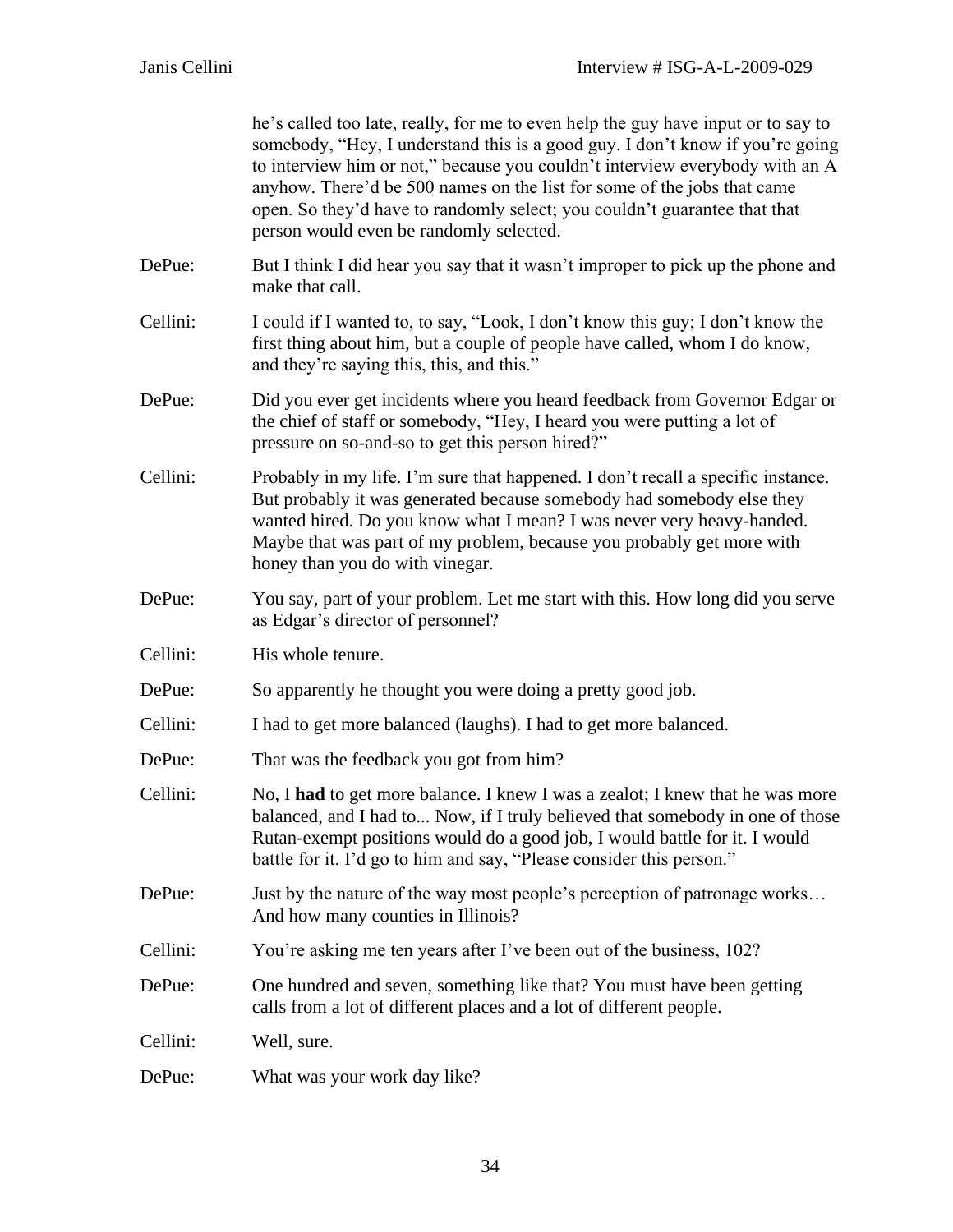| Cellini: | It was long; it was very long. But so was everybody's that worked for Jim<br>Edgar. He was a workaholic; he was a workaholic. And you had to keep up to<br>stay. Believe me when I tell you, if you give me names, whether it was Joan<br>or Al or Nancy DeMarco or the scheduler oreverybody, we all worked long<br>hours, and we all loved it. He was easy to believe in, and he was You felt<br>proud working for him.                                                                                                                                             |
|----------|-----------------------------------------------------------------------------------------------------------------------------------------------------------------------------------------------------------------------------------------------------------------------------------------------------------------------------------------------------------------------------------------------------------------------------------------------------------------------------------------------------------------------------------------------------------------------|
| DePue:   | Was he an easygoing boss to work for?                                                                                                                                                                                                                                                                                                                                                                                                                                                                                                                                 |
| Cellini: | He was difficult. He was very (laughs) precise; he was very detailed; he,<br>wanted your T's crossed, your I's dotted. He'd ask you You could stay up<br>all night and anticipate a question, and he'd ask you the question that you<br>didn't anticipate because he was that He wanted to know; he wanted to<br>know; he wanted to know.                                                                                                                                                                                                                             |
| DePue:   | It wasn't a matter of gotcha?                                                                                                                                                                                                                                                                                                                                                                                                                                                                                                                                         |
| Cellini: | No, huh-uh. His style was he wanted to know, and all of us who represented<br>each of these little areas for him, he wanted us to go out and Much of his life<br>was government, good government, and governing, okay? And that was a<br>whole group of people on the programmatic side. When it came to the actual<br>politics, he had a group that he really depended on. I would say that would<br>have been [Hendren]Carter and all those people that go by the statistics and<br>who's going to win this election and those people. <sup>17</sup> That's not me. |
| DePue:   | Which side of the fence would Mike Lawrence be on in that equation?                                                                                                                                                                                                                                                                                                                                                                                                                                                                                                   |
| Cellini: | Oh, probably both, probably both. Mike was a confidant of the governor's.<br>Probably both, I think. But I think Carter played a huge role in all of that. He<br>was a stats guy and a very good campaign manager. He was good for Edgar.<br>He handled Edgar very well. But I wasn't one of those people who was<br>involved in those programmatic things.                                                                                                                                                                                                           |
| DePue:   | But you also described yourself as not one of those people involved with the<br>inner circle of the political advisers.                                                                                                                                                                                                                                                                                                                                                                                                                                               |
| Cellini: | I'm not; I wasn't. I was more How can I say this? Edgar became governor<br>because he wanted to govern. He really, as a more introverted personality,<br>didn't like the functions. He didn't like having to raise money so much<br>because it would put him out where he'd have to be sociable and talk to<br>people.                                                                                                                                                                                                                                                |
|          | I often thought that oftentimes I was the person that he would use to be<br>his social side, if you will. You know, I don't meet a stranger. It doesn't                                                                                                                                                                                                                                                                                                                                                                                                               |

<sup>17</sup> Hendren Carter ran two successful campaigns for Jim Edgar, the first in 1982 for secretary of state and then, in 1990, a tight governor's race against Attorney General Neil Hartigan. Carter also served as the chief of staff for Illinois State Senate Minority Leader James "Pate" Phillip (1987-2003). (https://www2.illinois.gov/alplm/library/collections/oralhistory/illinoisstatecraft/edgar/pages/hendrencarter. aspx#:~:text=Carter%20Hendren%2C%20a%20graduate%20of,against%20Attorney%20General%20Neil %20Hartigan.)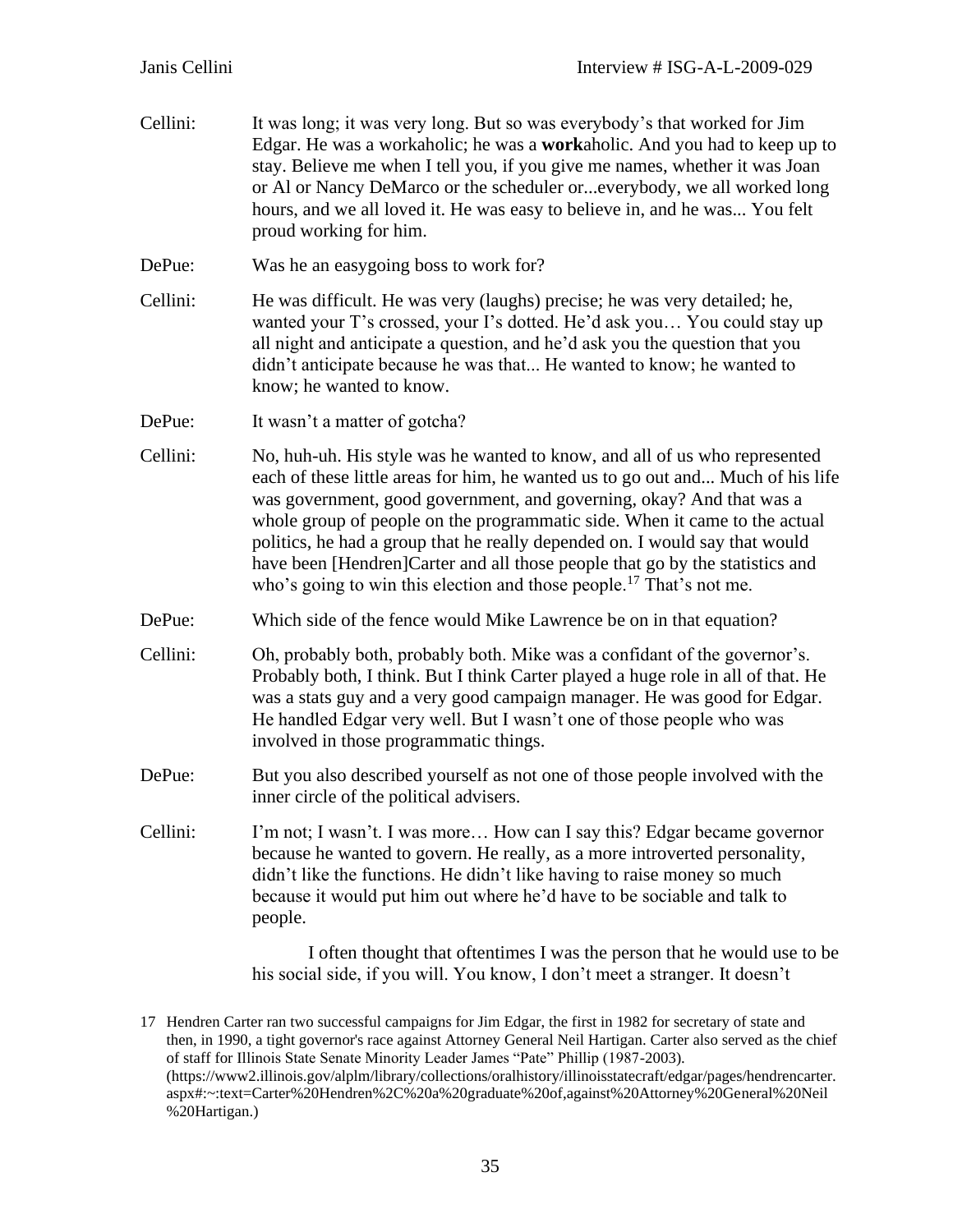|          | embarrass me to walk into a room where I don't know anybody, and I can get<br>to know people fairly quickly. I think he saw that skill, if you will, as a plus<br>for him, because he didn't like to do that. And maybe you might run that by<br>him. It's my guess that I I would maybe sometimes go in front of him, as<br>most people who worked for him did, because they knew he didn't really like<br>to, like he wouldn't maybe remember somebody's name, which he should<br>remember, or something like that. I think I was just more or less his people<br>side. I was more than that, but my ability to deal with people probably put me<br>in the job I had. |
|----------|-------------------------------------------------------------------------------------------------------------------------------------------------------------------------------------------------------------------------------------------------------------------------------------------------------------------------------------------------------------------------------------------------------------------------------------------------------------------------------------------------------------------------------------------------------------------------------------------------------------------------------------------------------------------------|
| DePue:   | You described him as something of a                                                                                                                                                                                                                                                                                                                                                                                                                                                                                                                                                                                                                                     |
| Cellini: | And it didn't hurt to be Bill Cellini's sister, by the way. I'll have to throw that<br>in; otherwise whoever's listening to this will think, it's all BS (DePue laughs).                                                                                                                                                                                                                                                                                                                                                                                                                                                                                                |
| DePue:   | You described him as something of a taskmaster.                                                                                                                                                                                                                                                                                                                                                                                                                                                                                                                                                                                                                         |
| Cellini: | He was.                                                                                                                                                                                                                                                                                                                                                                                                                                                                                                                                                                                                                                                                 |
| DePue:   | Was he willing to be challenged?                                                                                                                                                                                                                                                                                                                                                                                                                                                                                                                                                                                                                                        |
| Cellini: | Yes. That's how he made his decisions, really.                                                                                                                                                                                                                                                                                                                                                                                                                                                                                                                                                                                                                          |
| DePue:   | So he wanted to hear dissenting voices.                                                                                                                                                                                                                                                                                                                                                                                                                                                                                                                                                                                                                                 |
| Cellini: | Yes, definitely. He wanted to hear everything. He wanted to hear everything.<br>And you'd have to argue. If you felt strongly, any of us, we'd all have to<br>argue. If we felt strongly about something, he'd make you argue and argue<br>and argue and argue.                                                                                                                                                                                                                                                                                                                                                                                                         |
| DePue:   | Do you think it was                                                                                                                                                                                                                                                                                                                                                                                                                                                                                                                                                                                                                                                     |
| Cellini: | And still make his own mind up.                                                                                                                                                                                                                                                                                                                                                                                                                                                                                                                                                                                                                                         |
| DePue:   | Do you think that was a process of sorting things out in his own mind?                                                                                                                                                                                                                                                                                                                                                                                                                                                                                                                                                                                                  |
| Cellini: | Yeah. Oh, definitely, definitely. That was his management style. It worked for<br>him.                                                                                                                                                                                                                                                                                                                                                                                                                                                                                                                                                                                  |
| DePue:   | We talked about this a little bit, but what was your own workday, in the sense<br>of, were you able to leave it in the office when you walked out the door?                                                                                                                                                                                                                                                                                                                                                                                                                                                                                                             |
| Cellini: | No, because I had that social side. Maybe the best thing I think that<br>anybody who worked for Jim Edgar had to put up with the same thing. I think,<br>if you're perceived as being close to someone who could help you get to a<br>goal, then you're always going to be asked. You can't go out and have dinner<br>or lunch without that coming into your life.                                                                                                                                                                                                                                                                                                      |
|          | I think, whether it was Carter or maybe to some less extent Maybe<br>the people perceived on the political side had a little bit more of that                                                                                                                                                                                                                                                                                                                                                                                                                                                                                                                           |

happening, maybe not. I don't know. I don't know what the programmatic people would have to go up against. Maybe they would be bombarded with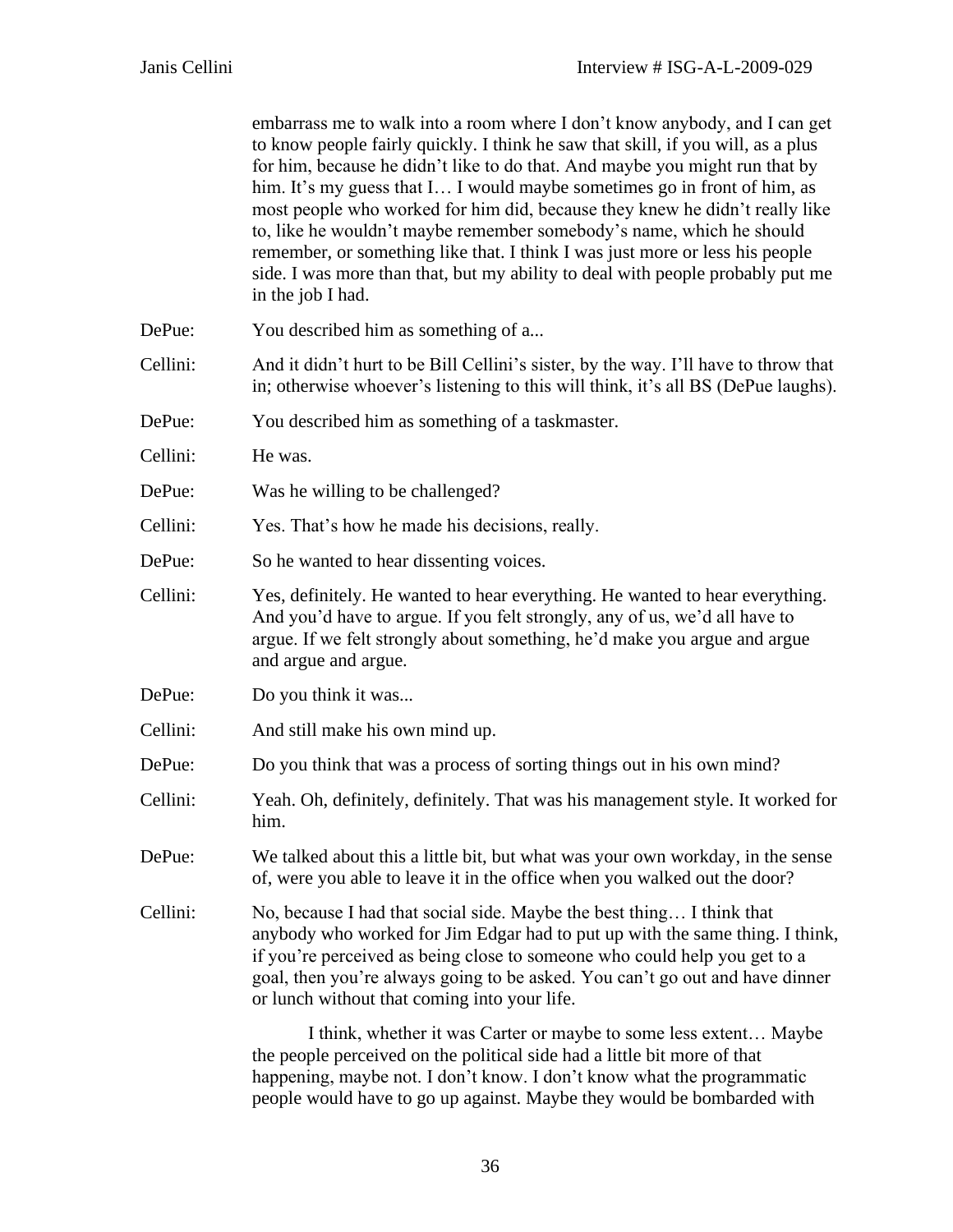requests for programmatic changes, much like we would be bombarded with requests to help the party, to get a job, to do the things that we…

- DePue: Does that mean that you'd get home, and you'd get the late-night call, and a county chairman would be appealing to you to take a look at this guy and help him out? Or you'd go out to a restaurant, and somebody would come up and ask you if you could help? Did that happen? (laughs) I know it did.
- Cellini: I told you that I dated a man who wasn't political. When he first started dating me, which was sixteen years ago… What would that be?
- DePue: That's about the beginning...'92, somewhere around there, '93?
- Cellini: He was in shock that we would be at a restaurant, and somebody would come up and pull up a chair and say, "Can I ask you a favor?" He would be in shock, because where he came from, that was, I guess, considered rude or something—I don't know—that you just don't really do that.

[Finally] he said, "I can't do this. I don't know how I can do this." And I said, "You know what?" I said, "Here's how you do it. You do it because, if you had a goal, if you had something you wanted to get done, whether it was getting somebody hired, help with an issue, a sign on a highway, whatever, a stop sign in your yard, whatever, you would do whatever it would take. You would use your energy to get to whoever it would take to get it done." I said, "That's all you have to do, is view it as that" because whether it was somebody whose son was out of work or whether it was somebody who needed a stop sign at an intersection where they felt people were getting hurt, it didn't matter; they thought it was important.

I always thought, You know what? It's part of my job. However, I will tell you this. I stopped going out as often as I used to. I didn't go out. I would go to the office. I would stay. I would go home. I would do more paperwork. But I wouldn't go out so much. I was more a recluse. It's because you can't even process it all. I don't know how the governor possibly… I don't know how any elected official ever processes. I was a small fish in a… It's hard to do.

- DePue: But at least, it sounds like, pretty well-known in certain circles, as the person you need to go to.
- Cellini: I guess everyone knows…as all of us were in our areas. You'd know you have to get to Joan if you wanted to get more money in something. You'd know you have to get to [Al] Grosboll if you wanted to talk about wind power.<sup>18</sup>

<sup>18</sup> Allen Grosboll, Legislative Director with the Environmental Law & Policy Center, served as the Deputy Chief of Staff and Senior Advisor on environment, education and natural resources issues to Illinois Governor Jim Edgar and as the Chief of Staff for the Illinois Secretary of State. (http://elpc.org/staff/allengrosboll/)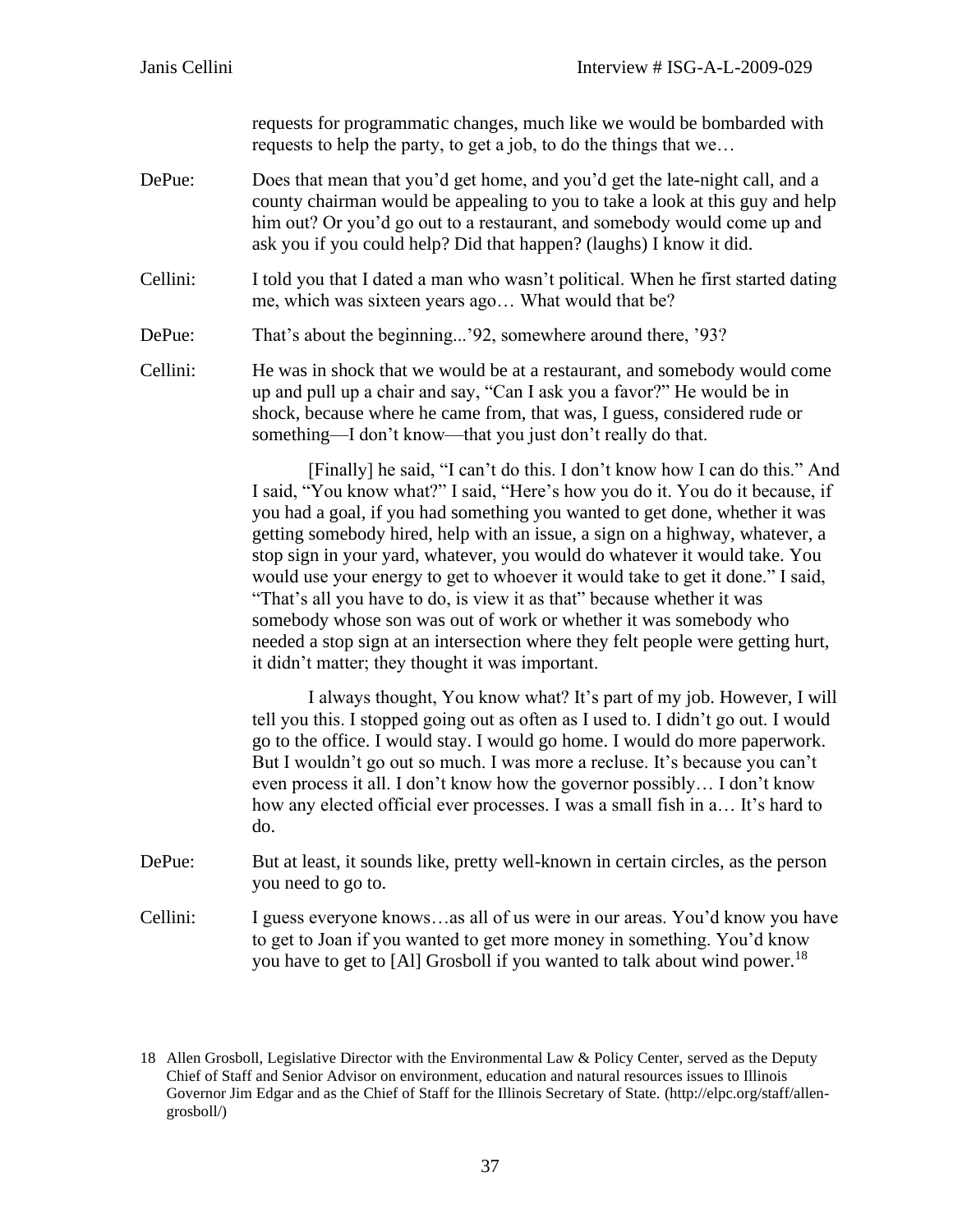You'd know to see Howard Peters if you wanted corrections legislation… It's the nature of it. $19$ 

- DePue: You asked me, when we first met, that I should ask you a question or two about the Labor Advisory Board and your first Labor Advisory meeting. We haven't talked about (Cellini laughs) that side of the job at all yet. So let's start with what that side of the job is.
- Cellini: Okay. It's again the people side of it. Edgar felt, when he was secretary of state… Does he get to hear all of these, by the way?
- DePue: Oh, I'm sure he'll have opportunities to listen to them all.
- Cellini: Okay. When he was secretary of state—and this is a true story—he knew he wanted to run for governor, and he knew that labor officials—this was his view—that they weren't very different than he, that they were elected and had to answer to their people just like he did. But he knew, because he was a downstate Republican candidate, that he didn't have much going in the labor community, the bulk of which was in Chicago. Sort of running side-by-side to me... Did you interview Steve Schnorf at all?<sup>20</sup>
- DePue: Not yet.
- Cellini: Okay. Steve, an old friend of Jim Edgar's, very, very bright; very, very bright. Oftentimes, we were kind of pitted against each other. I have a lot of respect for him. He was very good at what he did and still is. He was the head of CMS. When I told you before that the paperwork would come through and go through and do all of that, that was the power (both laugh), not me. I was taking the hits, but he was doing…

Anyway, Edgar felt that if he was going to run for governor, he had to get something going in the labor community, and he had no relationships going, basically. Because I am the personality that I am, I suspect, is why he chose me, and I'll tell you a story about that.

He made an announcement that I was responsible for getting a Labor Advisory Committee together, to advise him. This was when he was in secretary of state, okay. There's two stories to this. One is what happened internally, and one is what he did as a result of that. He said, "I would like

(https://news.siu.edu/2004/02/021204pr4014.php#:~:text=From%201995%20through%20June%201997,the %20Department%20of%20Human%20Services.)

<sup>19</sup> Howard Peters III served as deputy chief of staff to Gov. Edgar from 1995 through June 1997 and was responsible for overseeing operation of the State's Human Services, Public Safety and Government Administration agencies. In 1997, Edgar selected Peters as the first person to lead the Department of Human Services.

<sup>20</sup> Stephen Schnorf worked on all of Jim Edgar's campaigns for state representative and joined Secretary of State Edgar's office in 1981. He worked with Edgar for the next sixteen years, serving in various capacities, including policy director and budget director during Edgar's governorship. (https://www2.illinois.gov/alplm/library/collections/OralHistory/illinoisstatecraft/edgar/Pages/SchnorfSteph enB.aspx)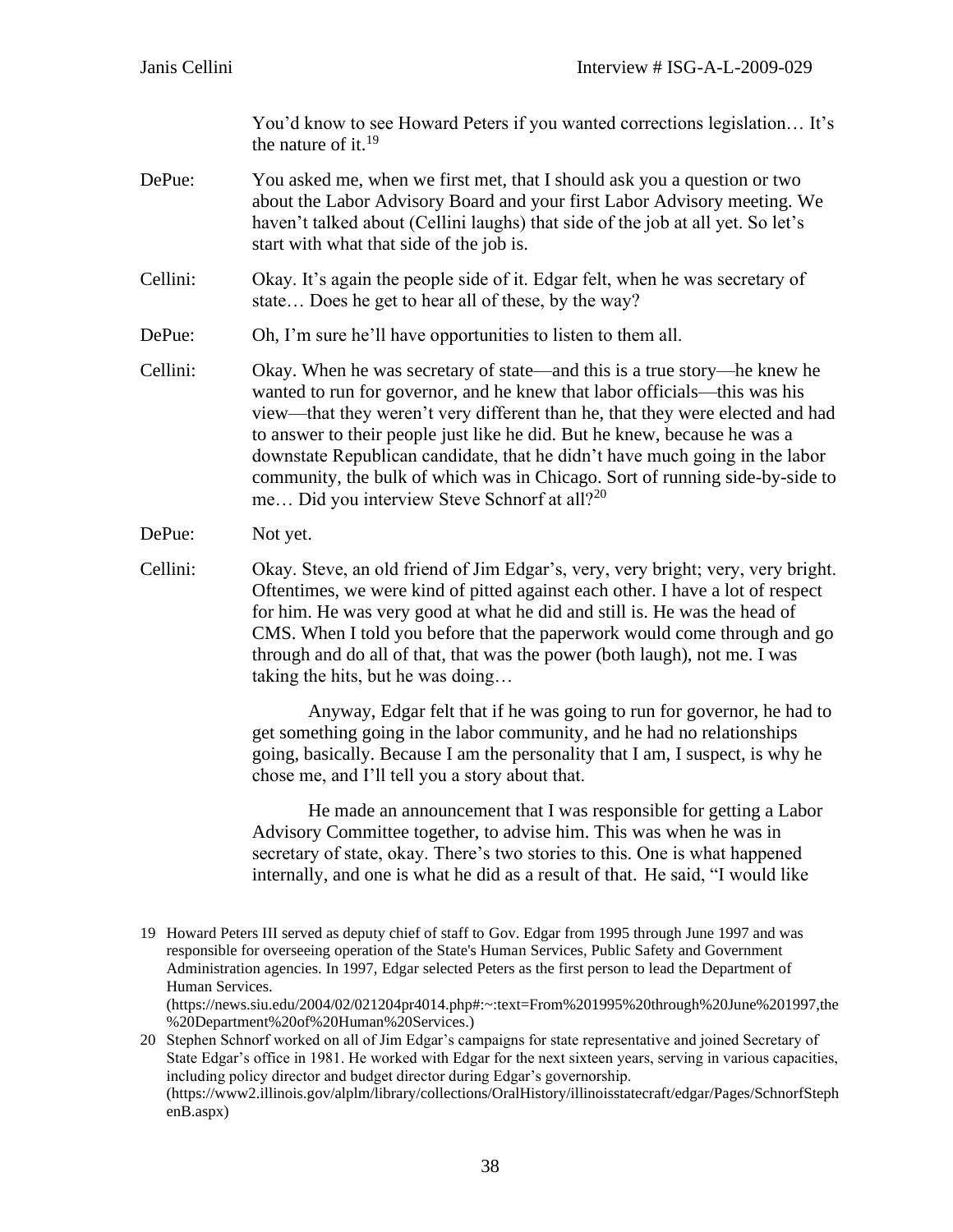Janis to head that up, officially." I was gun-shy of that because I knew that a couple of the other people on staff wanted it and felt that they deserved it, and they probably did, basically. They had been doing a lot of work.

I went back to him a couple days later and said, "I would prefer not to have that." I said, "You've got so-and-so who would like to have it, and you've got so-and-so. I just think it would make for better relationships if you didn't pick me." He said, "Janis," he said, "I picked you because I want you to do it," and he said, "Part of it is you're Italian." He said, "Half of them are Italian. The other part of it is you're a woman." He said, "Most of us talk to guys all day. And the other part of it is that you're the one I'm picking, and you're going to do it."

It seems like an easy task, but it wasn't. It was a difficult task because most of labor really was Democrat. So I went about the business of, "Hi, I'm Janis Cellini. I work for Jim Edgar." This is when he was secretary of state. They didn't have to come out front too much. But as I got to know people, we sort of formed a very good group of core people who I was trying to… He wanted to hear what they had to say.

So we have our first Labor Advisory Committee meeting, after a year of forging relationships, trying to get it together. I asked Grosboll, who was always my buddy through a lot of things. He was the programmatic side. My whole body and mind was crammed with CMS applications and resumes. I had no room for anything else, and I didn't want to become an expert in any… It just didn't matter to me. I say to Grosboll, "Why don't you go with us, because I know he's going to need your insight on a lot of things?"

We fly to Chicago, and it was a cold winter day; it was a cold winter day. I think we flew; maybe some of us drove; maybe he [Edgar] flew. We get to the old Bismarck Hotel. And it was nerve-wracking for me because I didn't know if it was going to work or not. I didn't have any idea how they were going to act to him. He's not the kind of guy who would take his jacket off, roll up his sleeves, like Jim Thompson, throw his coat over his shoulder and say, "Hi, how are you? Let's have a beer." He wasn't that kind of guy.

- DePue: We're talking about Edgar here.
- Cellini: Right, right. We go into the room—I'm sure he was a little bit nervous about it—and he starts getting a little bit upset by the fact that the tables were arranged in a U or something. That's when Al Grosboll came up to him and said, "You really shouldn't be pointing your finger at her like that because it doesn't look good (laughs) for..."

DePue: He was pointing at you?

Cellini: Yes, yes. It didn't even dawn on me because I was like, okay. I said, "It's okay; it's okay. It's going to work okay." Anyway, he was that kind of guy. He was down to how the seating arrangements were going to be, the minute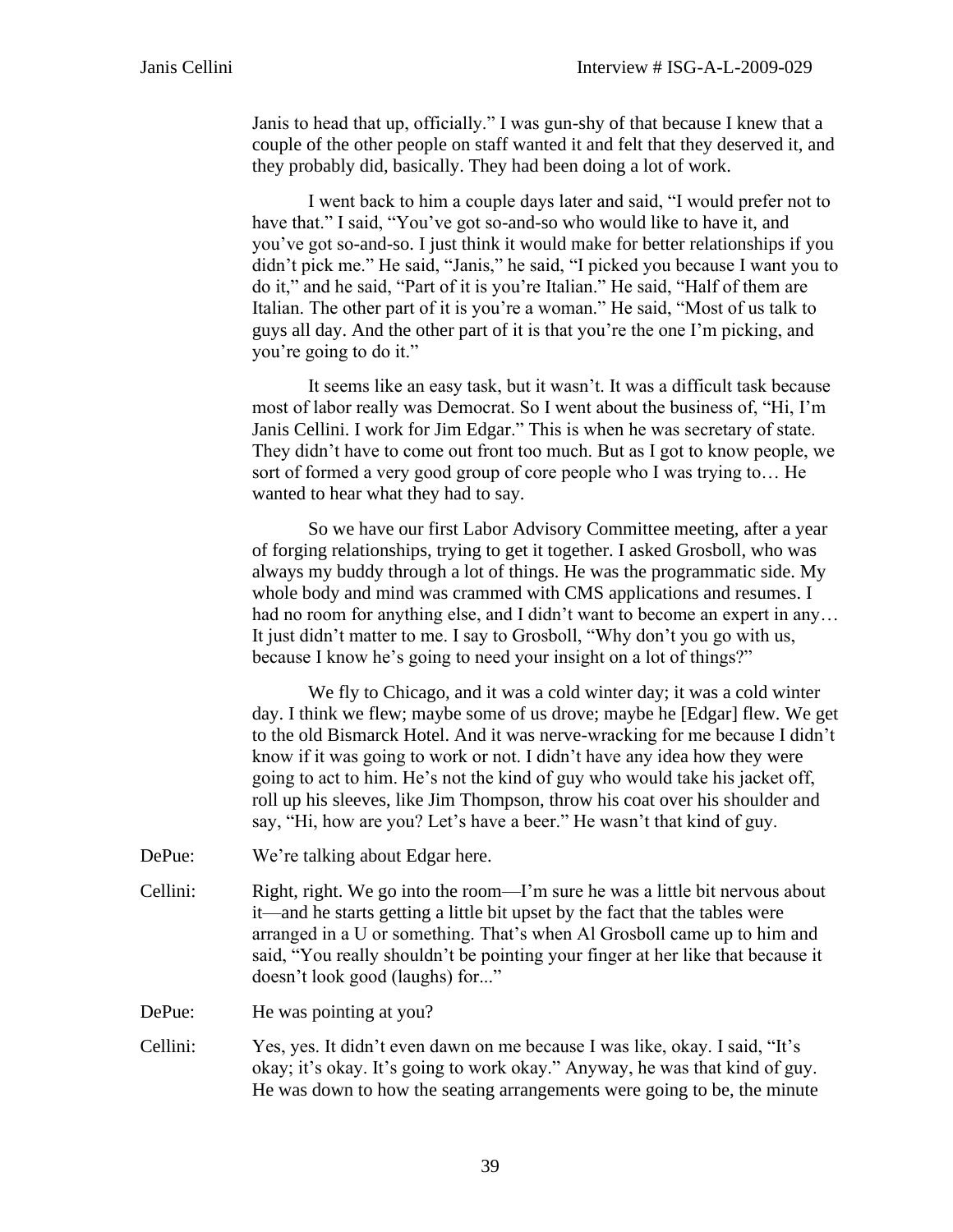detail; who's going to sit where; what was going on. Usually we would have to brief him pretty specifically.

|          | But as it was, it turned out well, and we kept having recurring Labor<br>Advisory meetings, not as many as we should have or maybe we could have,<br>but We didn't get a lot of labor support, and he always said to me, "Janis,<br>we may not get their support," he said, "but maybe we could get some of their<br>workers and maybe raise a little money with them." To me that was very<br>pragmatic, and that sort of helped me define my role a little bit. But, as I said,<br>the internal part of it was difficult because there were a couple people who<br>thought they should have had that role. |
|----------|--------------------------------------------------------------------------------------------------------------------------------------------------------------------------------------------------------------------------------------------------------------------------------------------------------------------------------------------------------------------------------------------------------------------------------------------------------------------------------------------------------------------------------------------------------------------------------------------------------------|
| DePue:   | Is the director of personnel and labor relations, which was your specific title,<br>is that a job that every administration has, or do new administrations kind of<br>repackage and restructure things?                                                                                                                                                                                                                                                                                                                                                                                                      |
| Cellini: | I think they do. I think they repackage and restructure, probably for the same<br>reasons that many of us would do. If you had a staff, and you knew their<br>strengths and their weaknesses, you would probably gauge the roles,<br>depending on their strengths, I would think.                                                                                                                                                                                                                                                                                                                            |
| DePue:   | You've talked about quite a few of these people already, but I wanted to kind<br>of flesh this out a little bit more, in terms of the personalities that you dealt<br>with. Al Grosboll is one that's come up quite a bit. Mike Lawrence.                                                                                                                                                                                                                                                                                                                                                                    |
| Cellini: | Loved him. At first, I was a little I didn't know him; I didn't know him. But<br>as I watched him workWe always joked that he was really the<br>consciousness, the conscience of the administration. He would help keep<br>things balanced. He was very bright. He knew how the media was going to<br>respond. He was a very hard worker, great sense of humor, great sense of<br>humor.                                                                                                                                                                                                                     |
| DePue:   | It sounds like, from what you've described already, that he gained a little bit<br>different perspective on what patronage really was all about, over time? Did<br>you get a sense of that?                                                                                                                                                                                                                                                                                                                                                                                                                  |
| Cellini: | Yes. Yes, I did get a sense of that, and I would ask him if I were you. But I<br>would look at that article, because I can remember that he wrote it, and he<br>even said to me once that he changed his perspective on it.                                                                                                                                                                                                                                                                                                                                                                                  |
| DePue:   | Well, we definitely want to get that included into your interview itself. That<br>would be part of the public record once we get to that point.                                                                                                                                                                                                                                                                                                                                                                                                                                                              |

How about the various chiefs of staff? I know he had four, starting with Kirk Dillard, who's currently beginning his own campaign to be governor.21 Kirk Dillard for the first three years or so, and then Jim Reilly during that year that Edgar's running for reelection, Gene Reineke, and then Mark Boozell. I would think you would work pretty closely with the chiefs.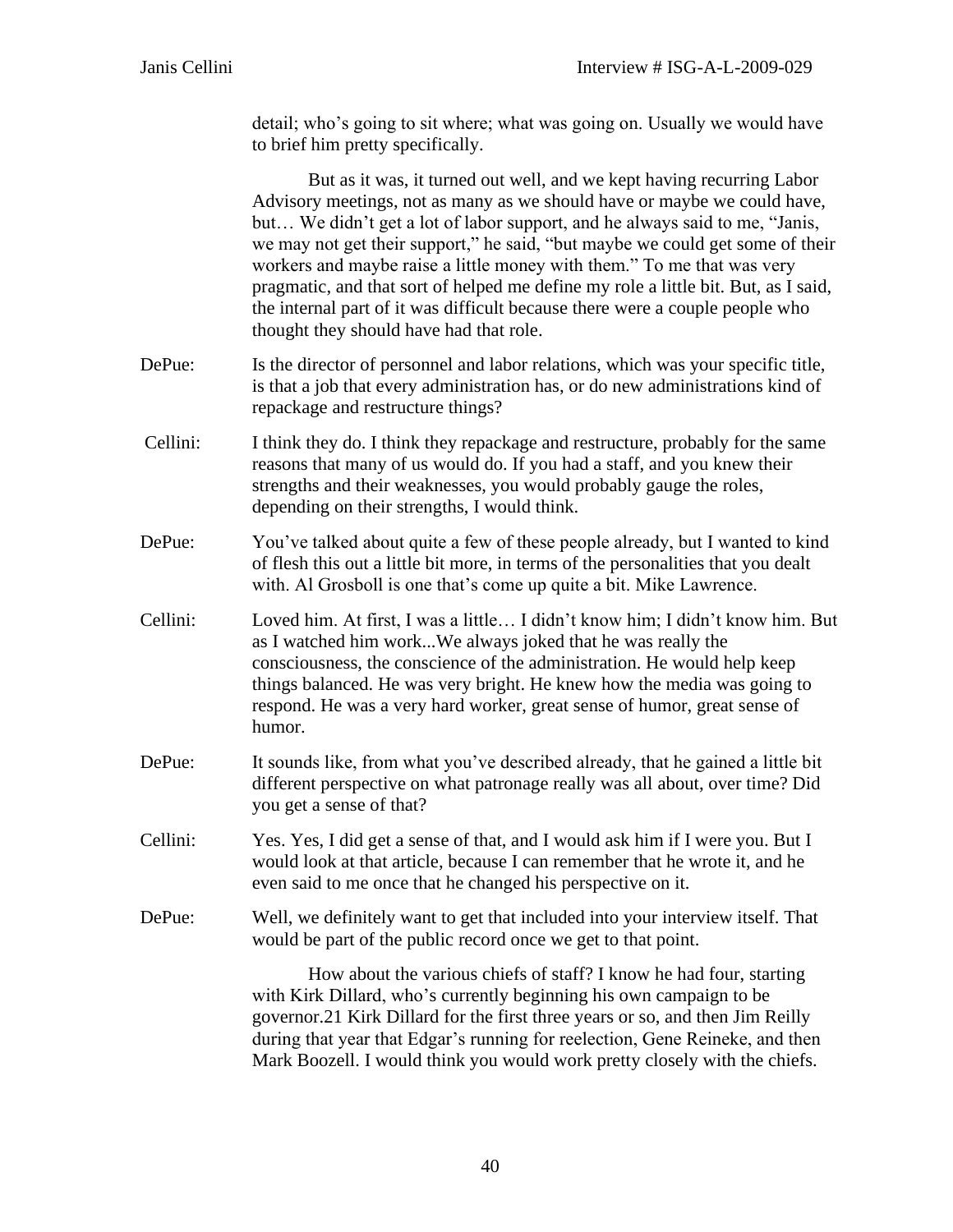Cellini: The first two, not so much, because Reilly and Edgar had a very good… I think they were friends.<sup>21</sup> I just never dealt with him much at all. Not so much with Kirk. Kirk was a legislative creature. A lot of the chiefs of staffs' work were done with the legislative side. I think if anybody had party questions, they would go to Carter. I wasn't of that high rung; let me say that.

DePue: But the last two, Gene Reineke and Mark Boozell?<sup>22, 23</sup>

Cellini: Gene I worked a little bit more with because I knew him more. Mark Boozell, I worked a little bit more with because he was the head of legislation. Oftentimes we'd have to talk about the legislators and what they were… But not really did they do much with personnel.

- DePue: How about some of the director positions? Now we're getting into the positions where it's much more programmatic. You've already said that Edgar was all about good governance and interested in their programs and how to make government work, but also it's the place where all these jobs were that you were trying to fill. How was the relationship with some of those directors?
- Cellini: It depended on who they were and where they came from and what they... Most of the time… We'll go back to the issue of who's got the control. Probably the agency directors could do whatever they wanted. As I said, most of my calls were whining and begging; they weren't like, "You're going to do this" because they ran their agencies. That's the myth about somebody who does patronage; they think you just pick up the phone and make it happen. It doesn't work like that.
- DePue: Let's throw out a couple other scenarios because, again, we're getting at the heart of why patronage oftentimes has such a nasty reputation. Would you at times go to Governor Edgar and say, "It would really help if you called your director."
- Cellini: He wouldn't. No, he wouldn't. I wouldn't put him in that position. No, no, no, no, no. No, if I couldn't do it, shame on me, if it was necessary or needed or...

21 Jim Reilly was elected to the Illinois legislature in 1976, where he forged a strong friendship and professional association with Jim Edgar. In 1983, Governor Jim Thompson selected him to serve as his chief of staff, a position he retained through 1989. Reilly also served as Governor Jim Edgar's Chief of Staff during the 1994 election campaign. (https://www2.illinois.gov/alplm/library/collections/oralhistory/illinoisstatecraft/edgar/Pages/Rei llyJim.aspx)

22 Gene Reineke, who served for nearly twenty years in the public policy arena, worked as Governor Jim Edgar's Chief of Staff and as a member of his cabinet. (https://www2.illinois.gov/alplm/library/collections/OralHistory/illinoisstatecraft/edgar/Pages/ReinekeGene .aspx)

23 Mark Boozell served for over two decades in both the legislative and executive branches of Illinois government. Most of that time he worked for Jim Edgar, first as a legislative liaison while Edgar was Secretary of State, then in a variety of positions when Edgar was elected governor in 1991, including another tour as legislative liaison. Boozell served as Edgar's Chief of Staff during his final year as Governor.

(https://www2.illinois.gov/alplm/library/collections/OralHistory/illinoisstatecraft/edgar/Pages/BoozellMark .aspx)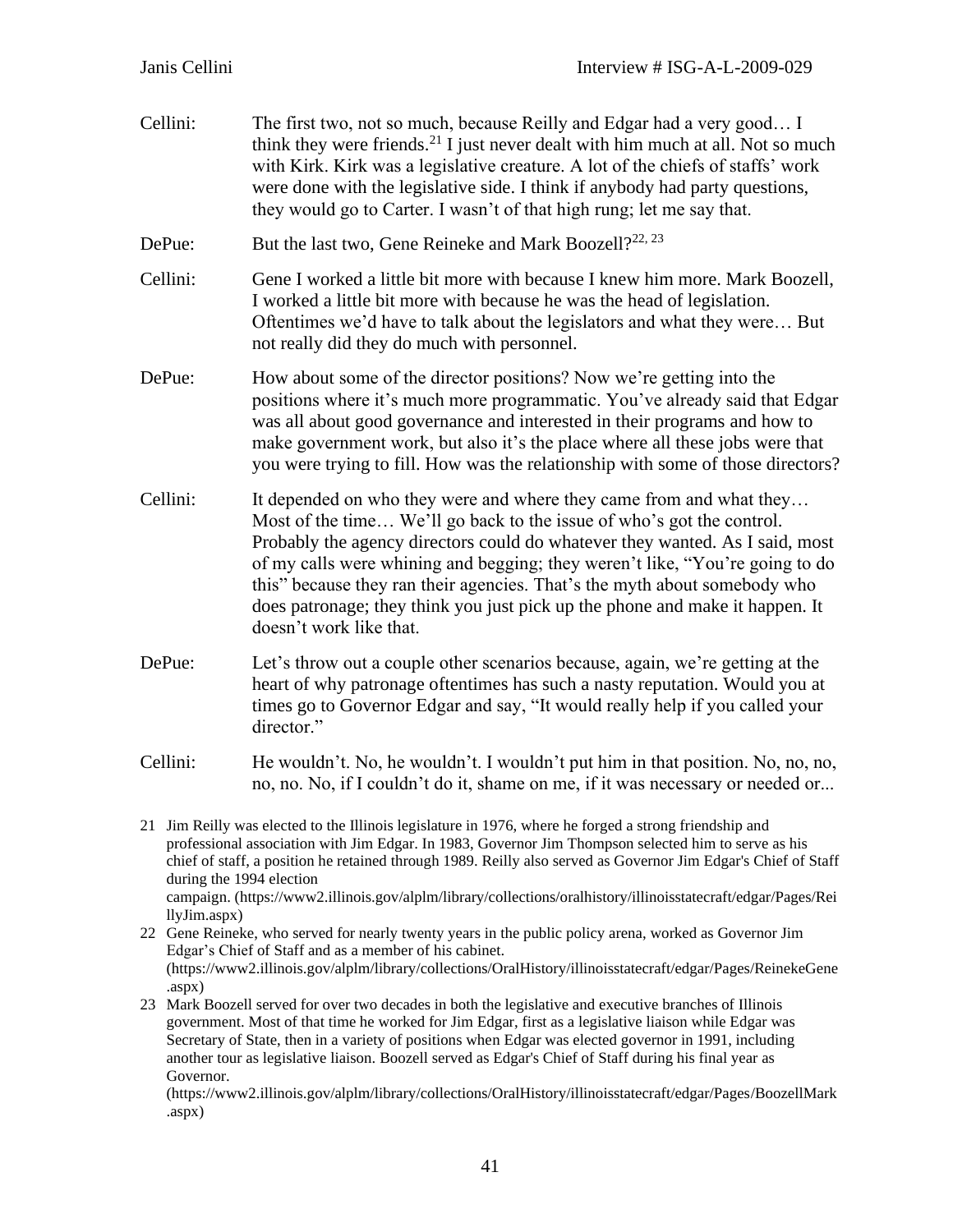A lot of times, it didn't work. That's why… A lot of the agency directors would have a relationship with Steve Schnorf, and they could work out what they wanted. It was not as it appeared. It is not as it appeared.

- DePue: Any particular anecdotes that you remember during the time that you were especially working for **Governor** Edgar, in terms of relationships with some of the directors?
- Cellini: I believe we talked about one. We had just appointed a director, and he happened to have... He was one of those that had offices everywhere in the state; his agency had that. Right after the election, Mrs. Edgar's best friend in high school, who was a teacher—this is somebody who helped her through the whole campaign—called and asked… Somebody came to me and said, "Mrs. Edgar is wondering if there was anything available." She was from Union County, I think; yeah, Union County—there's a mental health center down there; I just told you who the director was. I hate to use names like that— Would we be able to maybe see if there was anything she could fit in a job down there.

**I** picked up the phone and called the director and said, "This is what's happening," explained the whole story, and said, "[Mrs. Edgar] wondered if there was anything you could maybe look at." I didn't say, "Here's Mrs. Edgar's best friend; hire her or you're gone," like people think we would do. He said to me, "We don't work like that." I said, "I'm sorry? I'm sorry?" What I was hoping is that he would say, "You know what? Give me a resume, and maybe I'll have somebody call her," at least give some effort to help her maybe learn how to test for something or, you know, just do something nice, what anybody would do. But his response was, "We don't do that." I think, maybe it was because I called, and I was the patronage chief, and he thought that's what… I don't know. I don't know.

- DePue: Was there a certain tone of condescension in his voice or...?
- Cellini: No. Condescension? Not at all.
- DePue: That's the wrong term.

Cellini: Yeah.

- DePue: How would you describe his reaction?
- Cellini: (pause) Ridiculous and unhelpful, really. And plus, this was not a person I was asking him to… It was not like a major policy making decision job. That always floors me, too. It's like, "Now I'm just calling you about this job that might be a mental health assistant, which might be changing bedpans. So you can't help somebody get tested to do that because…?"

DePue: Any other stories that kind of illustrate your job?

Cellini: Yeah. This is a good one, and I've thought about this once since we talked. I remember one of the county chairmen (laughs) called me up and said, "Janis,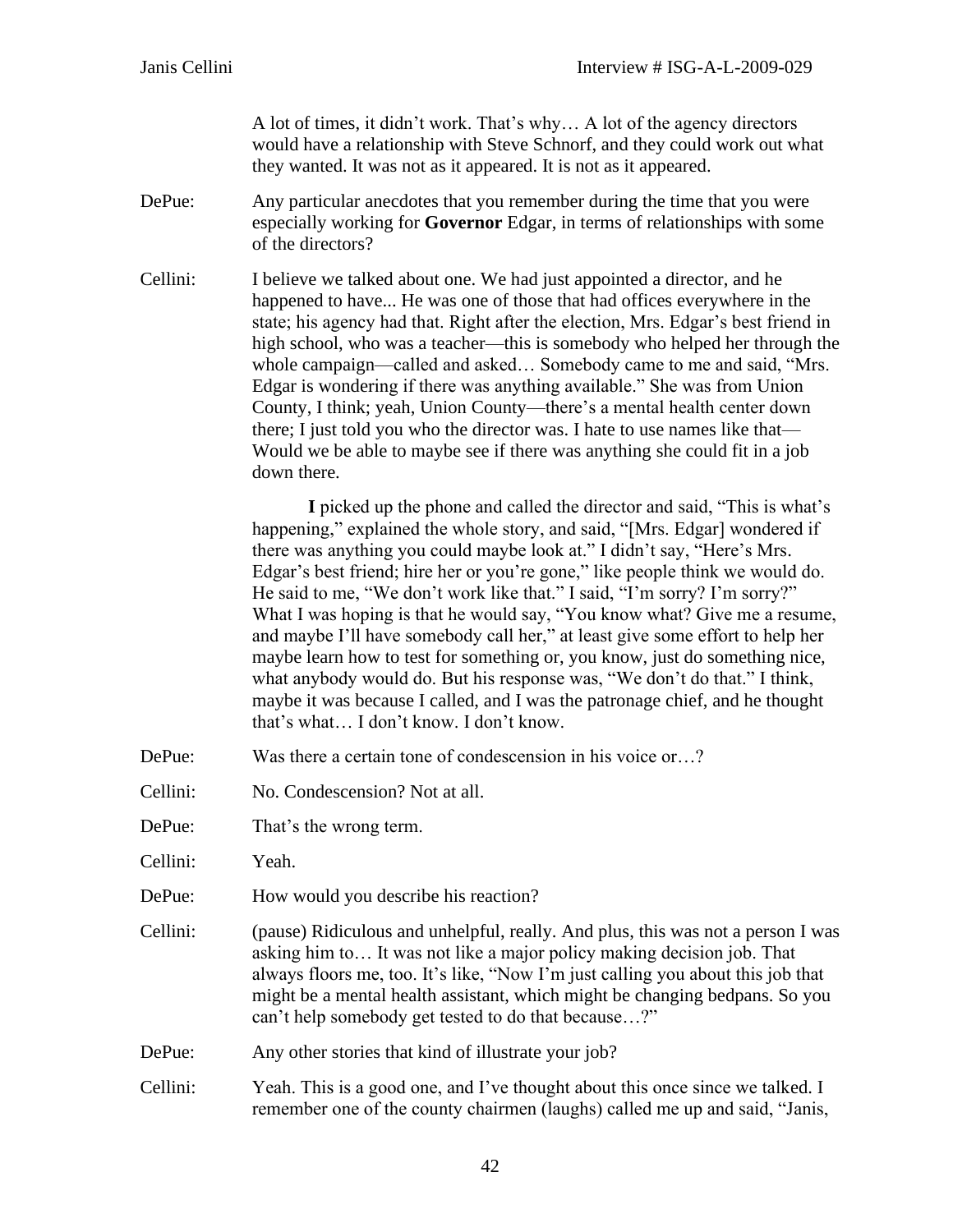|          | there's going to be an opening down here, and we want so-and-so to be<br>considered for that job." And I'd say, "There's no opening." He said, "No,<br>there's an opening." He said, "You're going to have to trust me on this.<br>There's an opening." And I said, "Well, you know what? Okay, I'll trust you,"<br>I said, "But I don't see" And he said, "No, no, no." He said, "You know I'm<br>a doctor, and I just read somebody's X-ray, and he's not going to make it."<br>(both laugh) I was like, Oh my God! And that's a true story. (both laugh)         |
|----------|---------------------------------------------------------------------------------------------------------------------------------------------------------------------------------------------------------------------------------------------------------------------------------------------------------------------------------------------------------------------------------------------------------------------------------------------------------------------------------------------------------------------------------------------------------------------|
| DePue:   | He was wasting no time to fill that position.                                                                                                                                                                                                                                                                                                                                                                                                                                                                                                                       |
| Cellini: | He was wasting no time. (laughs) I was like, Oh, this is (laughs)                                                                                                                                                                                                                                                                                                                                                                                                                                                                                                   |
| DePue:   | That's a good story.                                                                                                                                                                                                                                                                                                                                                                                                                                                                                                                                                |
| Cellini: | I knew you'd like that story, and it's a true story.                                                                                                                                                                                                                                                                                                                                                                                                                                                                                                                |
| DePue:   | Well, where should we go from here? Edgar's reelection in 1994. Again, any<br>involvement in that election campaign or still the same mode?                                                                                                                                                                                                                                                                                                                                                                                                                         |
| Cellini: | Still the same mode. I was on staff, and I did my job there.                                                                                                                                                                                                                                                                                                                                                                                                                                                                                                        |
| DePue:   | Now, right in the midst of that campaign, July of 1994, suddenly Edgar is<br>diagnosed as having very serious heart trouble and finds himself in the<br>hospital with I think a bypass surgery.                                                                                                                                                                                                                                                                                                                                                                     |
| Cellini: | I remember that because the night before, or the night that he went to the<br>hospital, was a night that we It was so nerve-wracking because we were<br>He was delivering a speech to the Chicago carpenters, and it was a big deal to<br>get him in front of the carpenters. They're very traditionally Democratic. He<br>delivered the speech, and he got done. I said, "How do you think it went?" He<br>said, "I think it went fine." And he gets in the car, and he pulls away. The next<br>thing I know, they're calling me, telling me he's in the hospital. |
| DePue:   | You were up in Chicago then.                                                                                                                                                                                                                                                                                                                                                                                                                                                                                                                                        |
| Cellini: | Yeah.                                                                                                                                                                                                                                                                                                                                                                                                                                                                                                                                                               |
| DePue:   | What were your thoughts at the time, do you remember?                                                                                                                                                                                                                                                                                                                                                                                                                                                                                                               |
| Cellini: | Oh, I was It was terrible. Well, first of all, I had just seen him, and he didn't<br>appear to have anything wrong with him. It was difficult. We were all pretty<br>floored. It was scary.                                                                                                                                                                                                                                                                                                                                                                         |
| DePue:   | I've been corrected in an interview that I suggested this was a heart attack;<br>and "It was <b>not</b> a heart attack."                                                                                                                                                                                                                                                                                                                                                                                                                                            |
| Cellini: | What was it? Was it a heart?                                                                                                                                                                                                                                                                                                                                                                                                                                                                                                                                        |
| DePue:   | Well, he had heart bypass surgery.                                                                                                                                                                                                                                                                                                                                                                                                                                                                                                                                  |
| Cellini: | Oh, okay. Whatever it was, it was serious; it was serious.                                                                                                                                                                                                                                                                                                                                                                                                                                                                                                          |
| DePue:   | Was there ever some thought that this might end his political career?                                                                                                                                                                                                                                                                                                                                                                                                                                                                                               |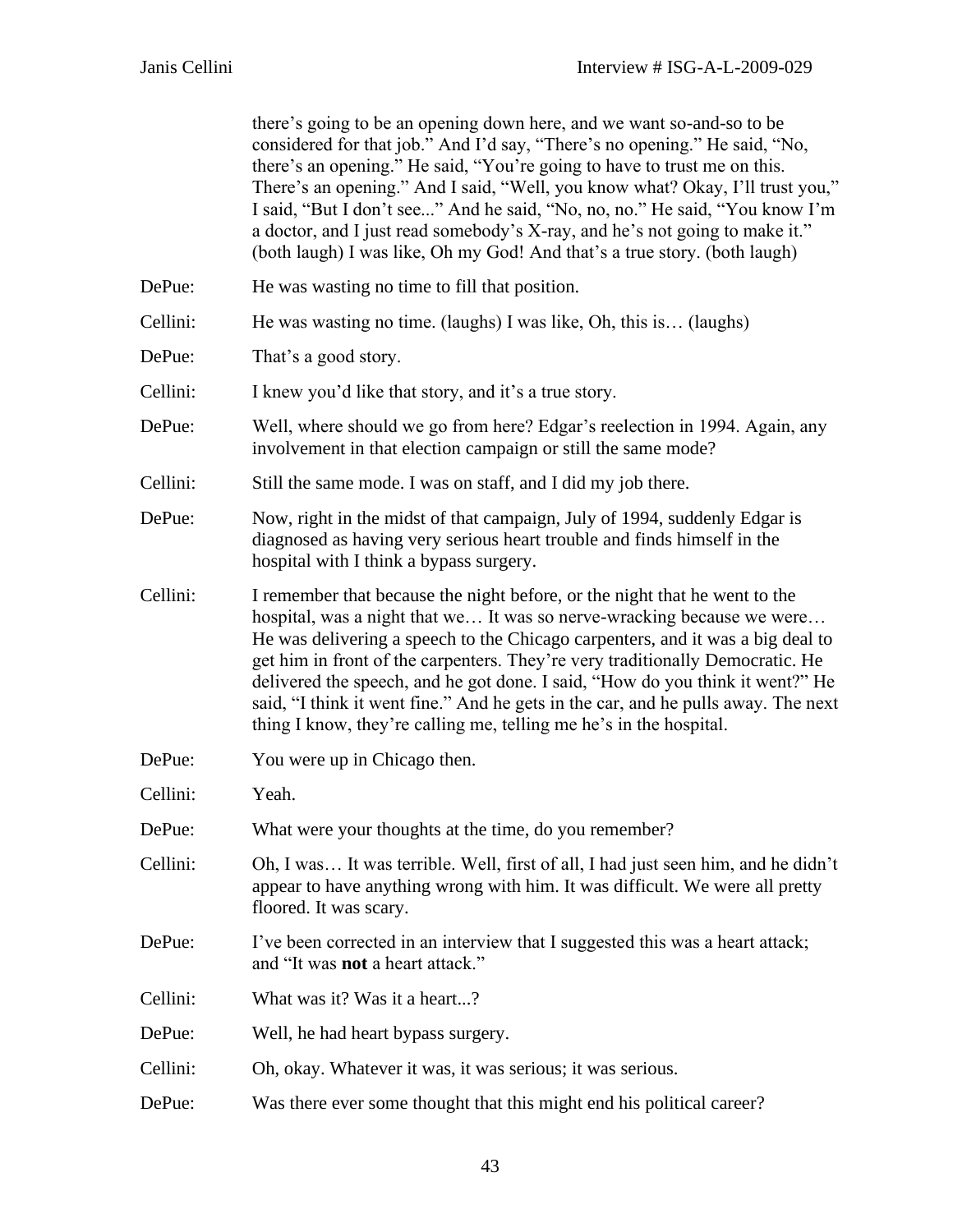| Cellini:   | I think we were more afraid that he was going to <b>die</b> . I don't know about<br>ending his political career, at least at that moment. Of course, in politics<br>you're always vulnerable if you're sick. You're always vulnerable.                                                                                                                                                                                                                                                                                                                                                                                       |
|------------|------------------------------------------------------------------------------------------------------------------------------------------------------------------------------------------------------------------------------------------------------------------------------------------------------------------------------------------------------------------------------------------------------------------------------------------------------------------------------------------------------------------------------------------------------------------------------------------------------------------------------|
| DePue:     | Dawn Clark Netsch was his opponent in that particular election campaign, and<br>she had come out for Some would say she had made the mistake of coming<br>out for higher income tax, and that was certainly something that Edgar and his<br>team picked up on. So he won by a fairly healthy margin, a much wider<br>margin than he had in his first campaign with Neil Hartigan. <sup>24</sup>                                                                                                                                                                                                                              |
| Cellini:   | That's because every person on his staff did a great job for him. (both laugh)                                                                                                                                                                                                                                                                                                                                                                                                                                                                                                                                               |
| DePue:     | To include yours truly?                                                                                                                                                                                                                                                                                                                                                                                                                                                                                                                                                                                                      |
| Cellini:   | Not necessarily. There were so many people that worked really hard for him. I<br>wouldn't say me I'm forgetting so many people, that I have not named, that<br>just spent their whole Everybody spent their whole lives. It was like being<br>married to the man. You know, you'd be married to the man.                                                                                                                                                                                                                                                                                                                     |
| DePue:     | To the administration, at least.                                                                                                                                                                                                                                                                                                                                                                                                                                                                                                                                                                                             |
| Cellini:   | Yeah.                                                                                                                                                                                                                                                                                                                                                                                                                                                                                                                                                                                                                        |
| DePue:     | One of the things I'm sure you understood was that you were supposed to<br>conduct your business in a way that would cause no embarrassment to the<br>administration during that campaign. In your particular position, it was the<br>place where the news media, especially, would probably love to dig up some<br>dirt. Did you feel, that going into the campaign?                                                                                                                                                                                                                                                        |
| Cellini:   | Not really. Not really; I didn't feel that.                                                                                                                                                                                                                                                                                                                                                                                                                                                                                                                                                                                  |
| DePue:     | Did you feel that the news media treated you and Governor Edgar, in general,<br>fairly?                                                                                                                                                                                                                                                                                                                                                                                                                                                                                                                                      |
| Cellini:   | Yeah. Well, me. I can't answer that for him. I think he fared very well with<br>the news media, overall.                                                                                                                                                                                                                                                                                                                                                                                                                                                                                                                     |
| DePue:     | If you don't mind, let's talk about the one time frame when he found himself<br>in some hot water, certainly with the press, and the word "scandal" being<br>kicked around. That was MSI, Management Services of Illinois scandal. <sup>25</sup>                                                                                                                                                                                                                                                                                                                                                                             |
| Neil.aspx) | 24 In 1972, at the age of 34, Neil Hartigan became the youngest lieutenant governor in the nation. A major<br>political force in Illinois, he later served as attorney general for two terms, before running in a tight race for<br>governor against incumbent Jim Edgar in 1990.<br>(https://www2.illinois.gov/alplm/library/collections/oralhistory/illinoisstatecraft/edgar/Pages/Hartigan,-<br>25 In August, 2000, Management Services of Illinois Inc., a major political contributor to Governor Jim Edgar,<br>d quilty of billing the state out of $22.0$ million on a contrast it hold with the Department of Dublic |

was found guilty of bilking the state out of \$12.9 million on a contract it held with the Department of Public Aid to cut welfare costs by identifying insurance coverage for public aid recipients that would replace government-paid health-care benefits. (https://www.chicagotribune.com/news/ct-xpm-2000-08-24- 0008240442-

story.html#:~:text=The%20firm%2C%20Management%20Services%20of,that%20would%20replace%20g overnment%2Dpaid)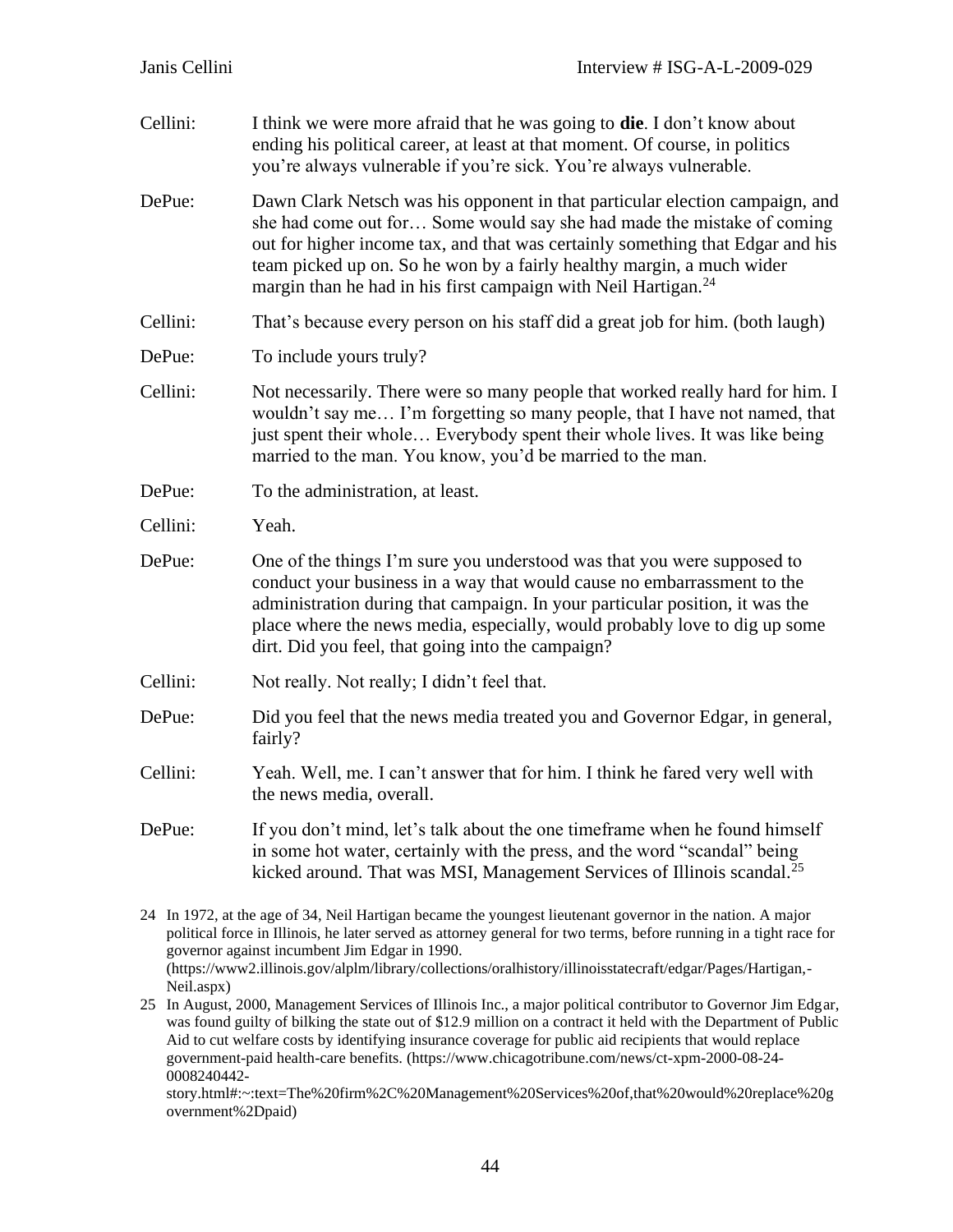Were you involved in that at all? That really came to a head in 1997, but I think had been percolating for quite a while before that.

- Cellini: I will say this about that, and this is all I'm going to say, okay? I was in the headlines of the paper as an unindicted co-conspirator in that case. I did jobs; I did not have anything to do with contracts, thank God. I do not know how I got to be an unindicted co-conspirator to this day. I don't understand it. I understand it to a degree, because of who I am, I guess. But I don't know anything else.
- DePue: Who was putting the case together? Was that the U.S. attorney or the state's attorney?
- Cellini: The U.S. attorney, I think.
- DePue: And nothing ever came of that, as far as you personally are concerned?
- Cellini: Well, I spent a lot of money (laughs), defending myself. But I don't even know the result of that because I kind of blocked all of that out of my mind. That was **not** a good time in my life.
- DePue: You had also mentioned that boards and appointments was something that caused some challenge.
- Cellini: Yeah, that was under the personnel and labor relations, right.
- DePue: And I know that at the very end of the administration, there were some issues involved with some appointments, toward the end of Edgar's time. Could you talk about that?
- Cellini: What I could say about all… The general public probably doesn't know that probably 5 percent of those board and commission appointments are paid. The other 95 percent are sheer volunteer, people loving the issue, the topic, the board and its goals. So, for some of the media to get hyped up about the board and commission appointments, unless they can make a story out of it… Five percent of those boards and commissions even have a salary attached to them. Most of the boards have to have an equal amount of Republicans and Democrats, with the office in power getting the extra one. You want Democrats, Republicans, Independents, by law. They'll say, "We need two Democrats," whatever.

I didn't do the day-to-day. There was a young woman who worked for me, by the name of Janelle Hilgers, and she did the day-to-day, a massive, huge job, just an incredible job. I feel bad to this day that I didn't serve Jim Edgar well. It was such a paperwork nightmare. It's kind of like you see Obama, and they talk about Obama's vetting process, and how could these people have ever become czars, because what kind of vetting process did they have?

Well, it's vetting; it's checking out people's credentials; it's seeing who's served on the boards prior to. All the terms are off. They're not all up in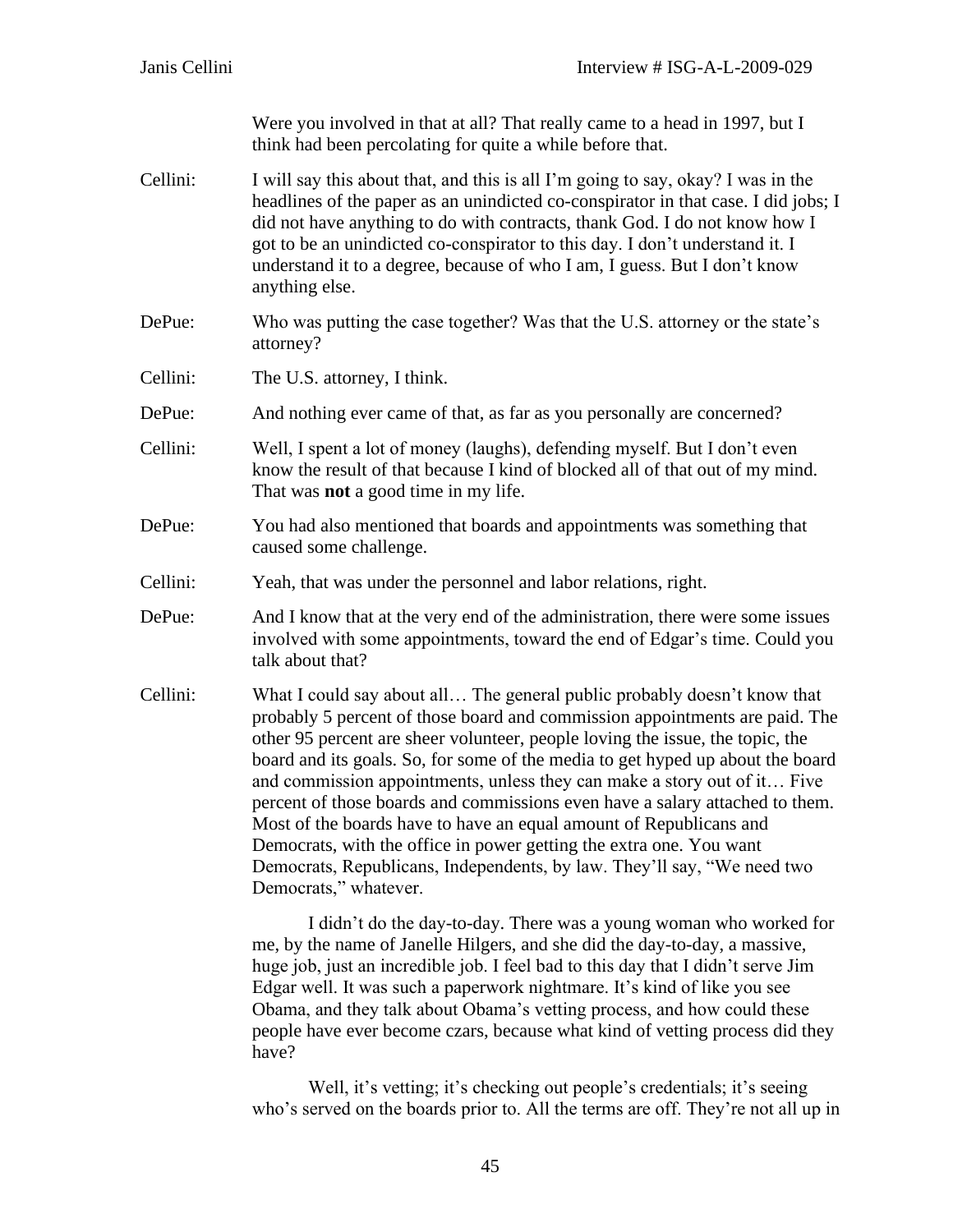2002 of January. Every board has a myriad of terminations on the board terms. It's a logistics nightmare, number one.

Number two, you're in the governor's office, and you don't have enough staff. You don't want the staff to be bloated, so you're down to, what, one or two people to handle… I don't even know how many boards and commissions there were, but there's a board for everything, for everything.

So, the job was a full-time job. I still feel badly that we were so hellbent on trying to keep up with the appointments that, when we made an appointment, somebody got vetted, and everybody was clear, and everybody thought that was a great appointment, and everybody signed off on it. We never, ever put anything in place where the person who served for years got a nice note, and we were usually pretty good about that. Edgar wanted to always thank people for their service. We got a couple of them out, but not in a way that did something that I'm proud of, to have done for him, because it was such an overwhelming job. It was just... You couldn't do it all.

The first few months, we got behind. Then we started to get criticism for it. So then we really stepped up, trying to do the appointments, trying... Now, I understand, there's a whole bunch of appointments that haven't been followed up on. To do it right, it would require just a tremendous amount of people, to keep them all filled, the terms current, people informed, people thanked, people… It's just so many people.

DePue: And there was basically just this one woman who was doing it?

Cellini: There was this one woman; I think she had a secretary, and there was a couple of interns that maybe she had, in and out. There was no consistency for her because the interns would try to get credit and everything.

> And yes, there was a group of people that got in under the radar with the legislature on some early appointments, and then there were about twenty that they turned down.

- DePue: Are we talking about right at the end of Edgar's term?
- Cellini: Yes.
- DePue: Can you speak to any of the details about that?
- Cellini: I'm not a person who knew the legislative process. Probably Mark Boozell would be a better person.
- DePue: Well, I've already talked to him about it.
- Cellini: I don't really know. I was glad to have the paperwork done; (DePue laughs) let me just say that, thanks to Janelle, because it was a lot. It was a lot.

## DePue: We've spent quite a bit of time already talking about this. What haven't I talked about that you'd like to address, before we wrap some things up?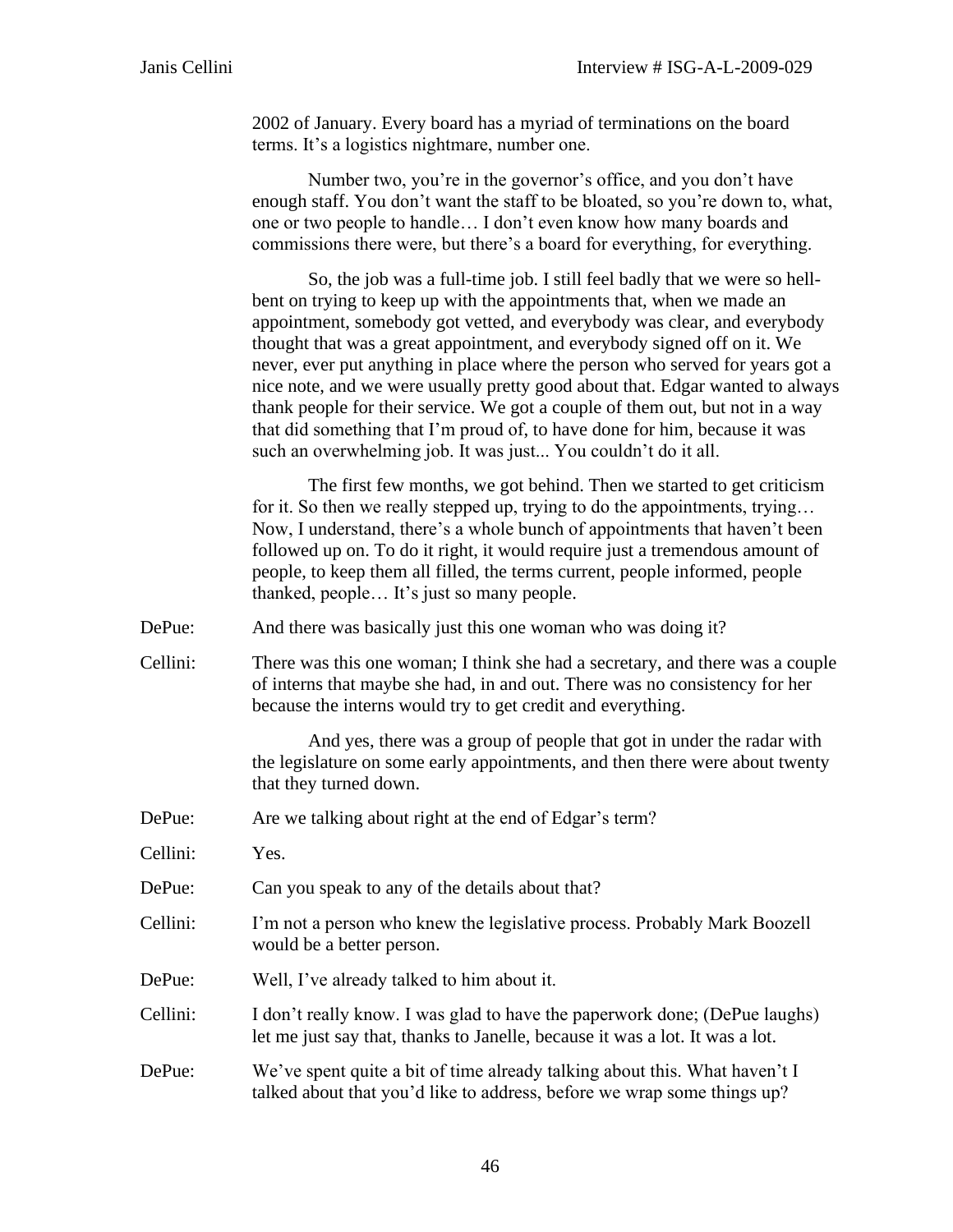| Cellini: | (pause) I just hope and pray that the people you're interviewing include all the<br>people that worked, because it took a team. It wasn't just me; it was the<br>people that worked for me that were efficient. It was the secretaries; it was<br>It really took a lot of people to keep him informed, so that he could make<br>good decisions. And I attribute a lot of that to his ability to pick good staff, not<br>me, but a lot of good staff. A lot of them didn't like me, but I can still say nice<br>things about them. They were all bright and good.                                                 |
|----------|------------------------------------------------------------------------------------------------------------------------------------------------------------------------------------------------------------------------------------------------------------------------------------------------------------------------------------------------------------------------------------------------------------------------------------------------------------------------------------------------------------------------------------------------------------------------------------------------------------------|
| DePue:   | What do you attribute as the reason that some of the other main staff players<br>didn't like you?                                                                                                                                                                                                                                                                                                                                                                                                                                                                                                                |
| Cellini: | I think just for a couple things. I think, first of all, because of the whole issue<br>of what patronage has come to mean in the media, through the media, and<br>maybe the abuse of patronage in some cases. Also, too, who gets the credit for<br>the hire. If I'm going to do it, then who's going to get the credit? If they're<br>going to do it, they're going to get the credit. It's all about that also, although<br>we should have all been giving the credit to the boss. And a lot of people just<br>didn't like me because I'm obnoxious sometimes (DePue laughs). I don't<br>know (both laughter). |
| DePue:   | Maybe that's an unfair question to ask.                                                                                                                                                                                                                                                                                                                                                                                                                                                                                                                                                                          |
| Cellini: | Yeah, I don't know. I think again that division of program versus politics<br>sometimes is a stark one, where it doesn't have to be. I think Edgar did a lot to<br>pull it together. I think Thompson did too, maybe.                                                                                                                                                                                                                                                                                                                                                                                            |
| DePue:   | But it strikes me that you're neither program nor politics; you're stuck right in<br>the middle of it.                                                                                                                                                                                                                                                                                                                                                                                                                                                                                                           |
| Cellini: | No, no, no, no, no. I am whatever the perception is. You are what you're<br>perceived to be.                                                                                                                                                                                                                                                                                                                                                                                                                                                                                                                     |
| DePue:   | And for those who are on the programmatic side, you were seen as on the<br>political side?                                                                                                                                                                                                                                                                                                                                                                                                                                                                                                                       |
| Cellini: | Oh yeah, oh yeah. And I was. When you talk about what my role was, I was<br>the county chairmen's sort of sounding board, their voice, et cetera.                                                                                                                                                                                                                                                                                                                                                                                                                                                                |
| DePue:   | But you've also described—and I don't want to put words in your mouth<br>here—but you've described a scenario where maybe, as Governor Edgar saw<br>it, he compartmentalized you from the people who would be advising him on<br>his political future and how to run the campaign.                                                                                                                                                                                                                                                                                                                               |
| Cellini: | Yeah, yeah. It was his choice; however, he wanted to run it was his choice.<br>That's fine. Yeah, he may have He probably did that to all of us at some<br>point, depending on what decision he had to make.                                                                                                                                                                                                                                                                                                                                                                                                     |
| DePue:   | Was Governor Edgar good at giving you positive feedback and giving you<br>guidance?                                                                                                                                                                                                                                                                                                                                                                                                                                                                                                                              |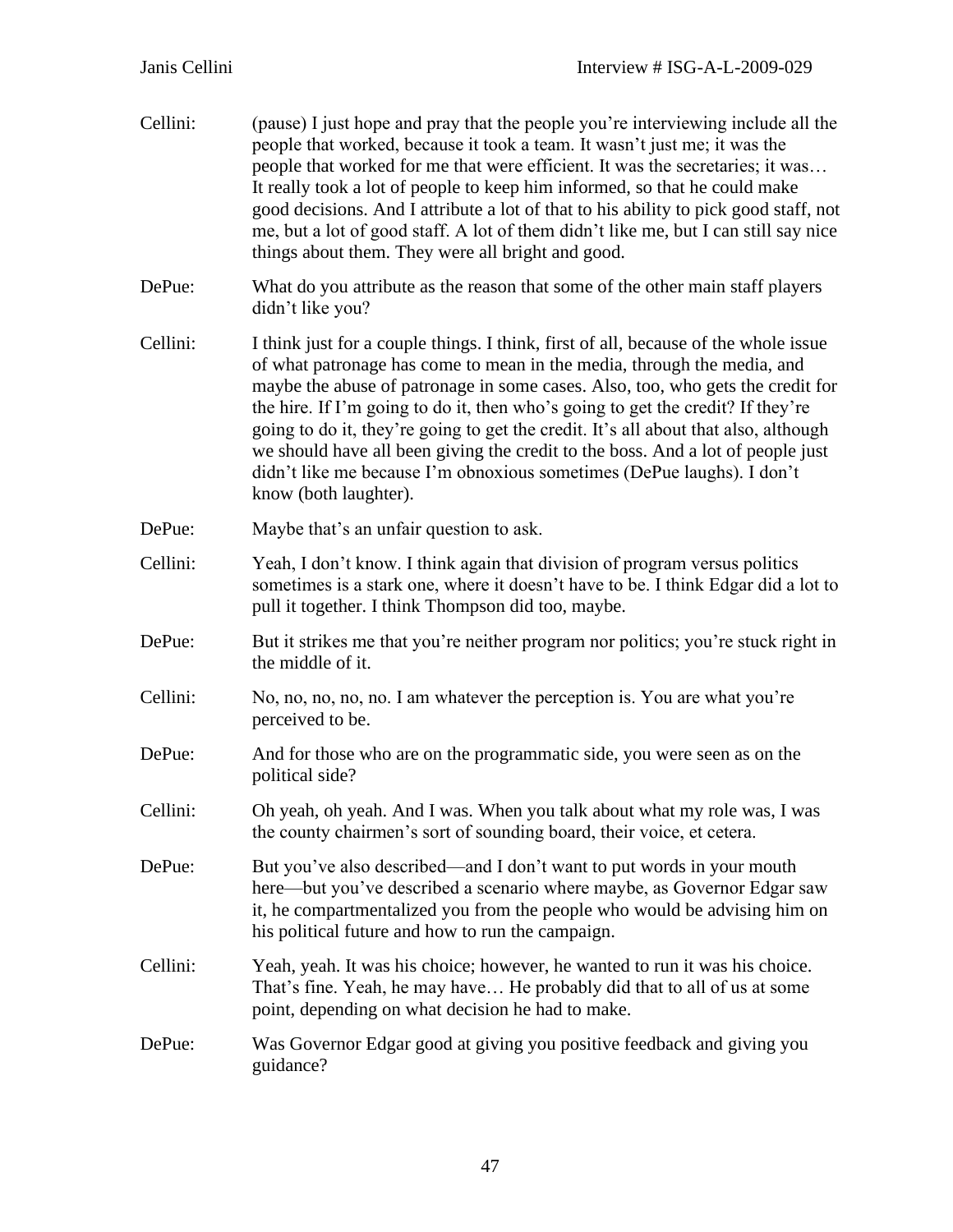Cellini: (laughs) Let me say this. I tell them all, "It's a good thing I met Governor Edgar before I met my Bernie, that I date now," who's a good, staunch German. If you were there to get feedback and a pat on the back, you were in the wrong job. (DePue laughs) You just have to know you're doing a good job. So I would go in about once a year and say, "Okay, you're going to have to tell me I'm doing a good job. I just…" And he'd say, "You're doing a good job." That's how he said it.

> That was practice for me, because now, with Bernie, who's kind of a stoic German, I'll say to him, "How would I even know that you care about me?" And he says, "Well, I'm here, aren't I?" So it's kind of the same… (laughs) It's the same whatever. If you were looking for that, I don't think you were going to get too much of it, even though you knew, if you were there, he liked what you were doing.

DePue: Was he the kind of person, though, who could share the credit when something went well?

Cellini: Yeah, I think so, sure. He was kind of an amazing… He was an enigma to me. He was exactly my age. We came out of the same generation. I'll tell you a story about a labor meeting in Chicago. You'll like this.

> This was when he was the secretary of state. I get a small gathering of labor people to agree to meet with him. He's secretary of state, up and coming, so a few of them said, yes, the first initial group that we had tried to get going. We have it at a place called the Como Inn in Chicago—I think it's still there, even—anyway, most of them were Italian or Irish. They give the menus out, and people are ordering chicken cacciatore; "I'll have some pasta;" "I'll have a pizza;" "I'll have this;" "I'll have that." It gets to him, and he says, "I'll have the chicken casserole." I was like…(laughs). I thought to myself, Oh dear God, I forgot to talk to him about ordering food (both laugh).

We get done, and we have the meeting, and we're getting ready to go back to the office, and we're in the same car or something. I said, "You know"—and he got spaghetti with it on the side—I said, "You know, listen. You're just going to have to…" I said, "You don't just not eat your spaghetti. You know what I mean? People are...especially Italians, they're going to look at you like, 'Can't you…?'" He goes, "Well, I don't like spaghetti." And I said, "Well, could you learn to just play in it a little bit?" (both laugh)

Another one was, we were talking about something, and I kept saying... I couldn't believe where he was coming from, and I go, "Wait a minute," I said. "Your grandparents spoke broken English; didn't they?" And he said, "They were from Kentucky" or Ohio or whatever they were from. I scratched my head. I was like, Oh my God, his grandparents were like… They spoke American. Those differences for me, of a guy who was my age… And he always said to me, "Janis, I was married when I was nineteen, and I had a child." Because I'd say, "You never had one beer in your life?" He'd say, "I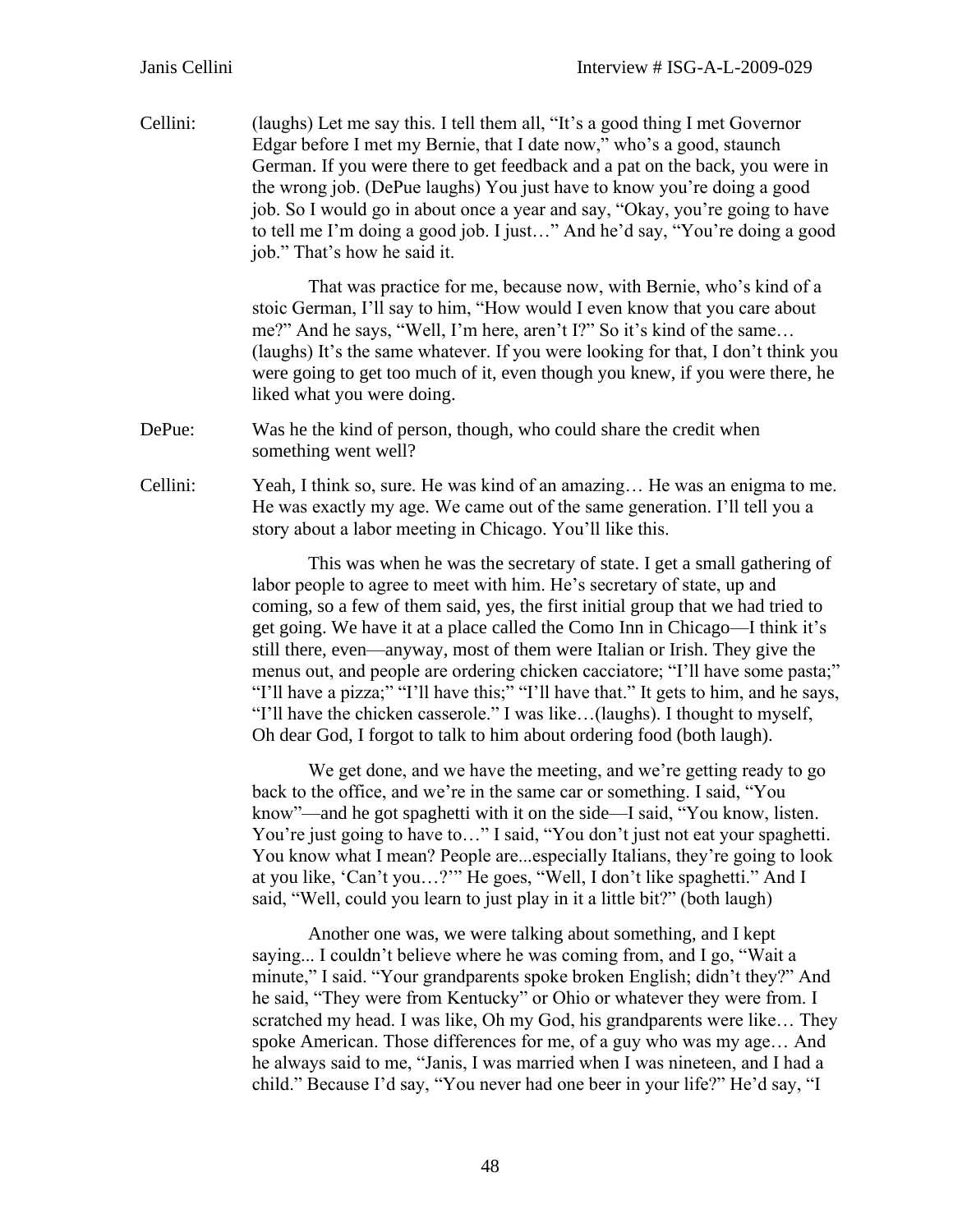was married. I had a child. I had to make a living." We were different, you know; it was different.

- DePue: Speaking of being married, how well did you know Brenda?
- Cellini: Well, very, very, very well.
- DePue: And what would you say about Brenda?
- Cellini: Very classy, very kind, very religious, took second place to her husband's career and did it with a lot of style. I wish I could do that sometime, in my relationship. She just was a very good lady, very good wife to him, very good mother. I can't say one bad thing about her, not one bad thing. I admire her. I admire her to this day. And I think, since they've been out of office, she's kind of gotten a little bit more independent.
- DePue: It was about summer, August, September timeframe of 1997, when Edgar was wrestling with what he wanted to do in the next step of his life, whether he wanted to run for reelection for governor again in '98 or perhaps a run for the U.S. Senate, or just plain old retire. Were you involved in any of those discussions?
- Cellini: Probably on and off a little bit. But by that time, I probably would have said, "Don't do it. Don't do anything." It is glamorous to be a high-level politician, whether it's a governor, a senator, or a president, but it is very, very difficult and takes its toll on one, physically, more than anybody could possibly imagine. If you look at his pictures when he got elected governor and four years later, how gray his hair was. And he's serious; everything about the job, he took seriously. I can relate to that because I'm an extrovert, but I'm also serious. Eight years is enough to be a public servant, I think.
- DePue: That obviously had implications for your own personal future, because you're obviously not going to be part of the Edgar Administration when he's no longer governor.
- Cellini: I was ready to do whatever. It's okay (laughs). Most people, I think, who had a patronage role probably stayed in that role for maybe four years, five years at the most. I certainly overdid my stay.
- DePue: You had sixteen, eighteen years?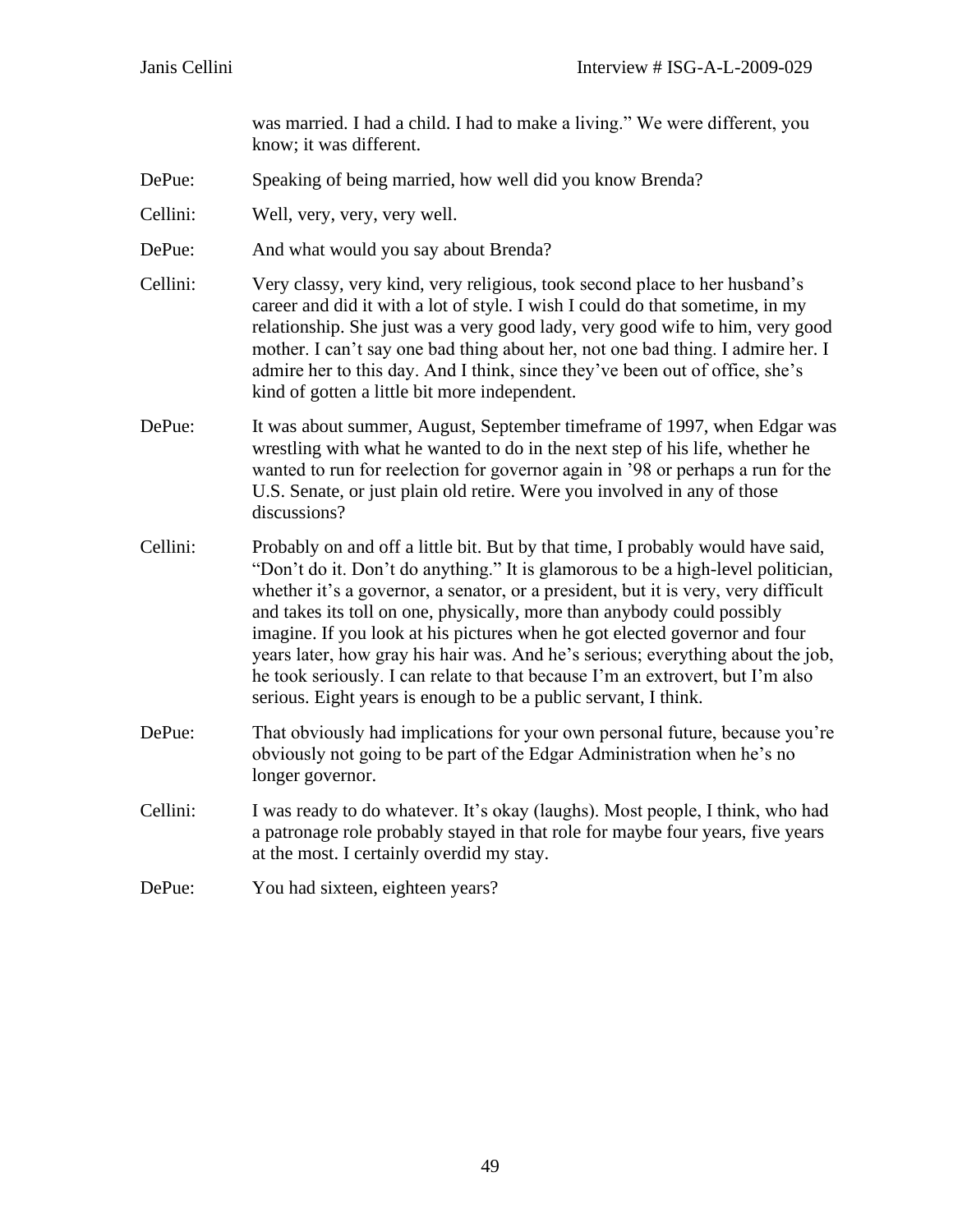Cellini: More like twenty. And, it got to me after a while. It affected my health. I was

ready to… Whatever decision he wanted to make was fine: I was ready to end the public side of it. And he's so RUTAN private EXEMPT himself, PARKING really; that ONL was an unusual job for him to go after, if *Janis Cellini and Governor Jim Edgar With Humorous Parking Sign*you look at his personality. You know what I mean? DePue: Do you remember anything special about the last few weeks or days of his administration? Cellini: I'd have to think about that. (pause) I'd really have to think about that one hard. (pause) It would be colored by my desire to just be done with it, in terms of I was ready to move on to something else. So nothing jumps out at me right now. DePue: What did you move on to? Cellini: I was...Education, Labor Relations Board. I got appointed, early on, in the early set of appointments. DePue: At the end of Edgar's Administration? Cellini: Yes. I had done the work with labor, and I had been an educator, and I was fifty-four, maybe, fifty-four years old. I did ask him if he thought I would be a good board member, and he agreed that I would. DePue: That's one of the paying boards? Cellini: That's one of the paying boards. I knew which boards were paying (DePue laughs). It wasn't like I was silly about that. But interestingly enough, I was only there for a year, because the early retirement came out, and I chose that. DePue: Would that have been under the [George] Ryan Administration? Cellini: Yes, yes, but it was passed on by the Senate under Edgar. I think there were

about ten that went through then or something. I can't remember the number.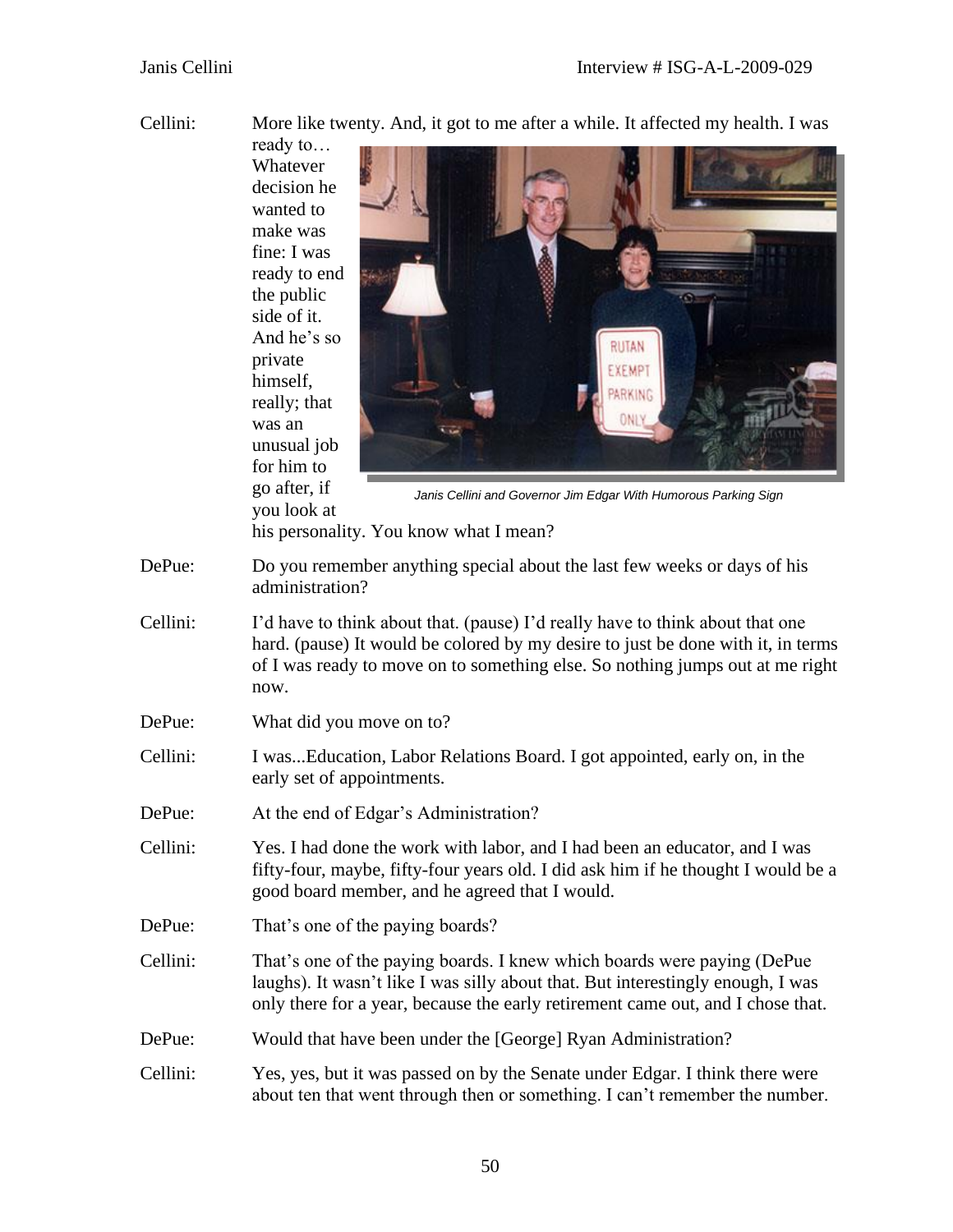| DePue:   | Ten specific people?                                                                                                                                                                                                                                                                                                                                                                                                                                                                                                                                                                                                                                                       |
|----------|----------------------------------------------------------------------------------------------------------------------------------------------------------------------------------------------------------------------------------------------------------------------------------------------------------------------------------------------------------------------------------------------------------------------------------------------------------------------------------------------------------------------------------------------------------------------------------------------------------------------------------------------------------------------------|
| Cellini: | Different people, yeah. Then on that last batch, there were more like twenty,<br>and they didn't get voted on.                                                                                                                                                                                                                                                                                                                                                                                                                                                                                                                                                             |
| DePue:   | Oh, in terms of appointments.                                                                                                                                                                                                                                                                                                                                                                                                                                                                                                                                                                                                                                              |
| Cellini: | Appointments, I'm talking about.                                                                                                                                                                                                                                                                                                                                                                                                                                                                                                                                                                                                                                           |
| DePue:   | What have you been doing the last few years? You're smiling.                                                                                                                                                                                                                                                                                                                                                                                                                                                                                                                                                                                                               |
| Cellini: | Well, I (pause) lived in a house that was very secluded, and it still is to some<br>degree, but I've cut down a lot of bushes to make it a little more open because<br>I was trying to hide out. When you have a job like this, you hide out<br>sometimes because you just want a little bit of quiet before the phones start<br>ringing. I went to work for my family, part-time, very part-time. And then I<br>had a little business on the side, which I don't have anymore, a consulting<br>business. I do not have that. Right now I'm semi-retired. I'm retired from the<br>state, and I have a part-time job.                                                       |
| DePue:   | But you're not ready to retire full-time?                                                                                                                                                                                                                                                                                                                                                                                                                                                                                                                                                                                                                                  |
| Cellini: | Who can afford it in this economy (DePue laughs), seriously. In this economy,<br>really, you can't. You thought you could because you had some money saved,<br>but it's quickly The stocks and things that you thought were going to be<br>good are not, so you've got to be practical.                                                                                                                                                                                                                                                                                                                                                                                    |
| DePue:   | Let's just ask some general questions to close things up, then. The first<br>question is just an overall assessment of the Edgar Administration and Jim<br>Edgar personally. I think you've done a remarkable job of talking about Jim<br>Edgar as a person and his character. How would you characterize the<br>administration overall?                                                                                                                                                                                                                                                                                                                                   |
| Cellini: | The administration overall The first thing that comes to my mind is, I'd<br>give it an eighty-five, but I can't dance to it (DePue laughs). <sup>26</sup> No, I would<br>say, if I'm going to give it on a scale of 100, I'd give it eighty-five to ninety. I<br>think that, as it changed Remember I told you, you go from secretary of<br>state; you've got a nice sense of community, and then you have to grow<br>bigger and include more people. So, it changes the dynamics of the group a<br>little bit. I think, for the most part, even the people who were sort of opposites,<br>programmatic versus political, I think there was a healthy respect for the fact |

<sup>26</sup> "It's got a good beat and you can dance to it" continues to be a running joke decades after the demise of *American Bandstand,* a popular '70s television show, in which host, Dick Clark, would ask a boy and girl to grade up-and-coming hits on a scale of 35 to 98. (https://www.yahoo.com/entertainment/bp/12 memorable-american-bandstand-moments-003645394.html?guccounter=1&guce\_referrer=aHR0cHM6L y93d3cuZ29vZ2xlLmNvbS8&guce\_referrer\_sig=AQAAAGn-5L6ya-Jgx8MRf1t8rIQeyaJL4EEicpLPHV poZETH22Z\_xCtqhVL9xNERqkhuLOwBnLrZa9q6yPjwXNKp7Dgj1qvFAuNe1Bu7OpImG6eZTxqI7q\_8 gxTezfyE8indApJD3W1kUWPB2gktr206cZgxAXIqWgaOY4iWfeI-qoXS)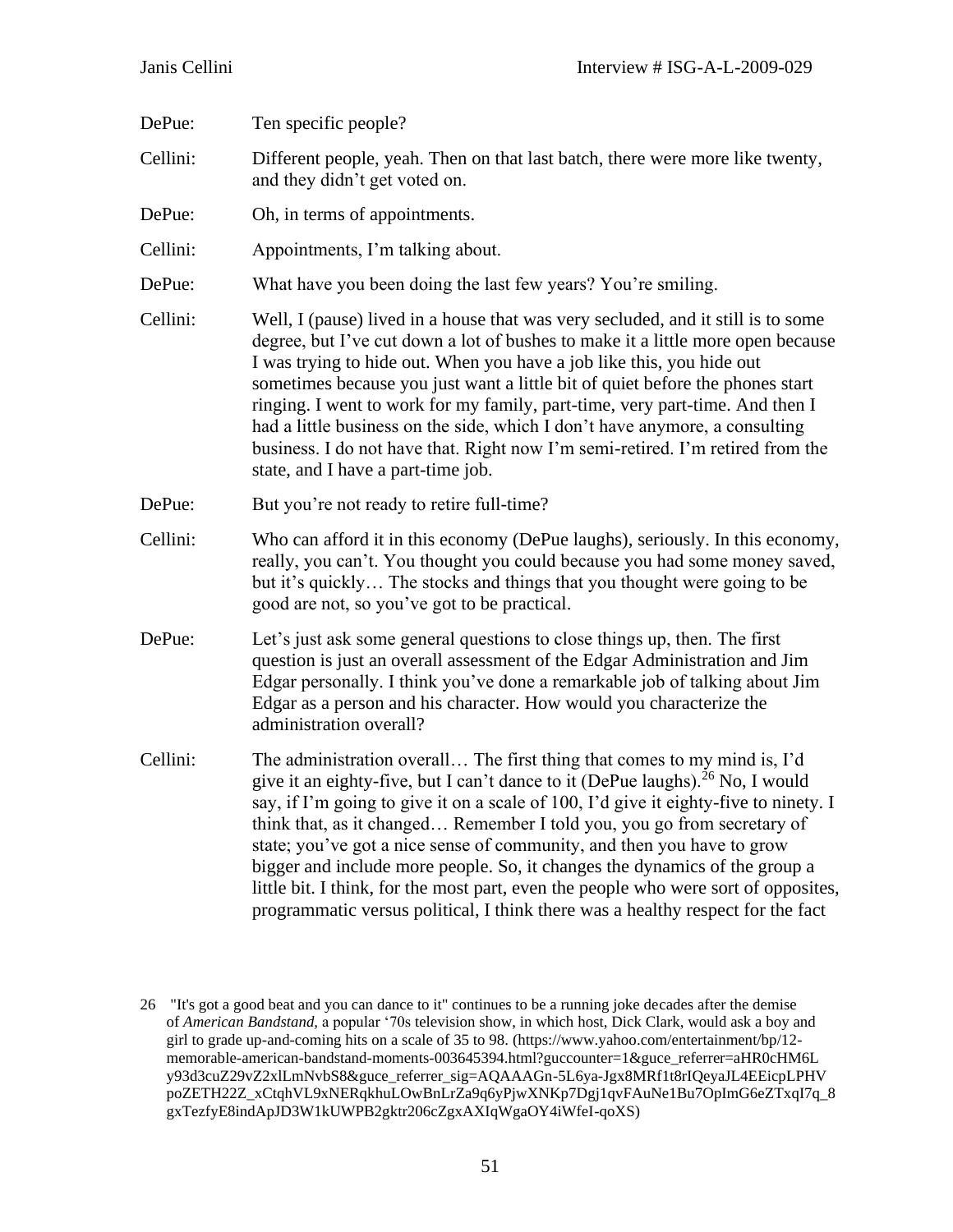|          | that Edgar chose them for their knowledge and their ability. So I'd give it an<br>eighty-five to a ninety, but I can't dance to it.                                                                                                                                                                                                 |
|----------|-------------------------------------------------------------------------------------------------------------------------------------------------------------------------------------------------------------------------------------------------------------------------------------------------------------------------------------|
| DePue:   | I get the sense that you're answering the question based on the personalities<br>and how effective the personalities were in working together.                                                                                                                                                                                      |
| Cellini: | You don't want that. You want, how did he accomplish his?                                                                                                                                                                                                                                                                           |
| DePue:   | Yeah.                                                                                                                                                                                                                                                                                                                               |
| Cellini: | Oh, I would say 95 percent, and the other 5 percent probably [was] because he<br>couldn'tbecause of maybe not being able to get everybody on board.                                                                                                                                                                                 |
| DePue:   | And you're answering the question based on ten years removed from the<br>administration and two very interesting governors since that time, three now.                                                                                                                                                                              |
| Cellini: | Un-huh, un-huh. I think, if you look at his reputation, I think he did a fantastic<br>job. I think he did what all of us would want. He sort of treated the state like<br>we would treat our own checkbooks. He didn't overspend; he was frugal. That<br>works for me. I don't know if it works for everybody, but it works for me. |
| DePue:   | It would be a different approach than what we have right now, perhaps.                                                                                                                                                                                                                                                              |
| Cellini: | I'm not going to comment on what's going on right now. I've removed myself<br>from politics, except I'm a precinct committeeman (both laugh).                                                                                                                                                                                       |
| DePue:   | How about, what would be the accomplishment, either personal or the<br>administration overall, that you're most proud of?                                                                                                                                                                                                           |
| Cellini: | I think for him, I think I'm most proud for somebody who held—and I'd give<br>this to Joan too, because Joan had to be his "no" person a lot—that he lived<br>within the budget. I think that is really an accomplishment in this day of not<br>saying no to anything.                                                              |
| DePue:   | Maybe this would be a different one for you. What would you like to be<br>remembered for?                                                                                                                                                                                                                                           |
| Cellini: | You ask that of everybody?                                                                                                                                                                                                                                                                                                          |
| DePue:   | Mostly. In your position, people remember you as, "Oh, she was his patronage<br>chief," and they're not necessarily saying that as a compliment.                                                                                                                                                                                    |
| Cellini: | You know what? I like that, though. I would like for somebody to say, "She<br>was his patronage chief, who did a fair job, who did a good job." You know,<br>"She didn't abuse it, and she didn't" I don't know; I don't know. They<br>don't have to remember me; they have to remember him (laughs). That's all.                   |
| DePue:   | Fair enough. What closing comments do you have? Any final comments for<br>us?                                                                                                                                                                                                                                                       |
| Cellini: | Well, I guess I would like to say I appreciate the opportunity to speak,<br>although I do not feel very articulate. I've always thought that I should write a                                                                                                                                                                       |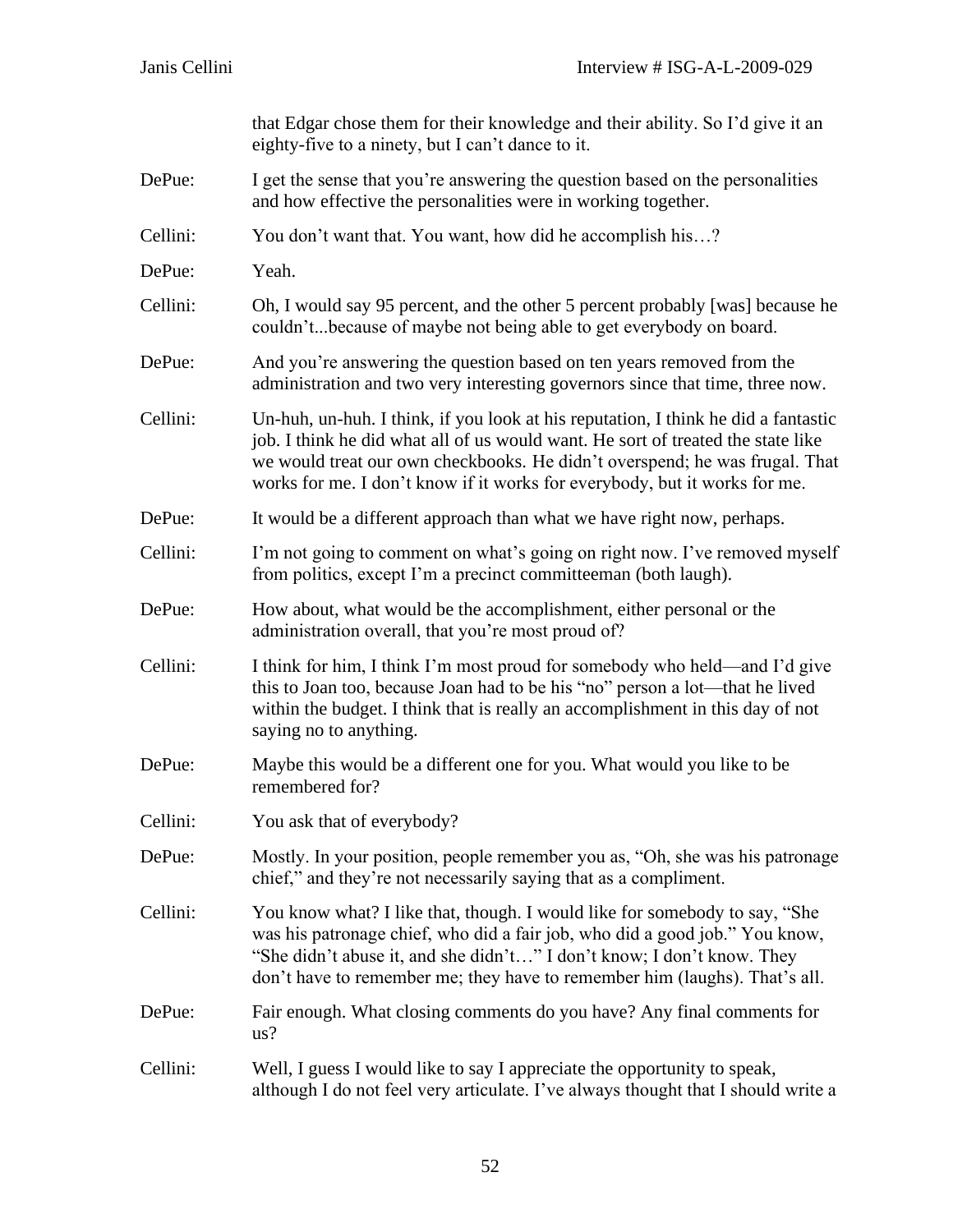book—being an old English teacher and not bad at composition—but it would have to be fiction (laughs). One other thing, there were so many people—and I've only named a few—that did such a good job, that I feel like I'm not giving you views on people in his administration, that each of them, each of them because I know what they did. It's just that I don't know that you asked about them.

- DePue: You've kind of mentioned this before, but I know the governor, in putting together a list of people, wanted to get beyond just the top personalities and get a real sense of how government actually works, the nuts-and-bolts, day-today operation of it all. That's obviously why you were right at the top of his list of people that I needed to be interviewing.
- Cellini: Well, as he said, I was the only real Democrat on his staff.
- DePue: (laughs) Well...
- Cellini: He says that, only because I was violently opposed to the seat belt law and whatever.
- DePue: And you went to hear Timothy Leary talk.
- Cellini: Yeah, but he doesn't know that. Oh, and he let me go to massage school, after we won the first gubernatorial election.
- DePue: Now, there's a story there.
- Cellini: Well, I'm...you know. I said, "I've always wanted to go to massage school. I've always wanted to live in Santa Fe. They've got a six-week program; I would love to go. What do you think?" And he said, "Okay." He said, "I suspect somebody on staff ought to know how to do massages." (DePue laughs) And he let me go. I went; I was so thrilled. I was like, Oh my God, I get out of this… (laughs)
- DePue: In Santa Fe, no less.
- Cellini: Yes. He introduced me to that place, actually. My brother that I spoke of earlier, was forty and came down with lung cancer. I was working for Edgar at the time, and I was having a hard time with that one. There was a conference, a Secretary of States' Conference. I had never been to Santa Fe in my life, but he had always had sort of a timeshare up in Red River somewhere. Anyway, he needed a staff person, and he said, "You know," he said, "I think maybe, if you want, you should staff this," because I think he felt that, not only could I staff it, but that it would get me away a little bit and give me a little bit of a break. I fell in love with the place, been back every year, sometimes twice, forever, since he introduced me to it.

DePue: Well, Janis, you've said a couple of times, here on record, that you wish you could be more articulate.

Cellini: I do.